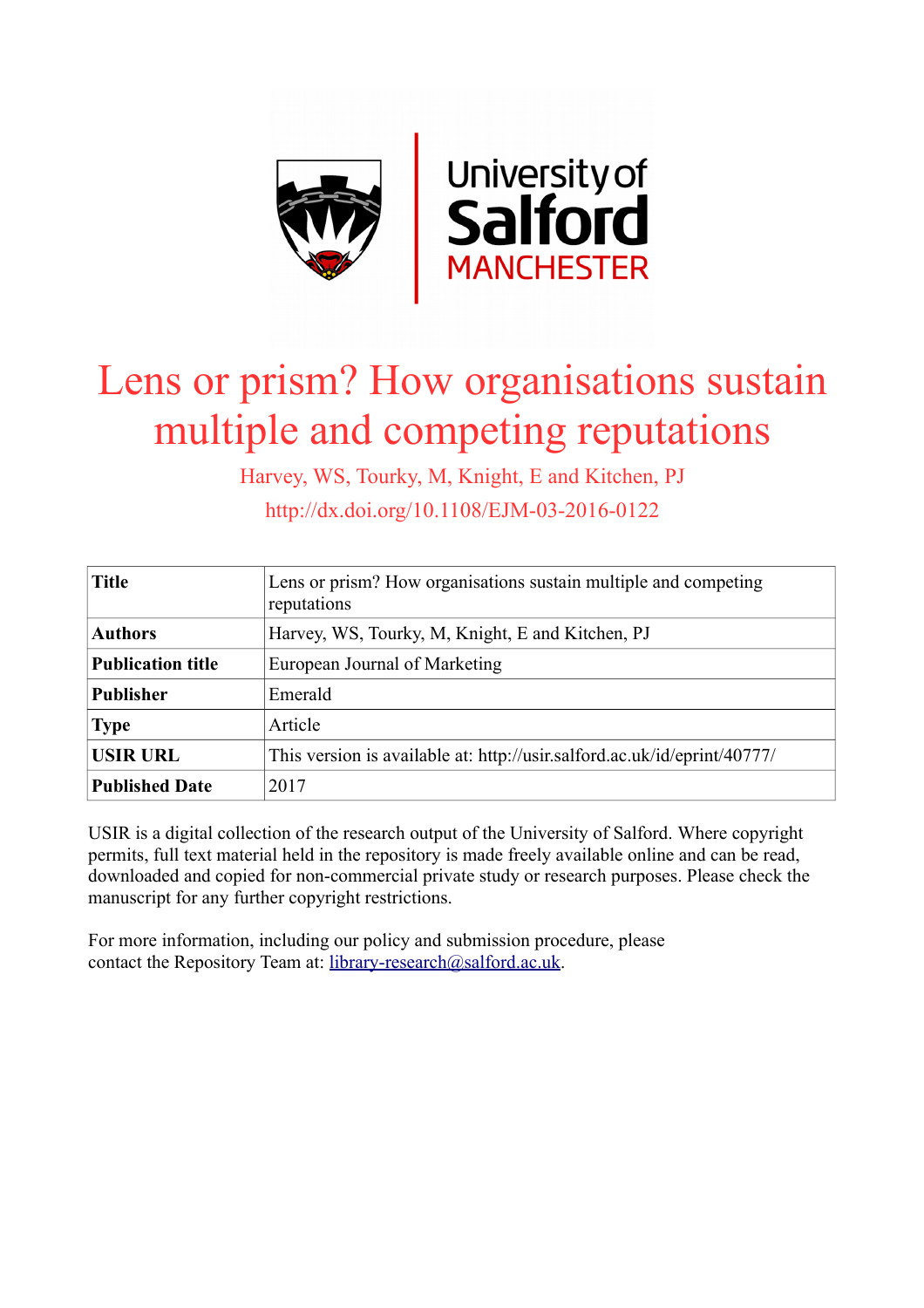## **European Journal of Marketing**



# **competing reputations**

|                                     | Journal:   European Journal of Marketing                                |
|-------------------------------------|-------------------------------------------------------------------------|
|                                     | Manuscript ID   EJM-03-2016-0122.R2                                     |
| Manuscript Type:   Original Article |                                                                         |
|                                     | Keywords: Corporate reputations, Case Study, Stakeholders, Geographies, |
|                                     |                                                                         |

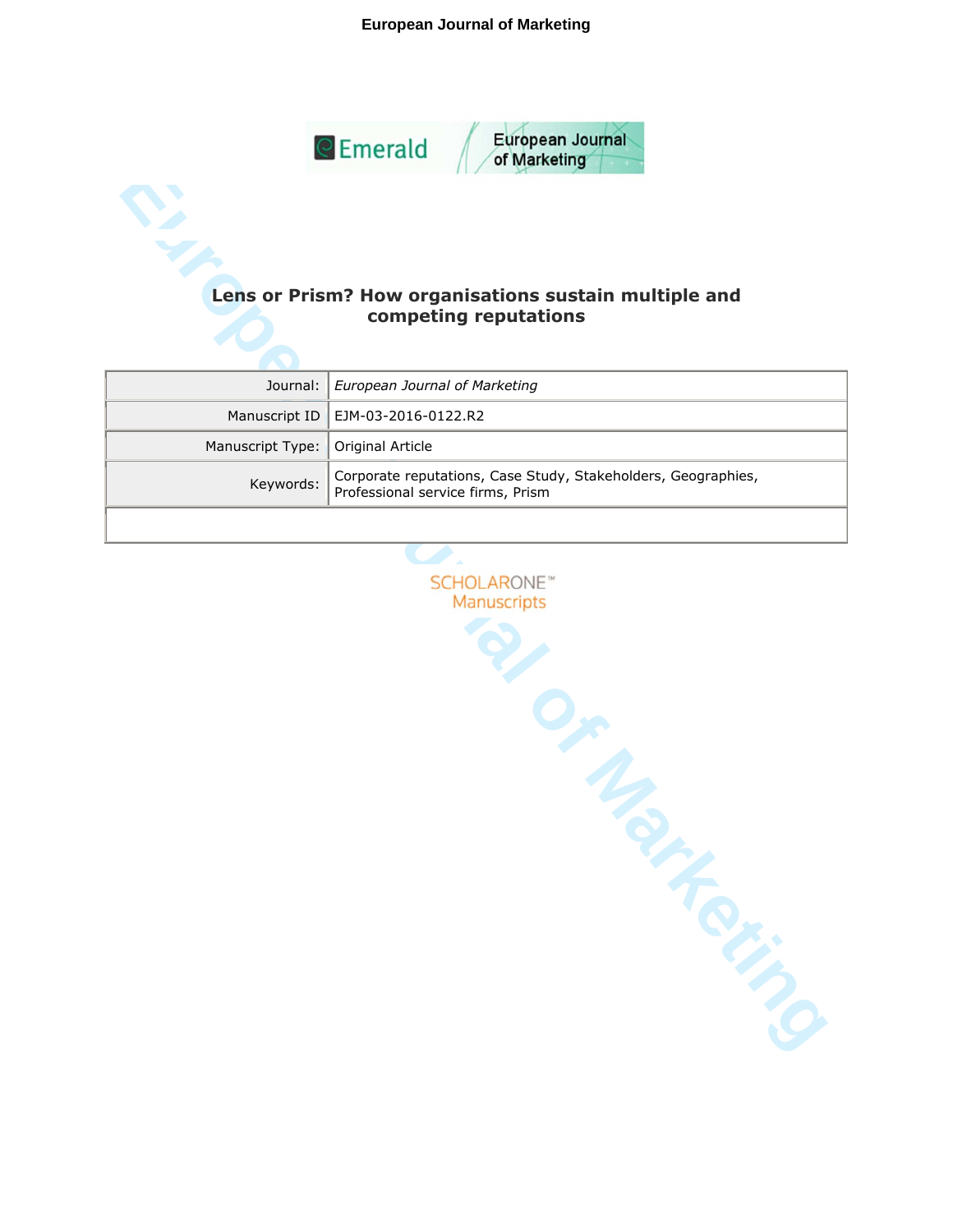# **LENS OR PRISM? HOW ORGANISATIONS SUSTAIN MULTIPLE AND COMPETING REPUTATIONS**

# **ABSTRACT**

#### **Purpose (mandatory)**

This paper challenges singular definitions, measurements and applications of corporate reputation which tend to be reductionist. We rebuff such narrow representations of reputation by showing the multiplicity of reputation in the case of a global management consulting firm and demonstrate how it has sustained such reputations.

# **Design/methodology/approach (mandatory)**

Using a large cross-country qualitative case study based on interviews, focus groups, nonparticipant observations, workshops and a fieldwork diary, dimensions of reputation are highlighted by drawing on perceptions from multiple stakeholder groups in different geographies.

# **Findings (mandatory)**

We find significant differences in perceptions of reputation between and within stakeholder groups, with perceptions changing across dimensions and geographies.

# **Originality/value (mandatory)**

**EXECT COMPETING REPUTATIONS**<br> **EUROPE COMPTET CONDITE CONDITE CONDITE CONDITIONS**<br> **EUROPETE CONDITE CONDITIONS**<br> **EUROPETE CONDITE CONDITION**<br> **EUROPETE CONDITE CONDITION**<br> **EUROPETE CONDITE CONDITION**<br> **EUROPETE CONDITE** The theoretical implications of the research indicate a plurality of extant reputations, suggesting that a prism is more suited to representing corporate reputation than a singular lens-like focus which is too narrow to constitute reputation. This paper offers theoretical and practical suggestions for how global firms can build and sustain multiple and competing corporate reputations.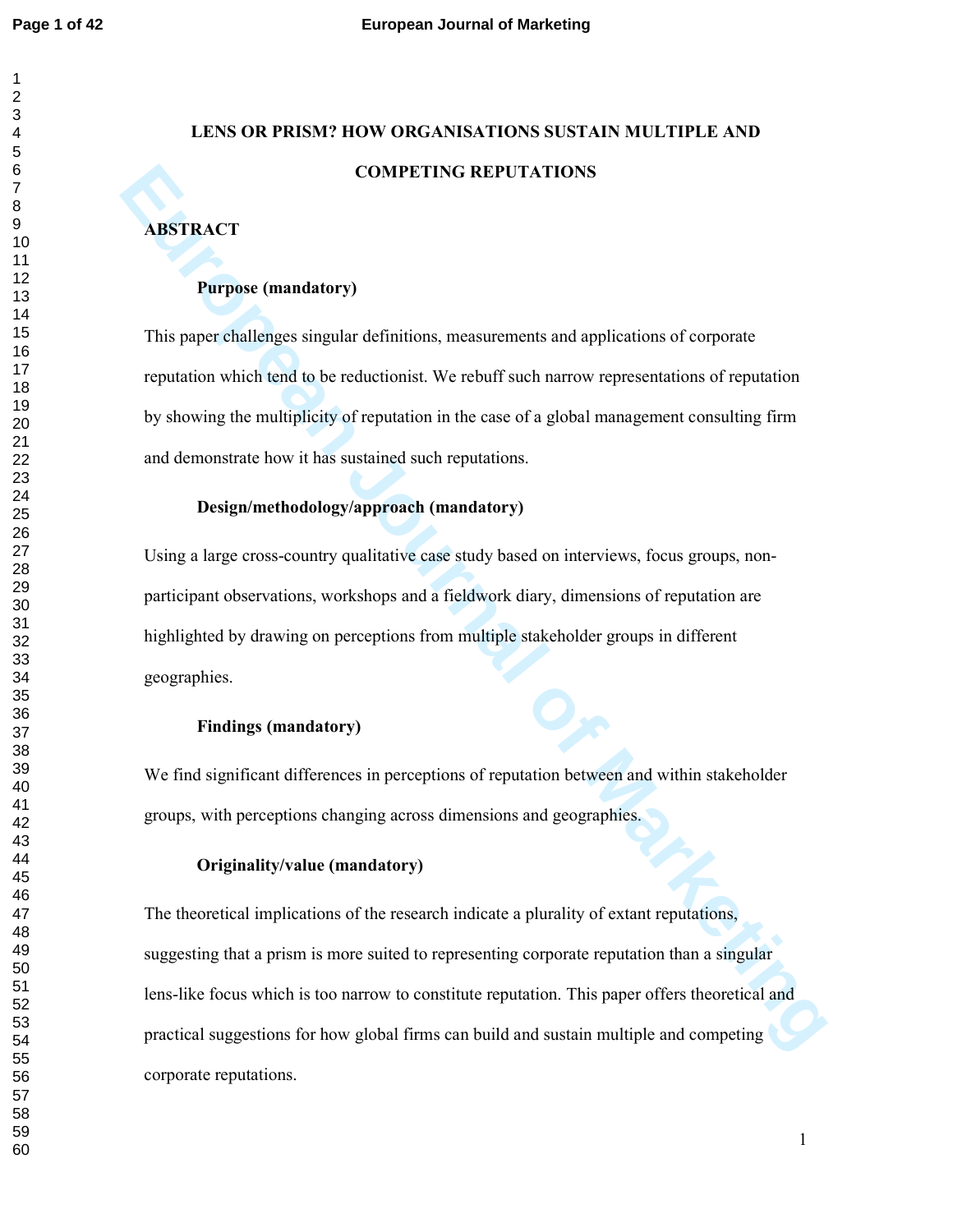#### **KEY WORDS**

Corporate reputations; Case Study; Stakeholders; Geographies; Professional service firms; Prism

#### **INTRODUCTION**

This paper challenges the narrow, lens-like portrayal of corporate reputation in which companies are depicted as if 'cut from a single cloth' (Fryxell and Wang, 1994; Walker, 2010). This limited focus has been evidenced, for example, in approaches to corporate reputation that seek to define impression-generated, trait-based characteristics under certain finite conditions (Fombrun 1996). We argue that such narrow depictions of corporate reputation may betray deeper prism-like strands shaping the way in which corporate reputations are built and maintained in global business environments, through the multiple stories that emerge from actors who engage relationally with firms.

Corporate reputations; Case Study; Stakeholders; Geographies; Professional service firms;<br>
Prism<br> **INTRODUCTION**<br> **This paper challenges the narrow**, lens-like portrayal of corporate reputation in which<br>
companies are depi To explore this issue, we conduct an in-depth qualitative study of a multinational professional service firm. Counter-intuitively, professional service firms may appear unlikely candidates for the study of multiple reputations since they strive to project a single, socially responsible and 'elite' corporate image to clients despite the multifaceted components of their human resource management systems (Empson, 2001). Yet, as extreme cases, this makes them ideal candidates for theorising by seeking to capture how multiple reputations emerge despite efforts towards uniformity across countries, practice groups, and hierarchical organisational levels.

In addressing the research aims, a number of contributions are made to the reputation literature. First, in contrast to prior assumptions in the literature (Fombrun, 1996), we show how different and even competing dimensions of reputation co-exist within a single global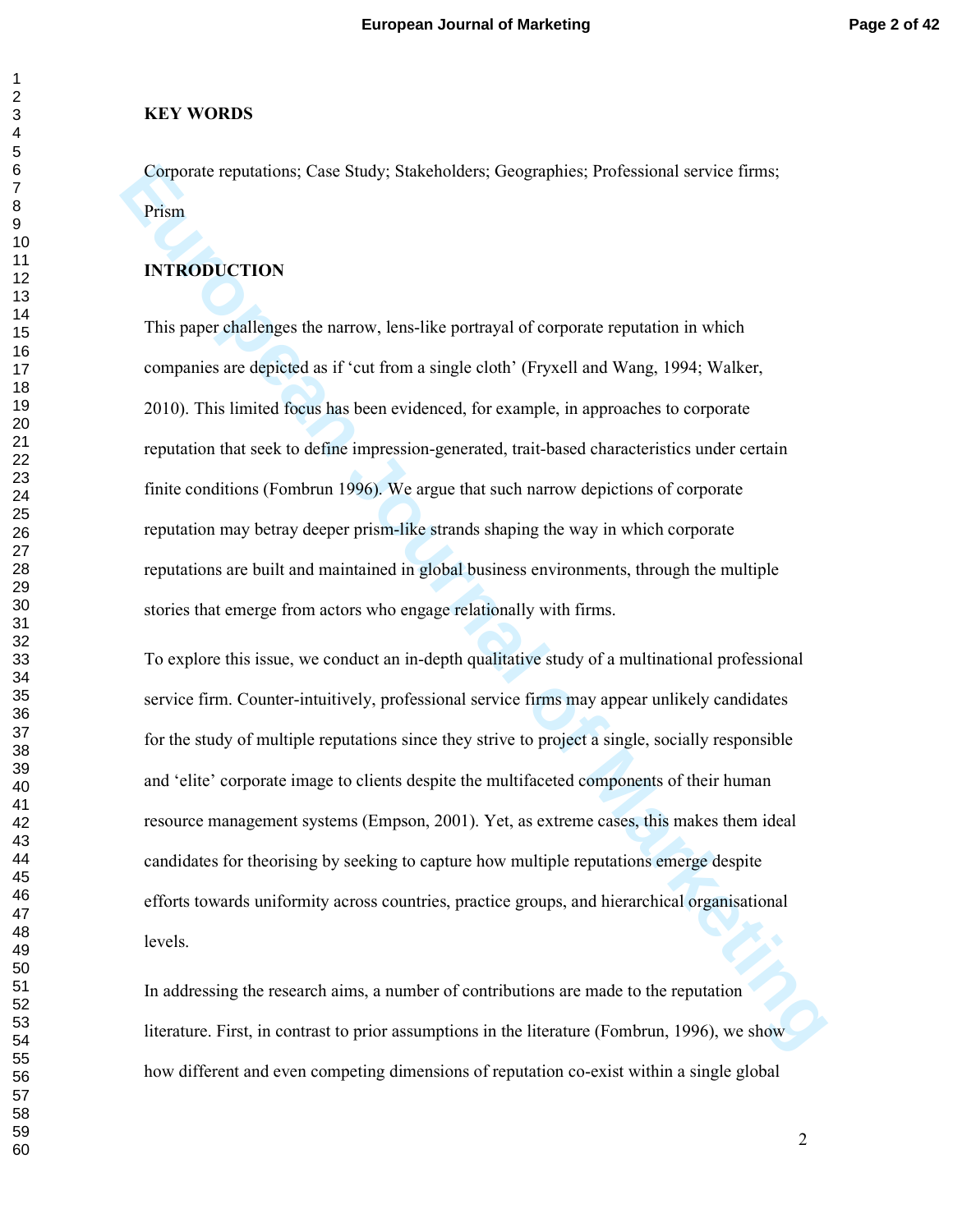#### **Page 3 of 42 European Journal of Marketing**

organisation, which is what we term the prism effect. Second, we demonstrate how these reputations are framed by stakeholder groups and highlight how the plurality of perceptions of organisations across diverse stakeholder groups are sustained. Third, our data indicate contrasting reputations geographically, that is nationally and regionally. Overall, we present an alternative perspective and definition of reputation by revealing its rich prism-like qualities.

#### **THEORETICAL BACKGROUND**

# **Corporate reputation as a single lens**

**European Solution Solution** across diverse stakeholder groups are sustained. Third, our data indicate<br>
contrasting reputations geographically, that is nationally and regionally. Overall, we present<br>
an alternative perspec Corporate reputation is commonly understood as a stakeholder's overall evaluation of an organisation over time (Abratt and Kleyn (2012: 1050; Gotsi and Wilson, 2001: 29). This evaluation is based on the stakeholder's direct experiences with the company, any form of communication and symbolism that provides information about the firm's actions and/or a comparison with the actions of other leading rivals (Gotsi and Wilson, 2001). In this respect, corporate reputation is seen as an aggregate concept, in which internal and external perceptions combine in a synthetic and singular view of what the organisation represents to others. This can evidently be benchmarked in relation to competitors, who may in turn perceive this as positive, negative or neutral (Walker, 2010). In this view, corporate reputation is not a passing impression about an organisation, but a singular, consistent set of beliefs held by diverse stakeholders – that is, what stakeholders actually think about the organisation (Brown et al., 2006).

The trouble with these definitions is that they overlap with other related but different concepts such as corporate or organisational identity and image (Verčič and Verčič, 2007). Corporate identity (hereafter, "CI") is what the organisation 'is', for example, its intrinsic characteristics, internal attributes, or 'traits' (e.g. strategy, culture, core competencies) that give an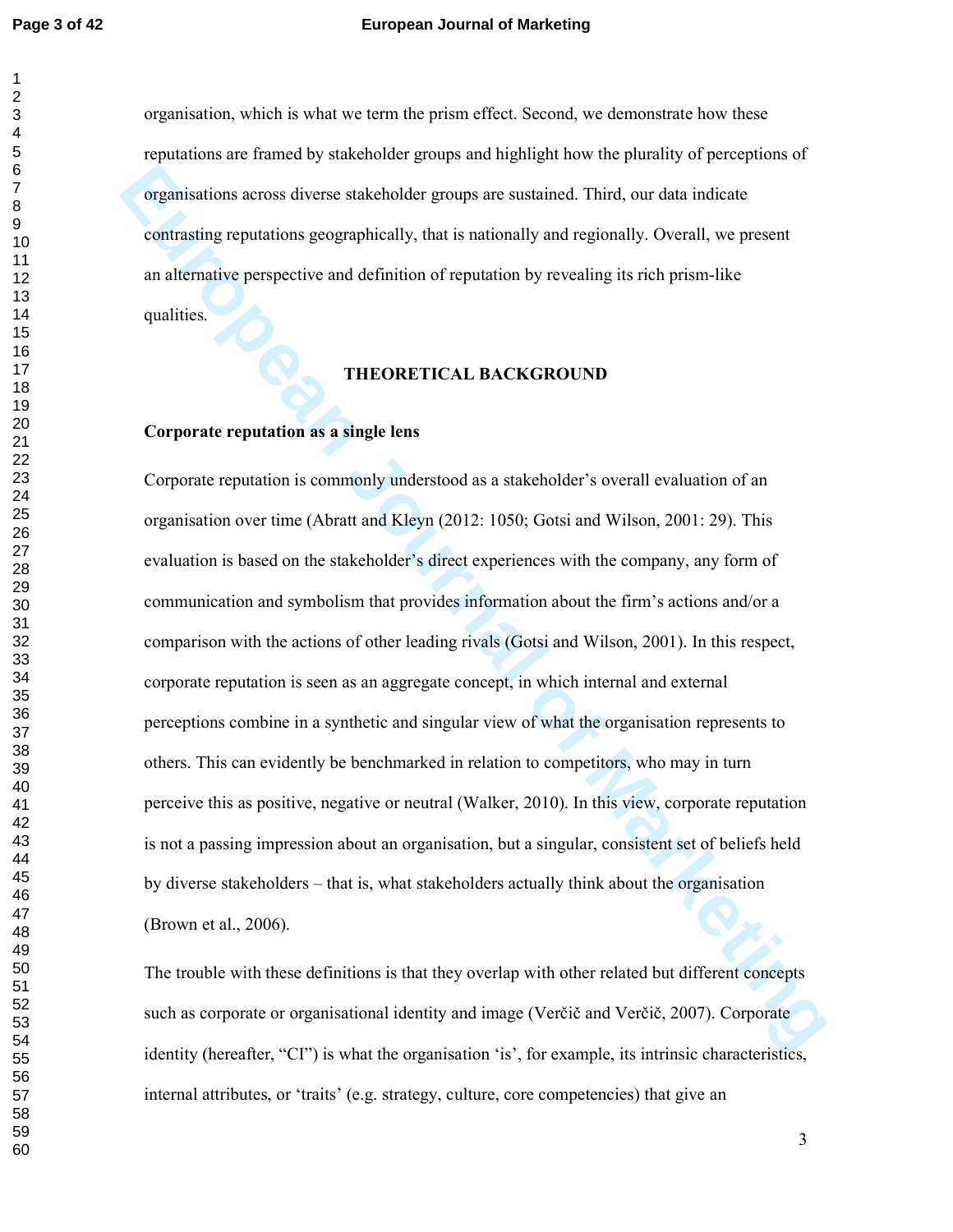an audience can recognise the company and distinguish it from others (Kitchen and Schulz, 2001, Kitchen et al., 2013). Cl has been primarily used as a marketing tool concerning an organisation's presentation to audiences organisation its specificity, stability and coherence (Cornelissen and Elving, 2003: 115), albeit transmitted through formal and informal communication channels and visual cues by which an audience can recognise the company and distinguish it from others (Kitchen and Schultz, 2001; Kitchen et al., 2013). CI has been primarily used as a marketing tool concerning an organisation's presentation to audiences in favourable ways that serve to enhance external relations and positively influence business outcomes. Accordingly, and for a significant time period, CI has been used interchangeably with visual design, organisational symbol or brandmark (Kiriakidou and Millward, 2000). Demonstrably, though, CI is more than these elements; it is a set of attributes that denotes the ways in which a company operates, behaves and presents itself to diverse stakeholders (Melewar et al., 2003). These attributes encompass the organisation's communication, design, culture, behaviour, structure, industry identity and strategy, which make CI intrinsically related to corporate image (Melewar and Karaosmanoglu, 2006: 864). Thus, CI serves as a connecting linkage between a company and its external stakeholders (Aaker, 2004), and underpins corporate uniqueness and distinctiveness (De Chernatony and Harris, 2000). It is also considered to be a strategic resource for building credibility, awareness and support among stakeholders (Melewar, 2003), and tends to be championed by senior managers (Brown et al., 2006).

Balmer and Greyser (2002: 73-75) sought to disaggregate corporate identity through their  $AC<sup>2</sup>$ ID Test framework, which recognised five different types of identity. First, actual identity consists of the current attributes of the corporation; second, communicated identity being the controllable (e.g. advertising) and non-controllable communication (e.g. word-of-mouth) of the organisation; third, conceived identity are the perceptions of internal and external stakeholders; fourth, ideal identity is the optimum position of the organisation in the market at a particular point in time based on research and analysis; and fifth, desired identity is the aspiration and vision of senior managers for the organisation. Balmer and Greyser (2002) note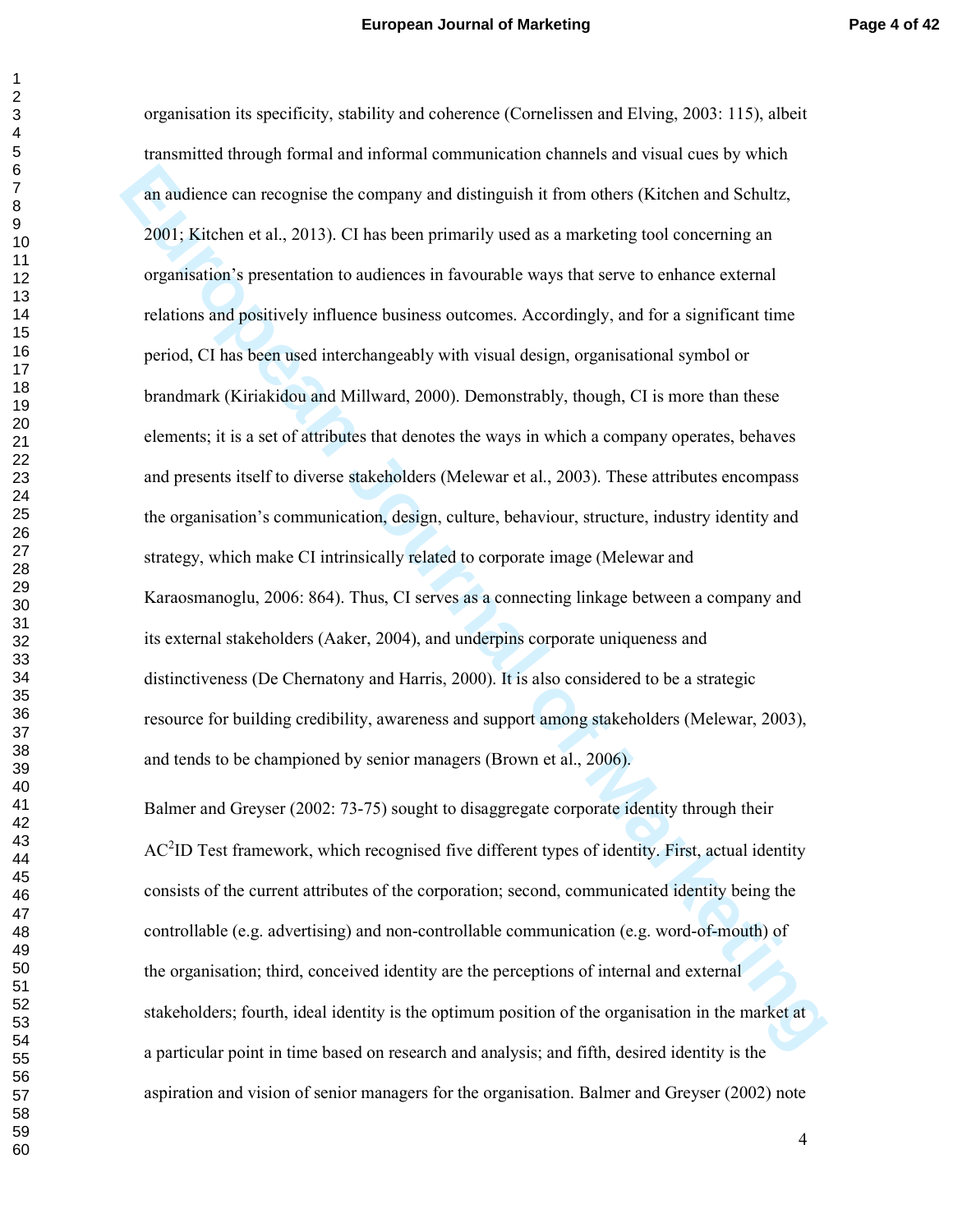#### **Page 5 of 42 European Journal of Marketing**

that organisations have 'multiple identities', and recognise that each identity type may have nuances depending, for example, on the market and/or the stakeholder group in question. Suvatjis et al. (2012) expand further, identifying not only the multidimensionality of CI, but also the multiple images of organisations among stakeholders.

Suvalija et al. (2012) expand l'arther, identifying not only the multidimensionality of CI, but<br>also the multiple images of organisations among stakeholders.<br>
Despite Hörnhuck and Hruminge's (2009) cluim that CI has domina Despite Blomback and Brunninge's (2009) claim that CI has dominated the marketing literature by focusing on how identity is communicated to external stakeholders, the management and organisational literature has addressed the concept of identity in relation to 'organisational identity' (hereafter, "OI") (Hatch and Schultz, 1997). OI refers to "a collective shared understanding of an organisation's distinctive values and characteristics" (Hatch and Schultz, 1997:386) with emphasis on how members conceive OI (Stuart, 2002; Verbos *et al.*, 2007). In this context, identity is conceptualised from an (internal) employee perspective through the relationship between staff and their company (Balmer, 2008) which leads to OI being "held in organisation members' minds" (Dutton and Dukerich, 1991:547). OI is expressed by members through shared meaning and belonging (Cornelissen et al., 2007), through an organisation's values, purpose and knowledge based on its history (Gioia et al., 2013) and its everyday behavior and practices (Nag et al., 2007). In broad terms, OI has traditionally had an internal focus on employees which concentrates on how they conceive identity, emphasising what is central, enduring and distinctive to an organisation or its key units of analysis (Albert and Whetten, 1995). This is in contrast to CI which has a more overt external focus that concentrates on how identity is communicated to external customers/stakeholders (Blomback and Brunninge, 2009). From a philosophical stand, OI researchers are concerned with exploring 'who are we?' relative to CI researchers who are concerned with exploring 'what are we?' (Balmer and Greyser, 2003).

Recently, the organisation theory and marketing perspectives on identity have cross-fertilised each other (Blombäck and Brunninge, 2009), leading to a coalition of the two streams of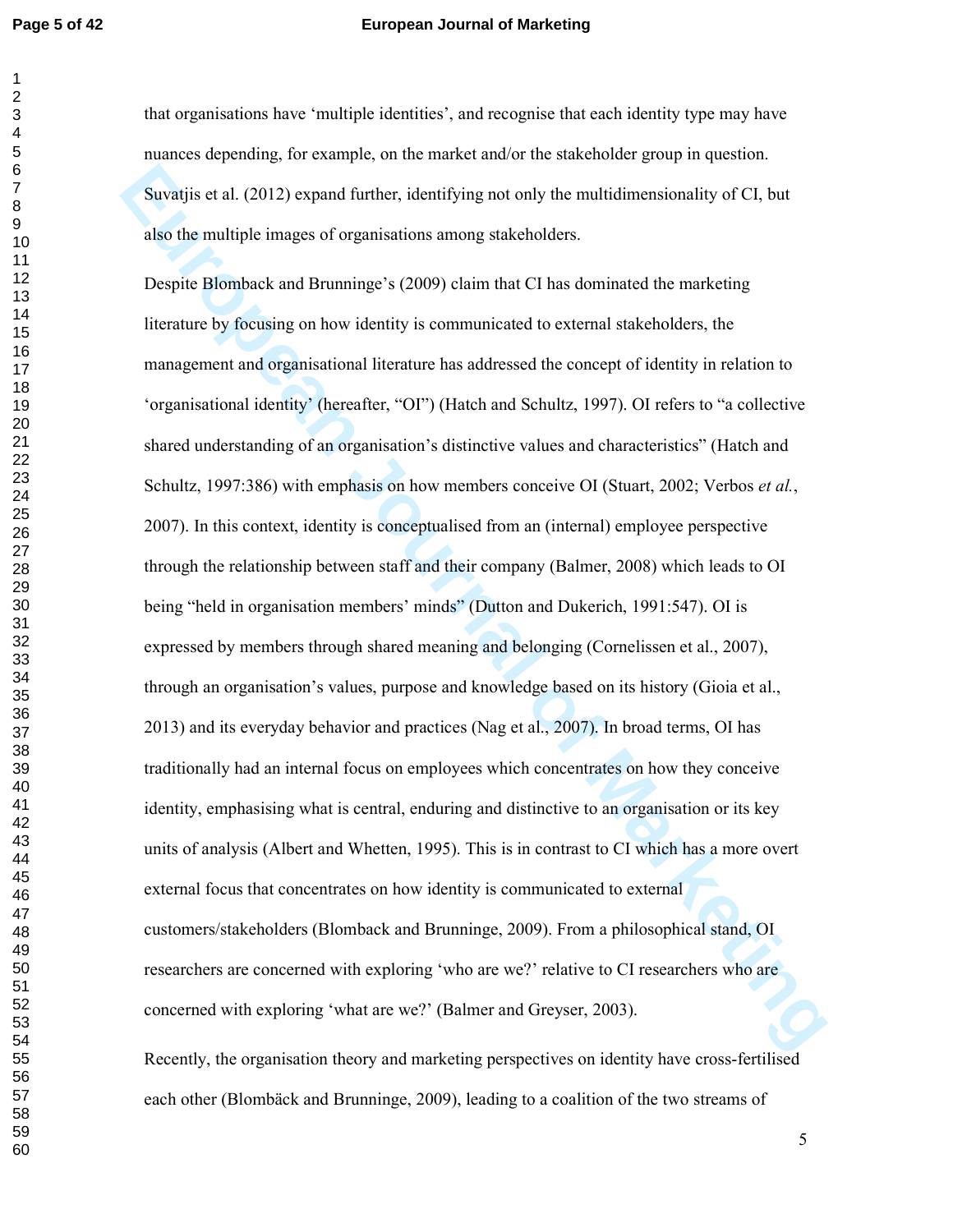thought. We acknowledge CI as a broad, holistic, multidisciplinary concept incorporating different internal and external elements (Melewar and Karaosmanoglu, 2006). It is considered the sum of all the factors that define and project 'what the organisation is', 'what it stands for', 'what it does', 'how it does it' and 'where it is going' (Melewar, 2003). This is based on the premise that CI is based on OI, which was suggested by Balmer (2001) as the 'ideal' explanation of the relationship between CI and OI.

the sum of all the factors that define and project "what the organisation is", "what it stands<br>for", "what it does". 'how it does it" and "where it is going" (Melewar, 2003). This is based on<br>the premise that CI is based o In relation to image, corporate identity takes an internal/corporate perspective in that it represents what a company believes it is in terms of its strategy, culture, structure and history, which is the basis for communicating its distinctive projected image (Cornelissen et al., 2007), while image refers to the way in which an external party perceives an organisation at a given point in time (Hatch and Schultz, 2002). Image can thus be considered as a snapshot of 'perceived identity' of external stakeholders, while reputation is regarded as the aggregated perceptions developed as internal and external stakeholders receive more information over time about an organisation (Ind, 1997; Abratt and Kleyn, 2012) and is deemed to be more enduring. Although some authors acknowledge the similarities between image and reputation, several distinctions are made. Hawabhay *et al.* (2009) note that the distinction between corporate image and reputation is based on a historical perspective, that is, the number of years that a company has maintained its survival with consistently favourable behaviour (Fombrun and Van Riel, 1997). Here, reputation is considered in more long-term timeframes than corporate image.

Foreman et al. (2012: 180) argue that reputation stems from OI because the values and behaviours that members display will affect how third parties form reputational judgements. However, Harvey et al. (2016) show in the context of a global management consulting firm that there can be a serious disconnect between the perceptions of senior managers and those of employees and clients, implying a conflict between its identity and reputation which require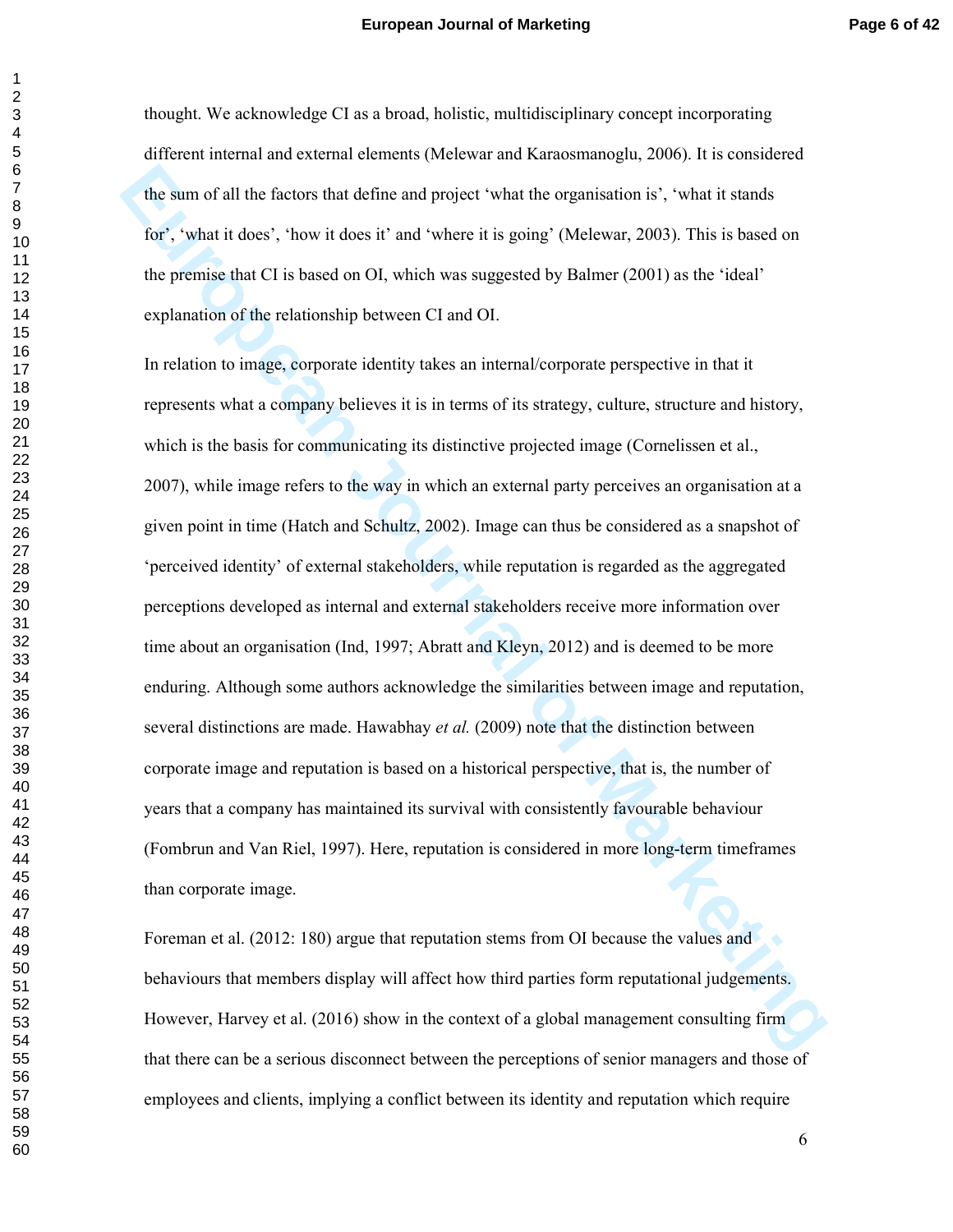#### **Page 7 of 42 European Journal of Marketing**

remediation. A similar problem was identified by Balmer and Greyser (2002: 75) who argued that a lack of alignment between any two identities causes dissonance and a potential weakening of the organisation through for example employee disengagement or customer or client dissatisfaction (Cornelissen et al., 2007). In contrast, Verčič and Verčič (2007) found that an organisation's identity and image can be different without necessarily any negative effect on an organisation's financial performance because it can serve varying purposes for different actors.

weakening of the urganisation through for example employee disengagement or customer or<br>client dissatisfaction (Cornelissen et al., 2007). In contrast, Vertice and Vertice (2007) found<br>that an organisation's identity and i This suggests that prior work on CI has been overly narrow in viewing corporate reputation as a single aggregation of themes, albeit through multiple criteria. Whetten (1997) argues that the level of agreement among relevant stakeholders surrounding an organisation's reputation is important because it has implications for the strength of the organisation's reputation. Fombrun et al. (2000: 253) developed the Reputation Quotient (RQ), arguing for six main dimensions (emotional appeal, products and services, vision and leadership, workplace environment, social and environmental responsibility, and financial performance) which are perceived differently depending on the stakeholder, hence justifying – perhaps inadvertently – the need for understanding perceptions from multiple stakeholders. Walsh and Wiedmann (2004) extended Fombrun et al.'s (2000) work in the same theoretical tradition, suggesting support for the six dimensions, but also found an additional four dimensions in German firms, namely fairness, sympathy, transparency and perceived customer orientation. Schwaiger (2004) further augmented these by suggesting that other dimensions such as fairness towards competitors, while transparency, openness and credibility were also important. Moreover, Barnett et al. (2006) delineated corporate reputation against three different criteria: reputation as a state of awareness, an assessment, and as an asset, while Lange et al. (2011) developed three further important dimensions: 'being known', 'being known for something' and 'generalized favourability'. More recently, Olmedo-Cifuentes et al. (2014) outlined 13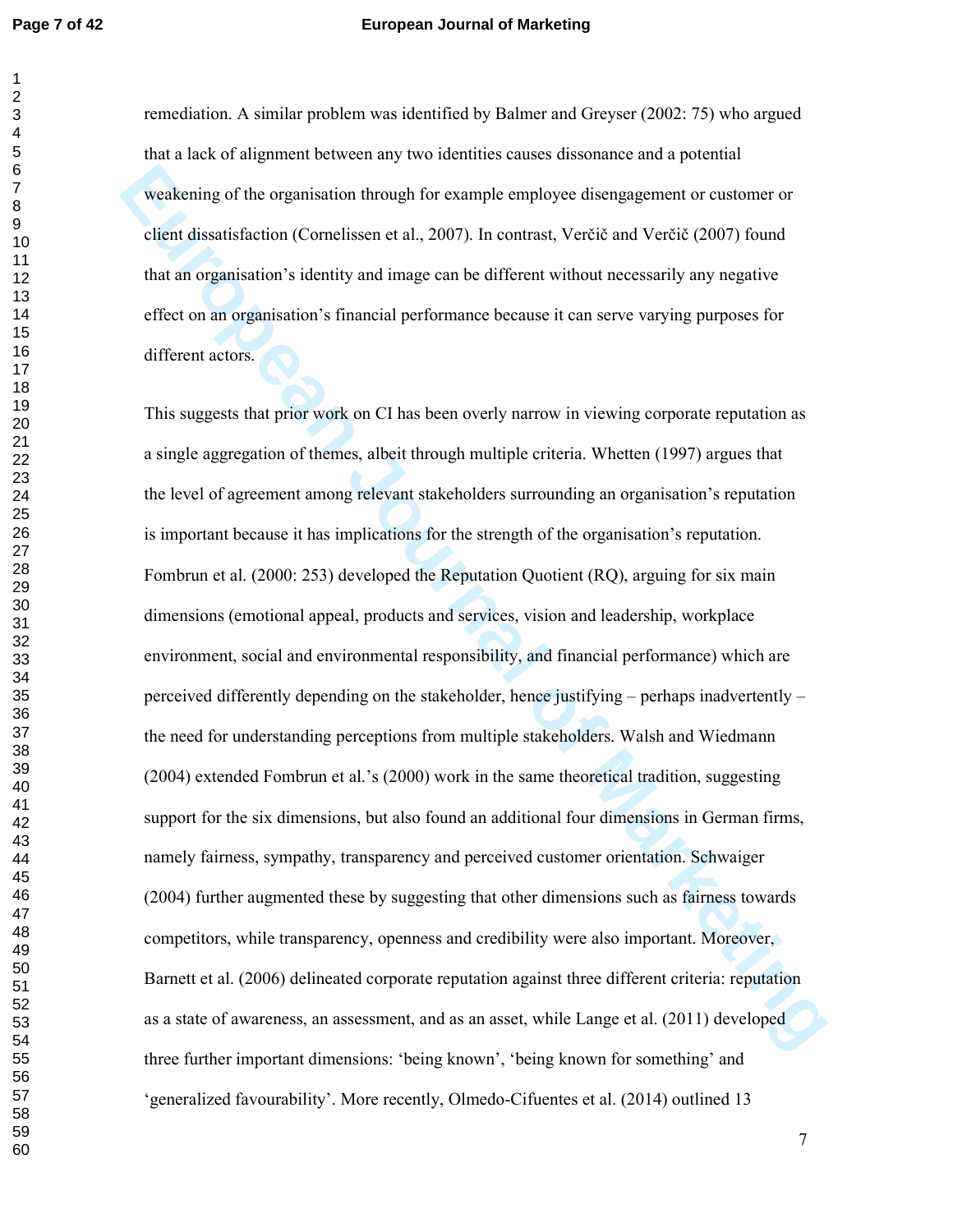potential dimensions of reputation, with a further nine dimensions not identified by previous authors (such as business strategy, organisation structure, human resources, organisational culture, ethics, brand image and global reach). Undoubtedly, these themes, criteria, and dimensions could be augmented indefinitely.

calture, ethics, brand image and global reach). Undoubtedly, these themes, criteria, and<br>dimensions could be augmented indefinitely.<br> **However, theoretically, these approaches to corporate reputation draw on the impression** However, theoretically, these approaches to corporate reputation draw on the impressionist school in which reputations are constructed through clearly defined, relatively static, traitbased characteristics. We describe these approaches as 'lens-like', taking a metaphor from physics. Lenses focus light by concentrating light spectra into a single image. In the same way, the evaluative and impressional school seek to frame the construction of reputation onto a single, coherent construct. However, given that stakeholder groups can have different perceptions of a firm (Helm 2007), a key question arises as to whether and how firms can sustain many reputations, even when these reputations do not necessarily complement each other in a coherent manner?

# **METHOD**

#### **Case selection**

To examine this question, we conducted an interview-based study of a large global management consulting firm, titled under the pseudonym, 'Novel Solutions'. This was an appropriate sector to focus on because the management consulting sector has long been regarded as sensitive to issues of business ranking, client regard, and prestige as conferred by others. This consciousness of corporate reputation has given rise to various studies of the networked nature of reputation in the management consulting sector (Glückler and Armbrüster 2003), the way consultants use rhetoric to construct their own reputation (Berglund and Werr, 2000), as well as recognition of the ways 'liminality' may be used to project images of innovation, authority, and legitimacy (Sturdy et al., 2009; Suddaby and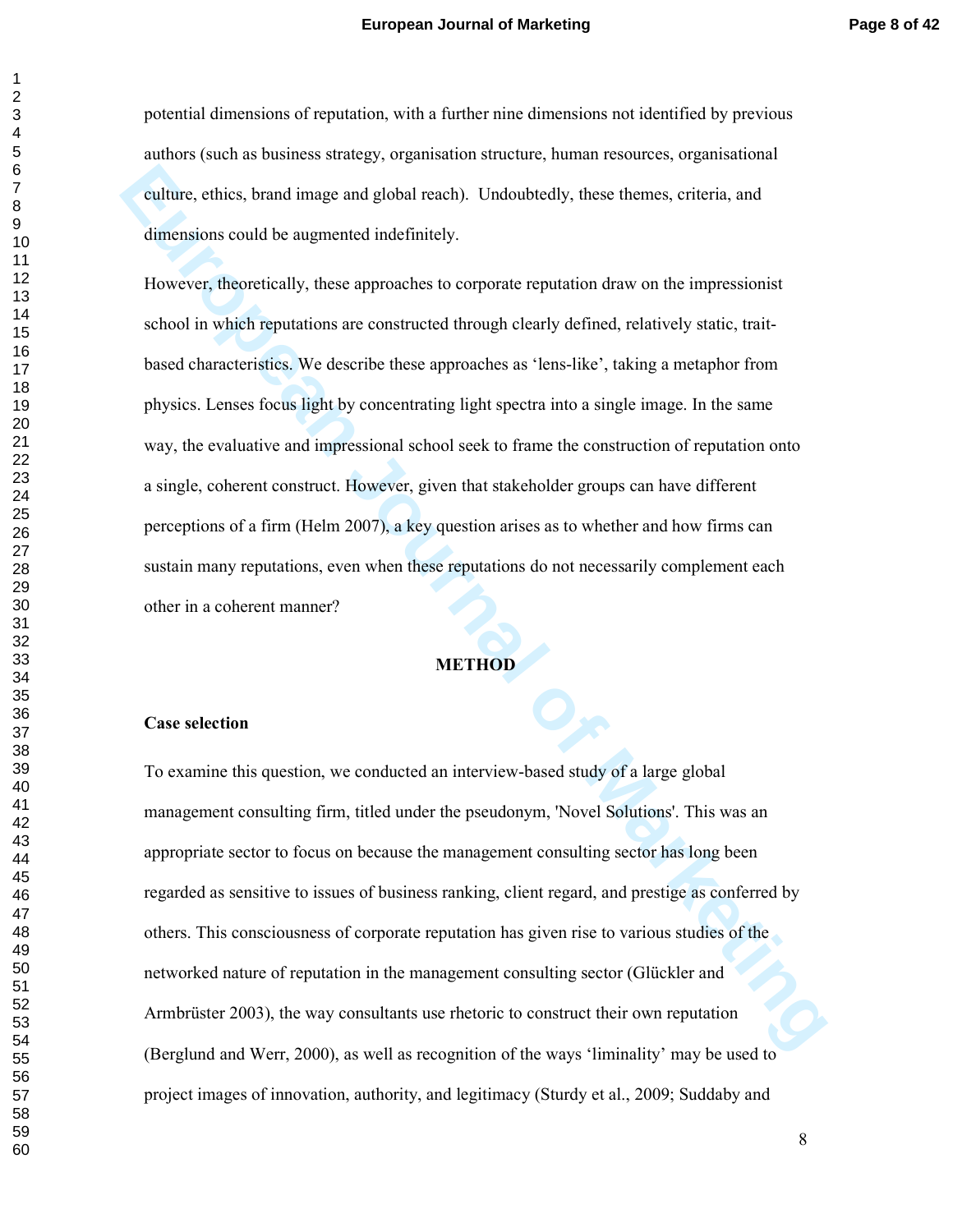#### **Page 9 of 42 European Journal of Marketing**

Greenwood, 2005). Management consulting scholars have given their attention to questions of image and identity in the sector paradoxically, because these elements are difficult to obtain and evaluate given the composite and often temporary nature of the sector in which employees are attracted from diverse quarters (Greenwood et al., 2005; Fombrun, 1996; Rindova et al., 2005).

Second, Novel Insights was an appropriate firm choice as it is one of the leading global management consulting firms striving for elite status among the very top echelons, meaning that a positive reputation across its different functions, stakeholders and geographic locations was crucial. This allowed us to examine how corporate reputations stretched beyond geographical boundaries, both in terms of external client perceptions as well as the location of different regional offices. Existing studies have suggested this as a promising area of research given the limited empirical work to date (Greenwood *et al.*, 1994; Von Nordenflycht, 2010).

### **Data collection**

and evaluate given the composite and often temporary nature of the sector in which<br>employees are attracted from diverse quarters (Greenwood et al., 2005; Fombrun, 1996;<br>Rindova et al., 2005).<br>
Record, Novel Insights was a In order to assess corporate reputation from the perspective of both internal and external stakeholders, qualitative interviews were conducted with 116 participants across 8 countries (Austria  $[n=16]$ , China  $[n=21]$ , Croatia  $[n=11]$ , Czech Republic  $[n=10]$ , France  $[n=6]$ , Germany  $[n=33)$ , Hungary  $[n=2]$  and the UK  $[n=17]$ ). First, internal respondents  $(n=56)$  were selected in consultation with an experienced Novel Insights partner and senior consultant based on a range of tenures within the firm: senior (6+ years tenure); middle (4-6 years) and junior (0-3 years) employees. Interviewees ranged from managing partners of country offices to partners, project managers, senior consultants, consultants and internees. Introductions to internal respondents were snowballed in order to achieve a larger sample to avoid selection biases, and validate our findings across a larger population of employees and geographic locations.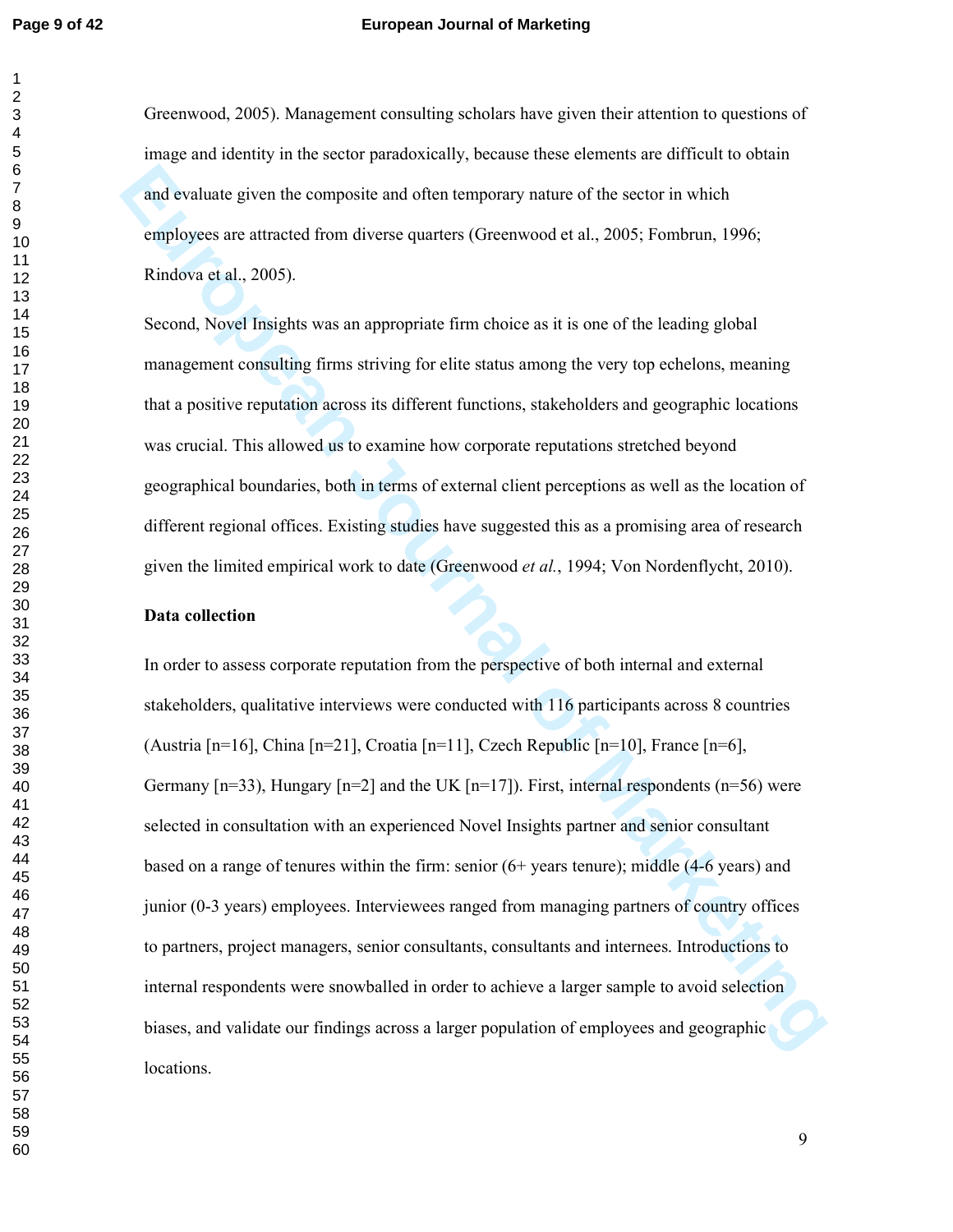Sampling was carried out with the aim of understanding how perceptions differed across various positions within the firm as well as across geographic regions. There is a lack of empirical multi-country studies within the theoretical literature on corporate reputation and in management research generally (Tsui, 2007). We chose a range of international offices outside of North America as most studies of corporate reputation tend to be US-based. Interviews were conducted in company offices for several days at a time, giving the opportunity for substantial informal non-participant observation and for discussion with individuals and teams when they were in the office.

empirical multi-country studies within the theoretical literature on corporate reputation and in<br>management research generally (Tsui, 2007). We chose a range of international offices<br>outside of North America as most studie In addition, we interviewed external stakeholders  $(n=60)$ , which included clients, non-clients, competitors, and alumni, with some interviewees occupying more than one category. These respondents were identified in consultation with senior members within Novel Insights, and a similar snowball approach was adopted. We requested to speak to external stakeholders with a wide range of relationships with the firm (e.g. long-term and short-term clients, former employees with differing experiences as an employee). We had ongoing face-to-face conversations with key contacts of the firm to ensure that a broad perspective was captured from the internal and external stakeholders we interviewed. We also asked interviewees to recommend people who they thought had similar and different views to themselves of the firm's reputation. We interviewed internal and external stakeholders to respond to concepts in the corporate reputation literature attentive to perceptions gathered from those both inside and outside the organisation (Mahon, 2002; Chun, 2005). All interviews with internal and external stakeholders were conducted in English, with a small number of interviews with external stakeholders requiring a translator.

Interviews were typically conducted face-to-face, although a small number of interviews were conducted over the telephone; and all interviews were recorded and transcribed. Interviewees were asked open-ended questions about their perceptions of Novel Insights as well as closed-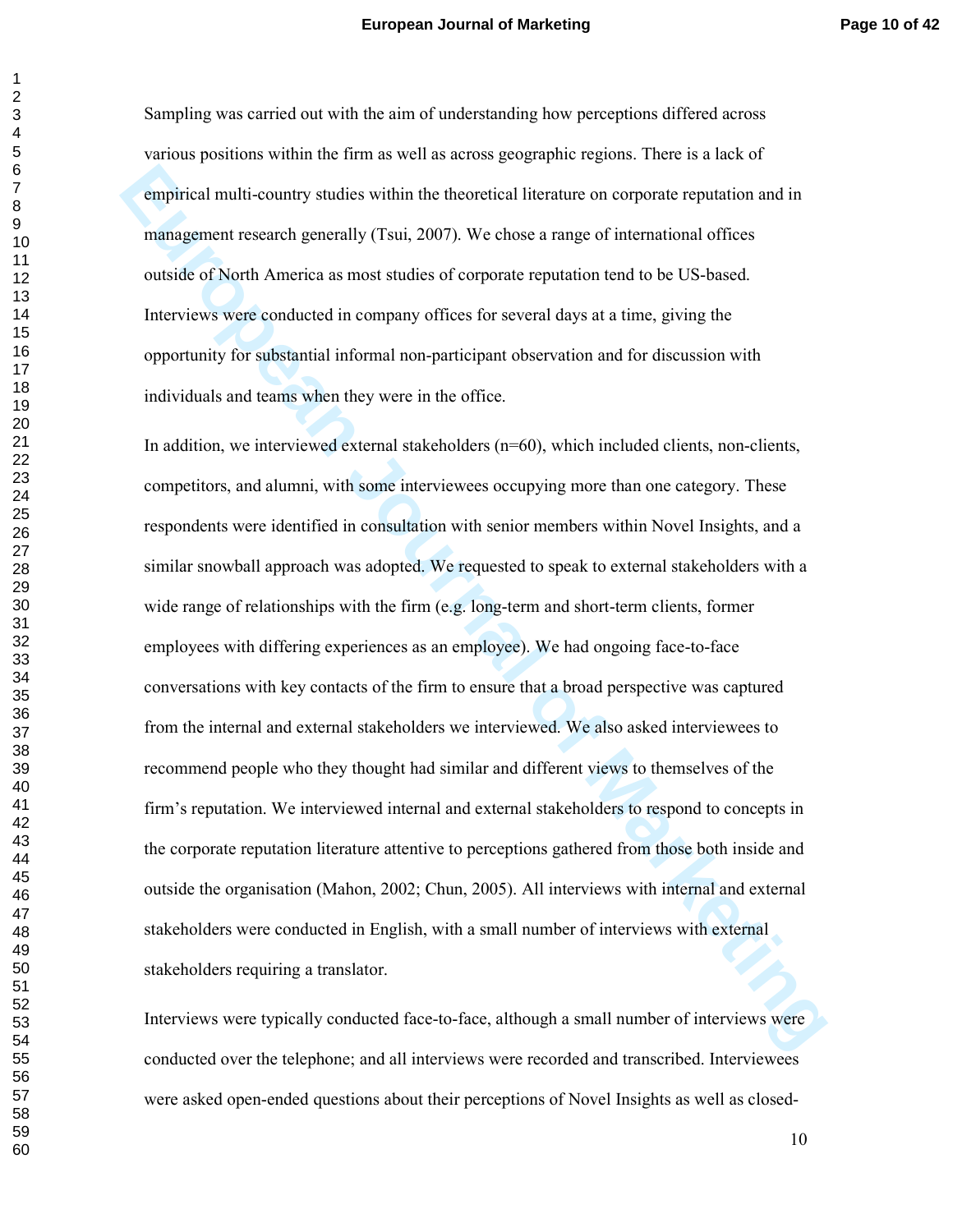#### **Page 11 of 42 European Journal of Marketing**

**Euromally, through for example probing on perceptions of quality of work, its functional expertise, and factors which made the firm distinctive for different stakeholders and perceptions of the firm's reputation in diffe** ended questions about how resultant reputations compared to competitors. Our semistructured interview questions explored perceptions of the firm's reputation internally and externally, through for example probing on perceptions of quality of work, its functional expertise, and factors which made the firm distinctive for different stakeholders and perceptions of the firm's reputation in different geographic regions. We explored and probed particular themes in greater depth depending upon the nature of the interviewee's response to questions. In order to triangulate our findings (Yin 2009), interviews were complemented by four other data sources: non-participant observations, focus groups, one-day partner meetings and a research fieldwork diary. In relation to non-participant observation, the first author was located in several offices for several weeks so that employees and clients could be interviewed and observed. This provided important insights around how the firm sought to position its reputation through the projection of its brand (e.g. via television screens, posters and stationery). Two focus groups were conducted towards the end of the fieldwork with 3 or 4 employees, clients and students, to probe key topics highlighted during interviews that we wished to explore in greater depth with internal and external stakeholders. Three one-day workshops were arranged at the end of the fieldwork with 24 partners from different practice areas in order to understand how Novel Insights managed its reputation as well as to probe further into the findings from interviews and focus groups. From the non-participant observations, focus groups and the one-day meetings, major themes were identified from the prior interviews and the fieldwork diary, and participants were asked open-ended questions related to these themes. This enabled us to examine how concepts of reputation emerged for employees outside of the interview setting. Finally, a fieldwork diary was used to capture some of the informal, spontaneous and often serendipitous observations and discussions, which informed our data analysis and interpretation.

[**Table 2 about here]**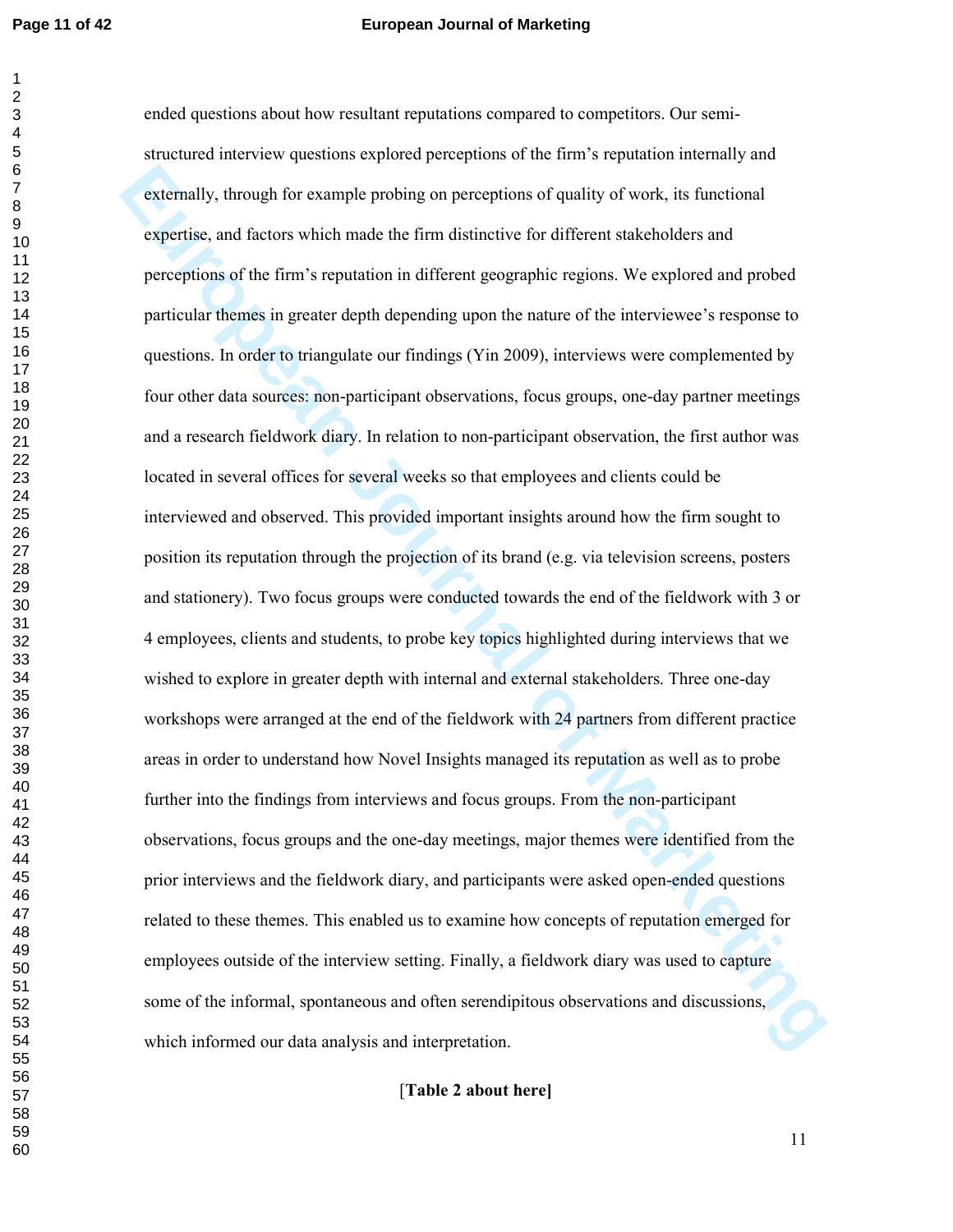#### **Data analysis**

In the Hiss stage of anarysis, we developed a final description to our case seturing (Tim, 2009).<br>We recounted the forest of reputation highlighted by respondents, noting how these varied by encomplyinc, georgraphic, and i In the first stage of analysis, we developed a rich description of our case setting (Yin, 2009). We recounted the facets of reputation highlighted by respondents, noting how these varied by demographic, geographic, and hierarchical contexts within the organisation. In the second stage, we used these descriptions to orient ourselves to the raw data, which had been imported into NVivo. Moving between data and the existing literature, we developed a list of first order codes that account for the different perceptions of stakeholders. We relied on the words used by our participants as much as possible. To ensure trustworthiness, an external researcher examined the transcripts for coding as well, and discrepancies were discussed and agreed after talking through in detail the context of particular interviews and focus groups. We then synthesised first order codes into second order themes, which formed the basis for identifying three categories for reputation formulation: dimensions, stakeholders and geography (see Table 2). Dimension referred to the firm's perceived reputation *for something,* being specific attributes related to how they interfaced with the client market. Stakeholders referred to the firm's perceived reputation *with someone,* and how these varied from a stakeholder perspective. Finally, geography referred to the firm's perceived reputation *in someplace,*  referring to how physical geography intersected with what firms were known for. These dimensions stemmed from the coding of the data and were labelled by the authors. Preliminary findings were shared with key respondents in follow-up interviews, providing an opportunity for them to respond to the findings and to explore additional themes (Lincoln and Guba, 1985).

We now recount our findings, focusing on our three categories of reputation formulation sequentially. Within each of these categories, we highlight the multiplicity of views thereby illustrating reputation's prism-like qualities in contrast to a lens-like singularity. Data supporting our constructs is included in Table 3 below.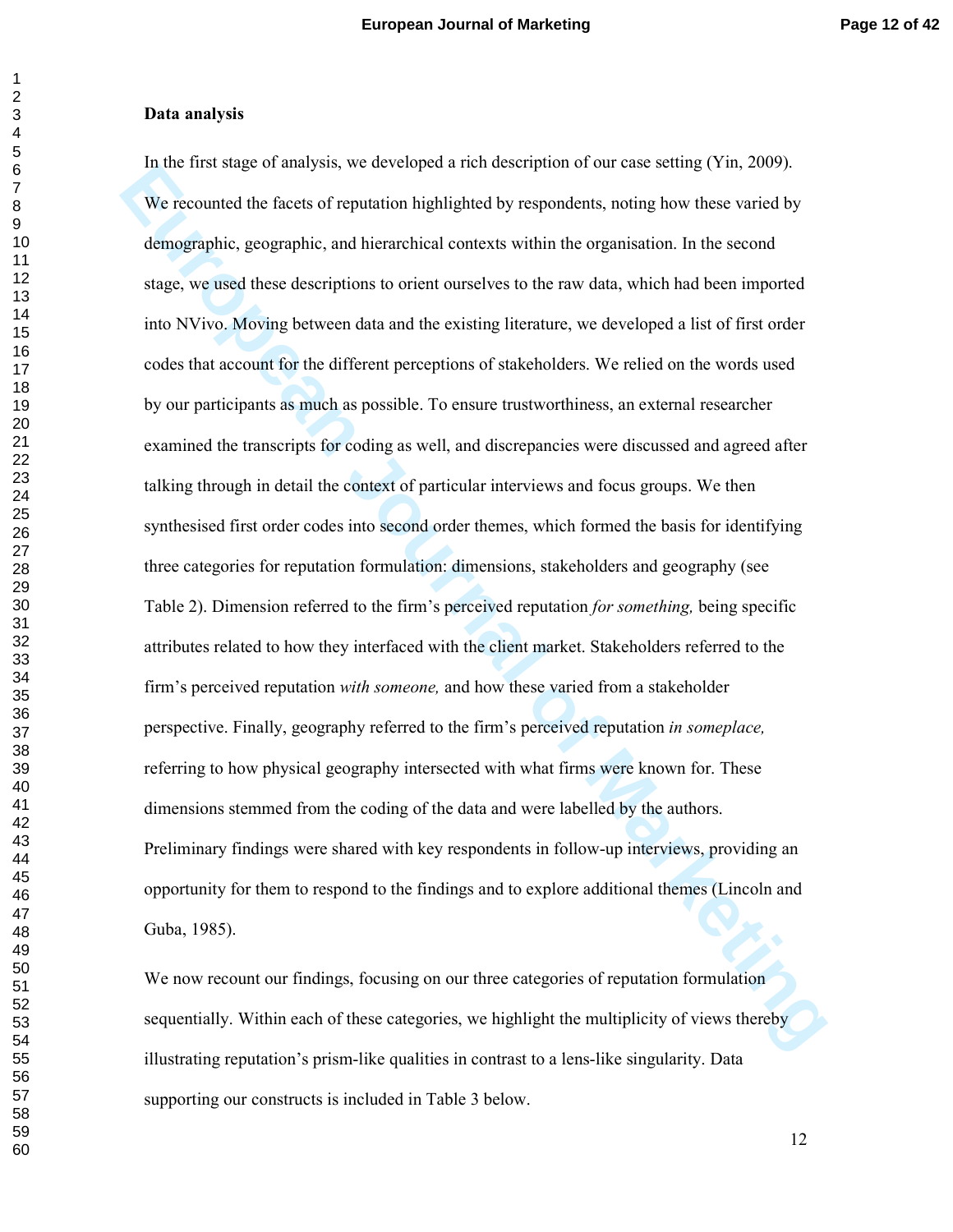# [**Table 3 about here]**

# **FINDINGS**

#### **Reputation for something (dimensions)**

Employees of Novel Insights expressed different perspectives on the reputation of their firm, sometimes focusing on it being known for providing pragmatic and implementable solutions to clients, but also for lacking creativity during the project delivery stage.

# *Pragmatic reputation*

**EIRDINGS**<br>**Envolves of Novel Insights expressed different perspectives on the reputation of their firm,**<br>sometimes focating on it being known for providing pragmatic and implementable solutions<br>to clients, but also for la A core value that the firm projected to multiple stakeholders was its emphasis on providing practical and realistic solutions to clients. This was reflected through responses that clients provided. A Strategy Director of a global manufacturing company in China, for example, said that she knew the firm "very well" and that the company's strength is "[…] very much results-driven, goal-oriented." Another Senior Manager of a global manufacturing company in Germany said: "The best reputation they have is in the restructuring field". A Senior Regional Manager of a consumer goods company in Germany agreed that the firm was seen as the:

"[…] more pragmatic consultants out there. So more like okay they say we can save you about, I don't know, 100 million and then after all [sic] the project is done, we have at least a collection of matters summing up that 100 million."

These responses demonstrated a construction of the quality dimension (Lange et al., 2011) which a firm may attempt to project internally and externally. This endeavour to provide clients with customised solutions to their problems is also something that other service firms strive for, with varying degrees of success (Morris and Empson, 1998).

In this case, the firm's external reputation for pragmatism was mirrored internally in another construction of pragmatic reputation. A Principal of Novel Insights in Germany argued:

"But if you really have a problem and if you want to get it solved, regardless of how, regardless of the timeline, regardless of resources, regardless of whatever, then I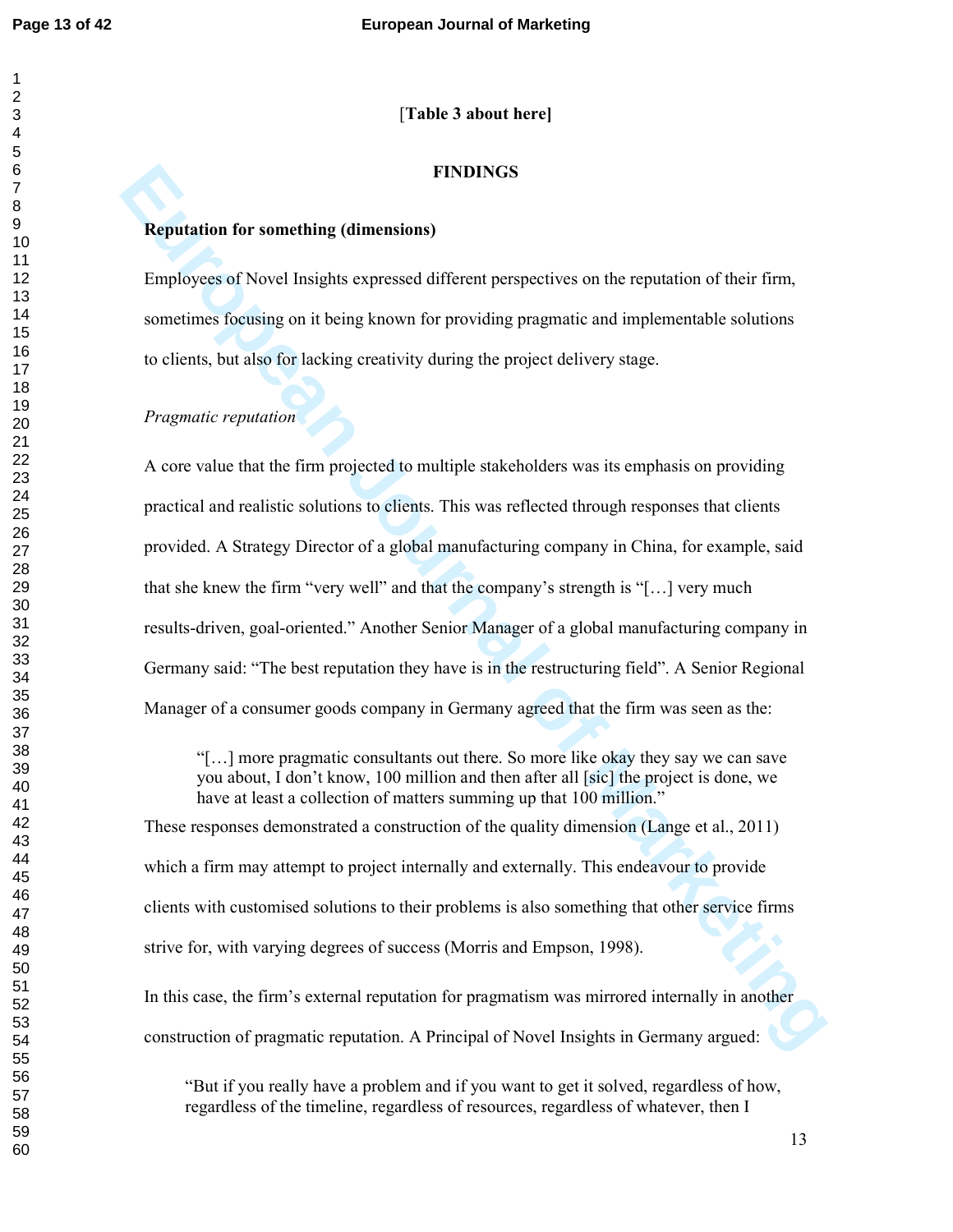definitely would go for [… Novel Insights]. We've really proved [we are able] to get things done and getting it solved - like in mission-critical projects, you know, projects where other strategy consultants [have been] already proved to fail."

This claim was consistent with responses from other interviewees (see Table 3), that clients perceive Novel Insights as a company that delivers results. A Manager of Novel Insights in Germany said that their clients recognised the firm's ability to provide concrete solutions and results, which had proved important during the global economic crisis when the emphasis has been more on cost-cutting and crisis management rather than blue sky strategy projects:

"So, at the moment, especially now, in the crisis, they tell me 'I really need those operational hands-on guys and don't want to have those brainy […], a bit more arrogant consultant guys.'"

This is an important insight because certain reputation dimensions such as quality can hold different levels of value during particular time periods. During the global financial crisis, the firm's tangible approach secured a lot of work with core clients. Ironically, this was a time when it was also looking to change its reputation from restructuring and cost-cutting to focus more on advising companies on pure strategy projects.

This chain was consistent with responses from other interviewers (see Table 3), that clients<br>perceive Novel Insights as a company that delivers results. A Manager of Novel Insights in<br>Germany said that their clients recogn The above constructs are noteworthy since they concur with notions from Lange et al. (2011) and Rindova et al. (2007) that reputation forms as convergence emerges among a broad group of stakeholders and particularly their clients. However, importantly in our data, other narrative constructions of pragmatic reputation emerged which did not subvert the dominant narrative but co-existed alongside it. For example, another positive impression of Novel Insights was that its employees worked closely with the client until the project was completed. A Human Resources Manager of Novel Insights, said:

"I think we are very pragmatic - we don't only develop nice charts and leave our clients alone with this, but we also support them in the implementation phase. We are really people who roll up our sleeves, getting things done. Probably a little bit more down-toearth than the others."

One criticism external stakeholders had of many of Novel Insights' competitors was that they tended to spend short and intensive time periods with clients before leaving them to complete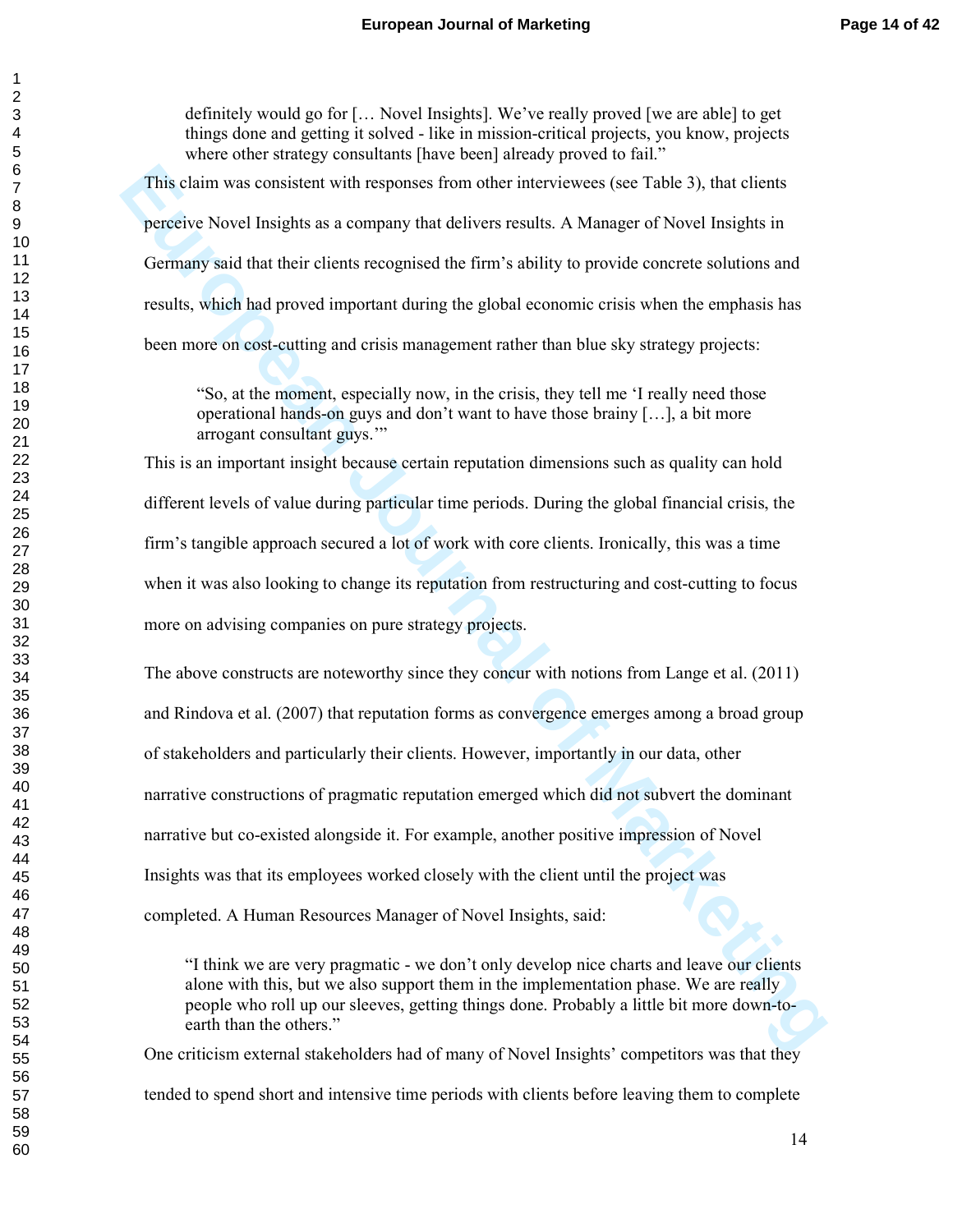the project on their own, often leading to problems. In contrast, one Senior Consultant of Novel Insights in Vienna, argued:

"We don't make some super level strategy that nobody can follow, but more viable and practical strategies."

The two quotations above suggest the importance of reliability in building reputation. The 'super level strategy' references both high profile strategy projects that prominent management consulting firms do and the inability of clients to understand and implement diverse recommendations.

#### *Creativity*

**EVE don't make some super level strategy that nobody can follow, but more viable and pactical strategies."**<br>The two quotations above suggest the importance of reliability in building reputation. The 'super level strategy' One of the additional perceptions constructed of Novel Insights internally and externally was an apparent weakness in creativity. This seemed to be recognised in the student market with a graduate of a prestigious university for business studies in Germany describing them as "[…] not the most creative." This perception of a lack of creativity seemed to be held by employees at all positions across the company. A junior consultant of Novel Insights in Austria, said – for example that the firm: "[…] has a more pragmatic and concrete reputation than an artistic, extremely creative, strategic one." A Senior Consultant of Novel Insights in Germany agreed that the firm was not known for its strength in strategy:

"Well, probably the most fanciest top-level strategy projects, you know – being very creative, very out-of-the-box thinking. That's probably something […Novel Insights] is not standing for."

This was noteworthy as it showed how reputations about creativity can coexist alongside reputations of pragmatism. In addition, their reputation about creativity varied across geographies. Despite the perception that Novel Insights lacked creative thinking across different levels of the firm, some offices such as France, for instance, considered their reputation to be strongly creative, which was reflected in their external PR activities and was mirrored with how their clients articulated their expertise in internal surveys. A Principal of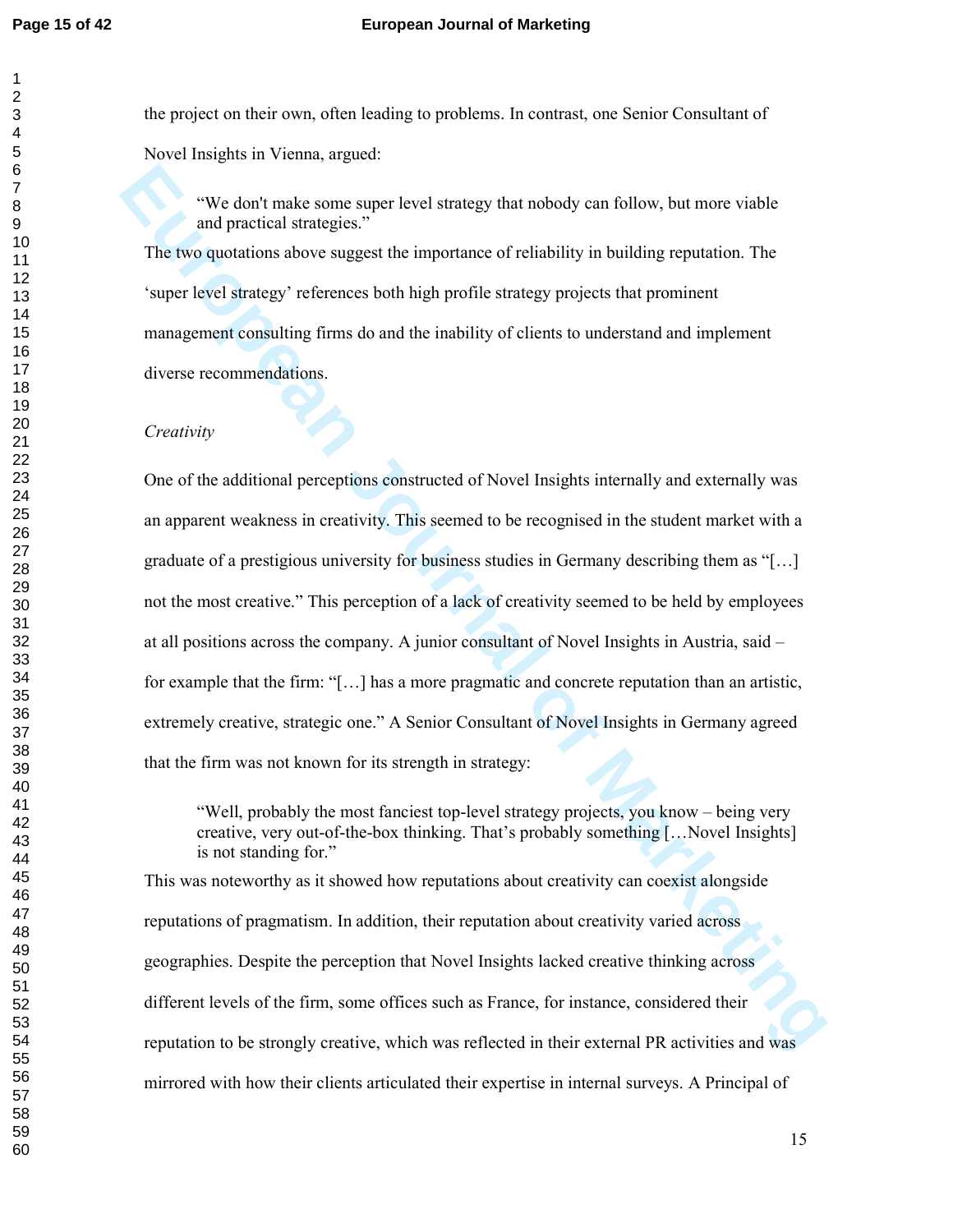Novel Insights in France, for instance, argued that his colleagues truly believe in entrepreneurship:

"So I do believe that the entrepreneurship value is differentiating, especially when you compare us to [… three major competitors]." The implication here is that entrepreneurship is an important dimension of corporate reputation. Another Principal of Novel Insights in France recognized the entrepreneurial spirit of the French office, describing it as "a small boutique" and "dedicated to strategy." This perception in France was at odds with perceptions in other offices in Europe such as the Czech Republic, where a Consultant of Novel Insights, described them as not being as "analytical" or "out-of-the-box thinkers" compared to competitors. These results suggest, as discussed below in the context of China and the UK, geographic variation in the qualities Novel Insights was perceived as being known for.

#### **Reputation with someone (stakeholder)**

"So I do believe that the entrepreneurship value is differentiating, especially when you compare us to [..., three major competitors]."<br>The implication here is that entrepreneurship is an important dimension of conporate Our data reflected perceptions of Novel Insights among internal and external stakeholders and this section focuses on employee perceptions. Responses were stratified into senior (e.g. Partners and Principals), middle (e.g. Senior Consultants and Project Managers) and junior (e.g. Consultants and Internees) employees, and the findings indicate multiple layers of perceptions. Senior members argued that the perception of Novel Insights improved once they started working for the firm, compared to their previous external perceptions. A Principal of Novel Insights in France, said that his perception of the firm beforehand was: "[...] part of those guys who are doing strategic consulting", whereas his impression shifted to seeing it as a "very high-end company" once he started working for them. Another Principal for Novel Insights in France said that external stakeholders had the perception that the firm was "[...] a bit more bread and butter type of work style than maybe other management consultancies", but "[...] usually the clients are then positively surprised once they start working with us."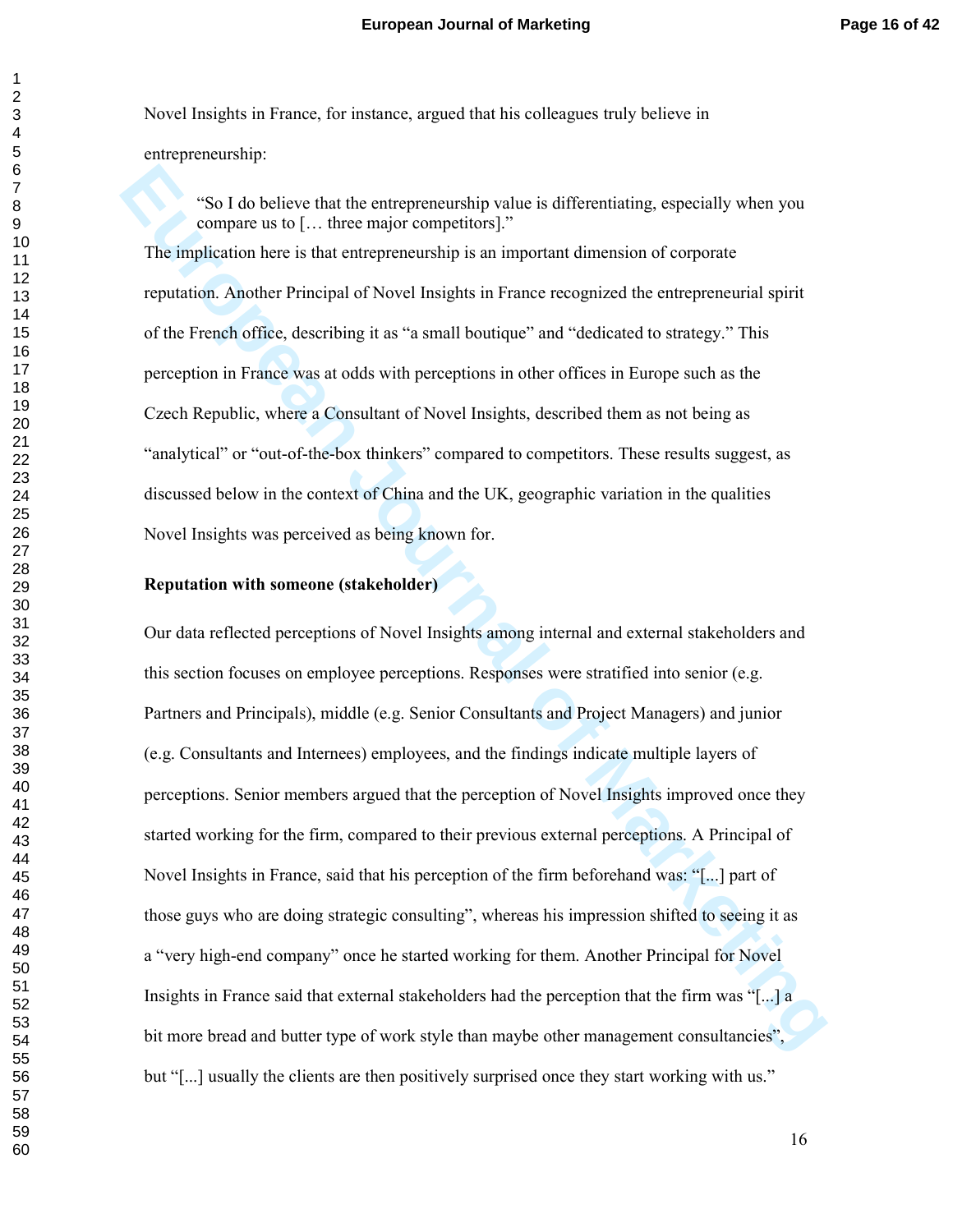#### **Page 17 of 42 European Journal of Marketing**

organization. With the first example, the perception of Novel Insights shifted from somewhat<br>prominent when he was just aware of the organization, to favourability when his impression<br>of its work became positive. With the Again, the implication is that the impressions of Novel Insights were initially not particularly positive, but they improved as employees and clients became more familiar with the organization. With the first example, the perception of Novel Insights shifted from somewhat prominent when he was just aware of the organisation, to favourability when his impression of its work became positive. With the second example, the perception altered from quality for cost-cutting and restructuring projects ('bread and butter type of work style') to favourability when clients across a range of projects became satisfied with the work. Employees holding middle-level positions also indicated a different perception towards Novel Insights before and while working for the firm. A Senior Consultant for Novel Insights in Eastern Europe admitted that she "[...] wasn't really that much in touch with their work", although she knew they were a "top consultancy" and "highly professional". She argued: "[...] before I started working for [... Novel Insights] I would say maybe that [... our leading competitor] is number one" and therefore they "deliver higher quality". However, this perception shifted once she started working for the company and she now argues that the firm's leading competitor is not delivering higher quality, but "we are about the same". The use of the term 'we' implies a high level of organisational identification with a perceived alignment between an individual and organizational values and characteristics. Similarly, a Project Manager of Novel Insights in Eastern Europe, "had no clue about" the firm's reputation, although he "knew the other consultancies". However, since he started working for the company, as he noted modestly, it has "[...] increased the reputation a lot, simply by the fact that we are there now". Among junior employees, the perception of Novel Insights varied geographically. In China, students considered the reputation of the firm as very strong. An internee of Novel Insights in China, described the firm as "prestigious" and a lot of his contemporaries were looking to "pursue a full time position" in the firm. A Consultant of Novel Insights in China admitted

that before he started working for the firm,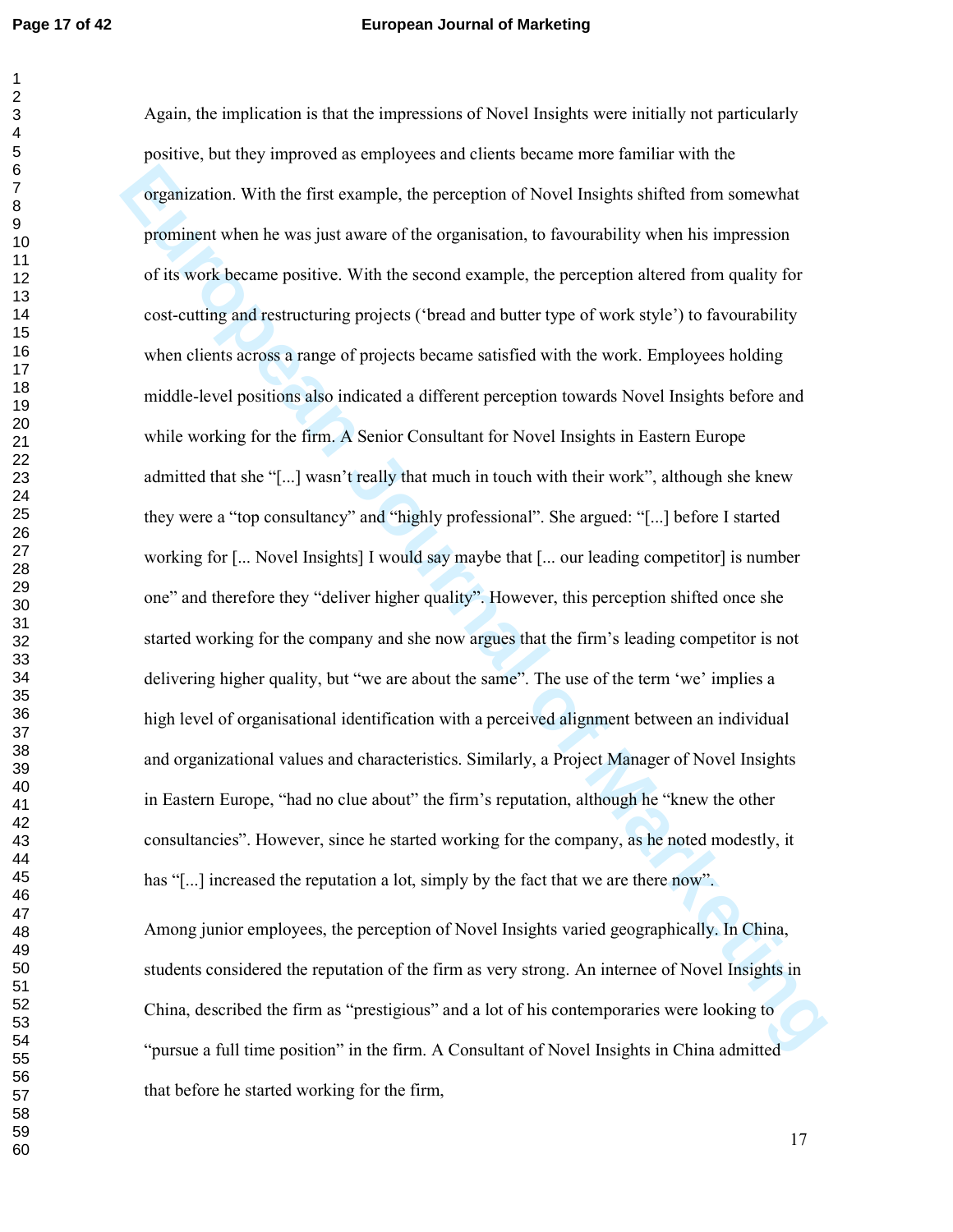"[...] you always have some dream" about working for a "big name" and an "international company", but when you start working for the firm you become more "objective" and "[...] see both the good sides and the bad sides".

These quotations illustrate that students were strongly focused on the strength of the firm's image, as well as its international prowess when they are applying for jobs. However, junior employees were more critical and aware of the firm's core and peripheral strengths for multiple functions once they were working within the firm, which relates to the concept of quality.

# **Reputation in someplace (geography)**

These quotations illustrate that students were strongly focused on the strength of the firm's<br>
image, as well as its international provees when they are applying for jobs. However, junior<br>
employees were more critical and There has been very little research focusing on whether firms' reputations vary geographically. This is important given the global reach of organisations, including professional service firms such as management consulting firms. This section analyses the reputations of Novel Insights among interviewees in China and the UK. It should be emphasised that this was representative of marked differences in reputations across all eight countries researched in this study. France, for example, was perceived as highly entrepreneurial, whereas Germany was perceived as strong in restructuring and cost-cutting. There is not the space here to analyse all the nuances between countries so we focus on China and the UK in depth to show some of the reputation differences between an Asian and European country and an emerging and established market in management consulting.

#### *China*

Most employees interviewed from Shanghai and Beijing considered both offices collectively when they perceived the firm in China. An HR Manager for Novel Insights in Shanghai, for example, said: "I would not distinguish Shanghai and Beijing, I think I would rather to see them together because they are the China office." A Manager of Novel Insights in Shanghai, agreed: "[...] they don't care much about Beijing office or Shanghai office. They are just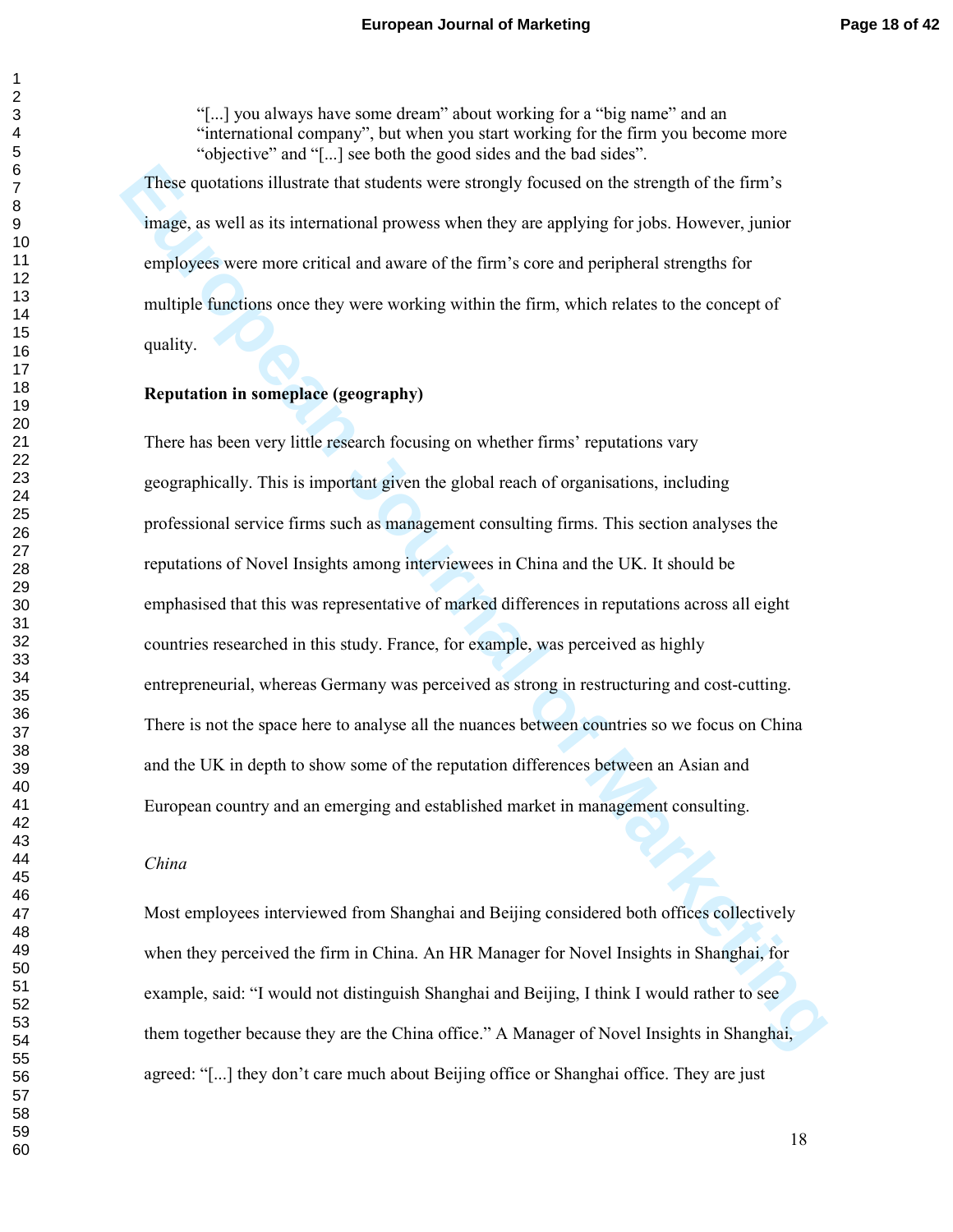#### **Page 19 of 42 European Journal of Marketing**

treated as the China office." Importantly, employees emphasised that they were working together rather than benchmarking the reputation of one Chinese office in relation to another. As one Consultant of Novel Insights in Shanghai said:

"We don't compete with each other, and when we have some kind of low time during the project or we have tough clients, we will telephone each other even at midnight and just try to communicate and encourage each other."

This reinforces the collaborative and supportive nature of work conducted between both offices, a finding not necessarily reflected in other global locations. One of the explanations for this collaborative environment between offices is that they are both relatively new and expanding, which required cross-office cooperation in order to strengthen the company's prominence in China. The company has also experienced expansion into other parts of China such as Guangzhou, which has required a lot of support from the more established offices in China.

As one Consultant of Novel Insights in Shanghai said.<br>
"We don't complete with each other, and when we have some kind of low time during<br>
the project or we have tongel elects, we will telephone cach other even at midnight The impression that many respondents from China gave was that the office had developed very quickly, particularly given the relative infancy of the management consulting sector in China. In addition, employees held positive perceptions in relation to other global offices. One Manager of Novel Insights in Shanghai said that she was "very proud" of the Chinese office which was "number three" within the firm in terms of size and profit and despite the fact that she felt the firm needed to "invest more in China", the offices in Shanghai and Beijing have demonstrated that they are able to "stand on [our] own feet". This response is important because it is clear that they see themselves collectively under the banner of the China office, benchmarked their office's reputation compared to other Novel Insights offices, and also planned for and anticipated expected investment and resources.

Because the management consulting industry is quite new to many clients in China, it was not surprising that interviewees said that Novel Insights tended to focus on smaller-scale projects. A Senior Consultant for Novel Insights in Beijing, described the firm as a "local consulting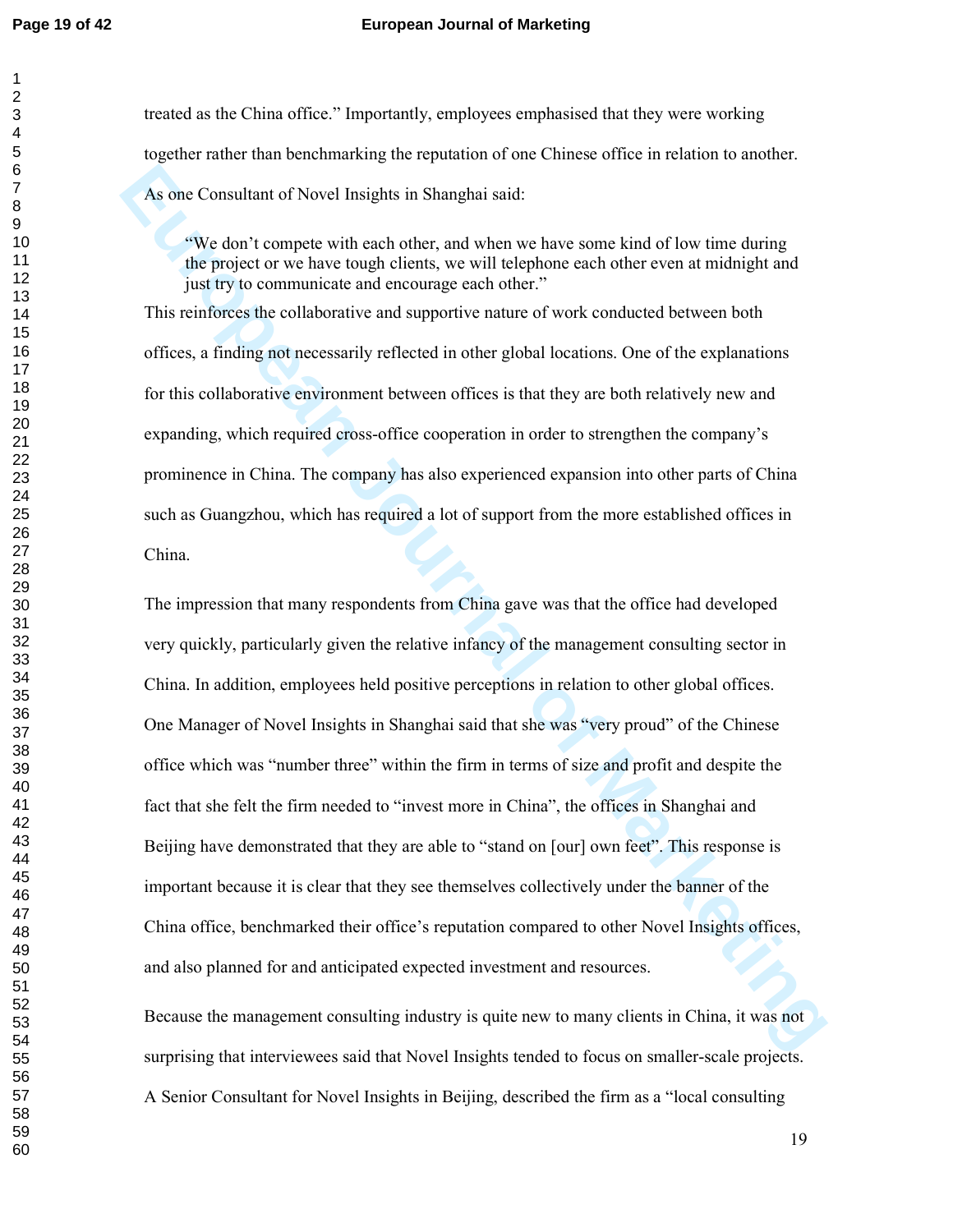**EUROPER THE CONSIDER CONSIDERATIVE CONSIDE SERVICE INTO THE SURVER THE CONSIDERATIVE SURVERTIES AND ARRANGEM IN THE CONSIDERATIVE IS NOTED INTO THE CONSIDERATIVE IS NOT THE CONSIDERATIVE OF THE CONSIDERATIVE OF THE MARKET** company" despite the industry being "global". To some extent this reflected the scale of the projects not being perceived as significant as their competitors. The vast majority of the employees were also Chinese-born rather than foreign expatriates, which explains in part why many of their clients were Chinese corporations and state-owned enterprises, rather than foreign multinational corporations. One of the consultants for Novel Insights in Shanghai said that he would frequently only communicate with employees and clients in "Mandarin, Shanghainese or even sometimes Beijingese", which reinforces the way in which reputation was built at an office level in China through language. Holding a localised reputation was not necessarily considered negative, as a client, who was the Head of an automotive company in the Asia Pacific, explained:

"[... Novel Insights are] branching into Government, you know, having a lot of Government clients and serving a lot of state-owned enterprises, which is, you know, I think the right thing to do in the China market, because that's where the power, that's where the money, that's where the resources are, and I do believe that, you know, eventually, it's the Chinese companies that's going to take a large share in the Chinese economy."

In other words, the perception of working with local companies could provide Novel Insights with a strategic advantage in terms of access to Chinese clients rather than focusing on foreign multinational clients, although as we discussed above, holding a weaker global image, or lacking prominence, meant the firm missed out on winning large and financially lucrative global projects. The examples above suggest that Novel Insights in China were perceived as holding strong qualities through focusing on local projects with the Chinese Government, but they sometimes missed out on global projects because they lacked prominence and favourability in the region compared to major high profile competitors.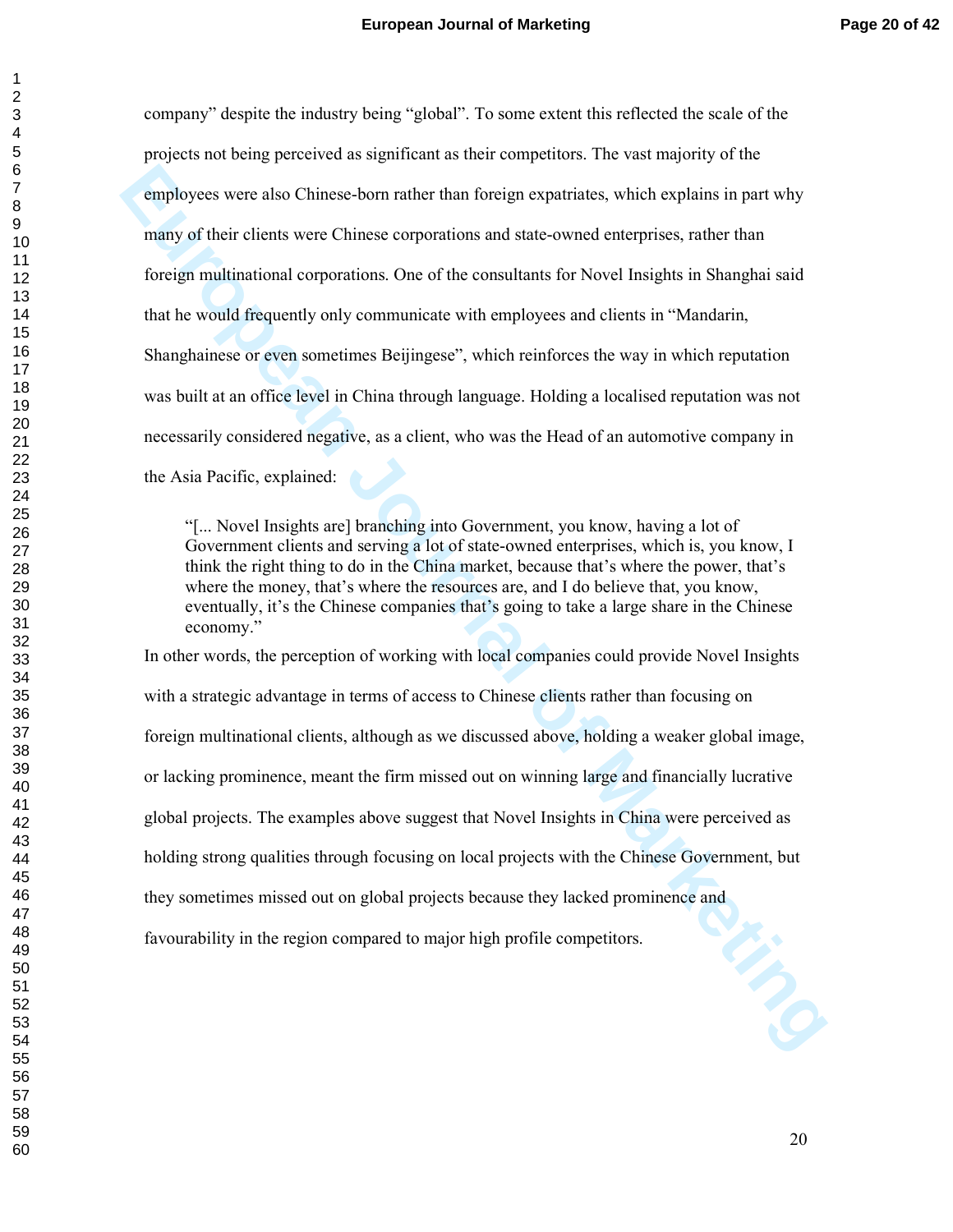#### *United Kingdom*

In the United Kingdom (UK), the perception among employees and clients towards Novel

Insights was more specialist and lower in profile. One senior manager in the executive search

sector in the UK described the company as more 'local' compared to its major competitors:

"[… Novel Insights] is much, much smaller, and it's much more specific as to the sectors it covers. It's more of a niche. The bigger boys [sic], like [name of competitors…], yes, they may have an American parentage, but they are actually much more global, and an awful lot of their consultants are truly international. So local versus global is probably the way I would describe it."

A management consultant working for a major competitor saw the reputation of Novel Insights somewhere between tier one and tier two:

"I think my perception would be that [… Novel Insights] would almost be a firm that sits somewhere between tier one or tier two […] but they don't command the same name recognition and brand credibility in the UK."

One Senior Manager of the firm in another office described the UK office as the 'Achilles'

In the clutted sampleoid rock), the pelception anotoge employees and cultures towards invert<br>Insights was more specialist and lower in potitic. One especialist and the source searches external in the searches searches of t heel. A Senior Consultant from the UK admitted that the office was: "[...] probably towards the bottom in terms of reputation." He went on to argue that he did not feel that the quality of service delivery was any lower than other offices, but that the people in the larger offices: "[...] feel that those offices are superior to kind of the ancillary markets that don't really [...] have a large presence." This response suggests more than just competition between offices related to perceptions of reputation, as intimated by employees working in China, but also elements of resentment. He went on to argue that when he was working in another international location for Novel Insights, certain colleagues did not "really care about our office." A Consultant of Novel Insights in the UK said that the opinion of colleagues in other offices was that the UK was "[...] slightly more easy going or chilled out office than some of the other European offices." He also argued that, unlike other offices which had a strong functional expertise for restructuring, the UK office had employees with a greater diversity of skillsets and therefore "[...] don't do necessarily things the same way that they do". The first quotation showed an office divide of 'us' versus 'them', while the second quotation indicates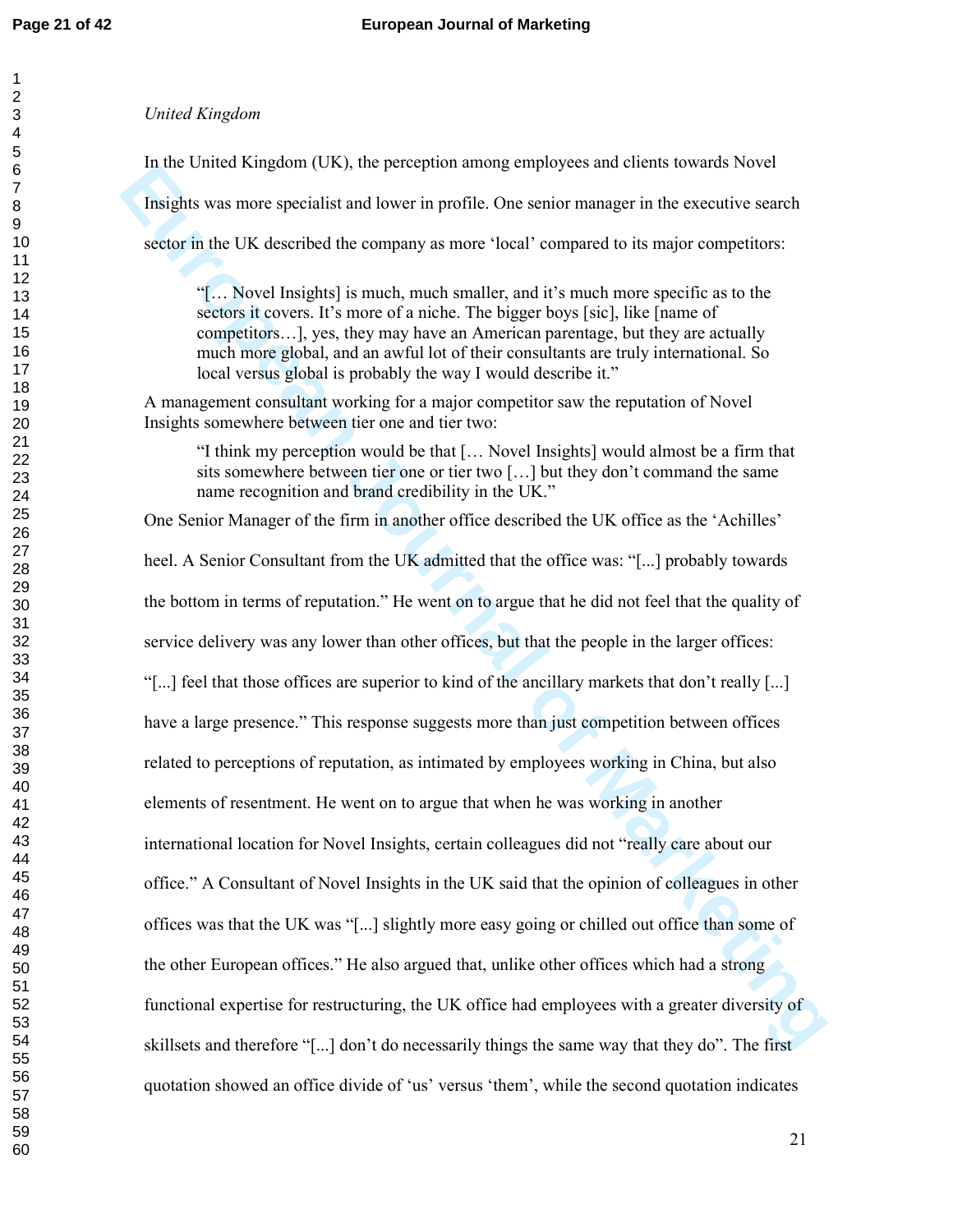The implication is that perceptions of different global offices varied significantly across<br>countries within the same organisation. This raises questions around the organisation's<br>identity because there is a dissonance bet that the expertise in the UK office was more broad-based than other offices that tended to specialise in core areas such as restructuring, implementation and cost-cutting. In both cases, the implication is that perceptions of different global offices varied significantly across countries within the same organisation. This raises questions around the organisation's identity because there is a dissonance between the global values of the organisation and the perceptions of these values among employees in the UK office. This shows how organisations can attempt to create a global organisational identity through emphasising certain core values, but this can manifest itself in very different ways across offices. There was also reliance on larger offices for importing expertise. A Senior Consultant of Novel Insights in the UK said that most of the big projects that the office had won had been a result of harnessing the expertise and contacts of partners in other global locations and "It's only the smaller projects that come through the UK partners." This builds on the work of Wilson (1983) who found that firms often attempt to build their credibility through 'renting' the reputations of outside auditors. We found that individual offices were 'borrowing' expertise from within the organisation in order to build their reputation. In some cases, the borrowing not only existed in the short term for procurement bids and delivering client projects, but more long-term partner transfers to move functional expertise from one market to another. This was also a strategy used to build the reputation of the Chinese offices through deploying a highly successful European partner to head the company's Asia-Pacific operations.

The firm was known in the UK, but not seen as having a particularly high profile or favourable light compared to some other high profile offices. The perception of the UK office of Novel Insights also depended on the stakeholder. A Partner of Novel Insights in the UK admitted that the perception was divided. On the one hand, the perception was "non-existing" with potential clients, who would say "[...] Novel Insights, who?" because they had not heard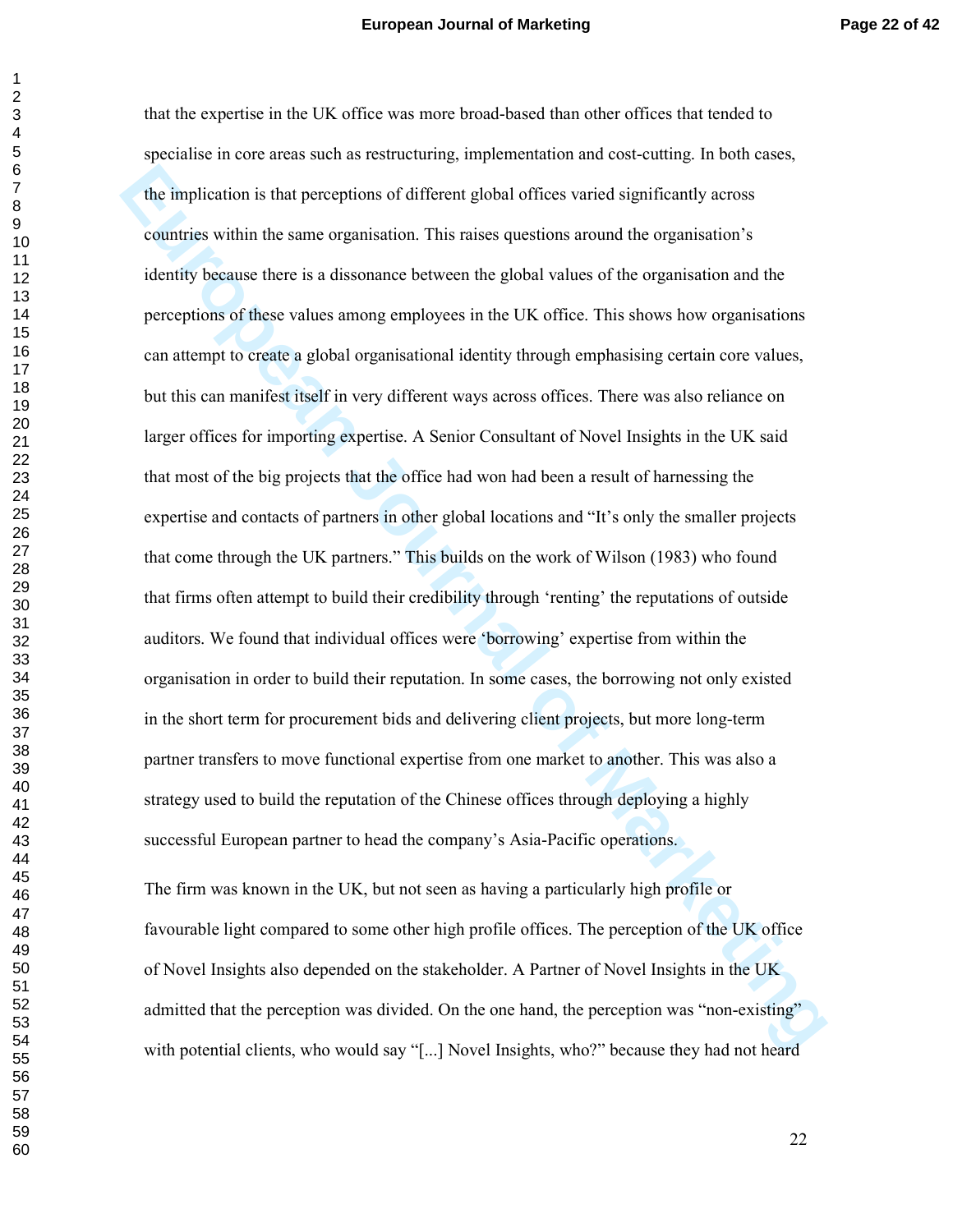of the firm. He said that when he moved to the UK from another office, it took him some time to adjust to the fact that the company's prominence was much lower:

"But when I came over, it took me six months I think for the first project I got, which was then a large one, which was good, but I thought like there's something wrong here, but I had to change the mindset of people."

On the other hand, clients who have worked with the firm in the UK have tended to be very satisfied: "If people know us and have worked with us, there is a strong reputation, so we also have a lot of repeat clients." The above example from a partner implies that the UK office was not even known among many potential clients in the UK, but clients who had worked with the UK office were generally very satisfied with their work, which suggests that favourability is built from the accumulation of positive client experiences and loyalty over time in relation to their prior expectations.

# **DISCUSSION**

That when I came over, it took me six months I think for the first project I got, which was then a hage one, which was good, but I thought like there's something wrong here, thus the lind to change the minds of prople.<br>
On Building on prior work on corporate reputations (Davies and Chun, 2002; Wartick, 2002; Davies et al., 2004; Helm, 2007), this paper highlights the way in which multiple reputations can coexist in a single organisation, even when they are not only diverse but even possibly conflicting. The findings challenge other narrow, lens-like understandings of corporate reputation in the literature by showing how the multiplicity of reputations emerge as employees and external stakeholders 'use' stories, vignettes, and labels from their personalised interactions with the firm to construct stories about corporate reputation. These tend to show that reputation is not a singular concept strengthened, for example, through consistency, as has been implied by certain rankings such as *Fortune's* Most Admired Companies (FMAC) which take a narrow and reductionist interpretation of reputation, but rather reputation is something that emerges as relational ties get articulated and strengthened through personal experience. Figure 1 represents a conceptual depiction of our argument. The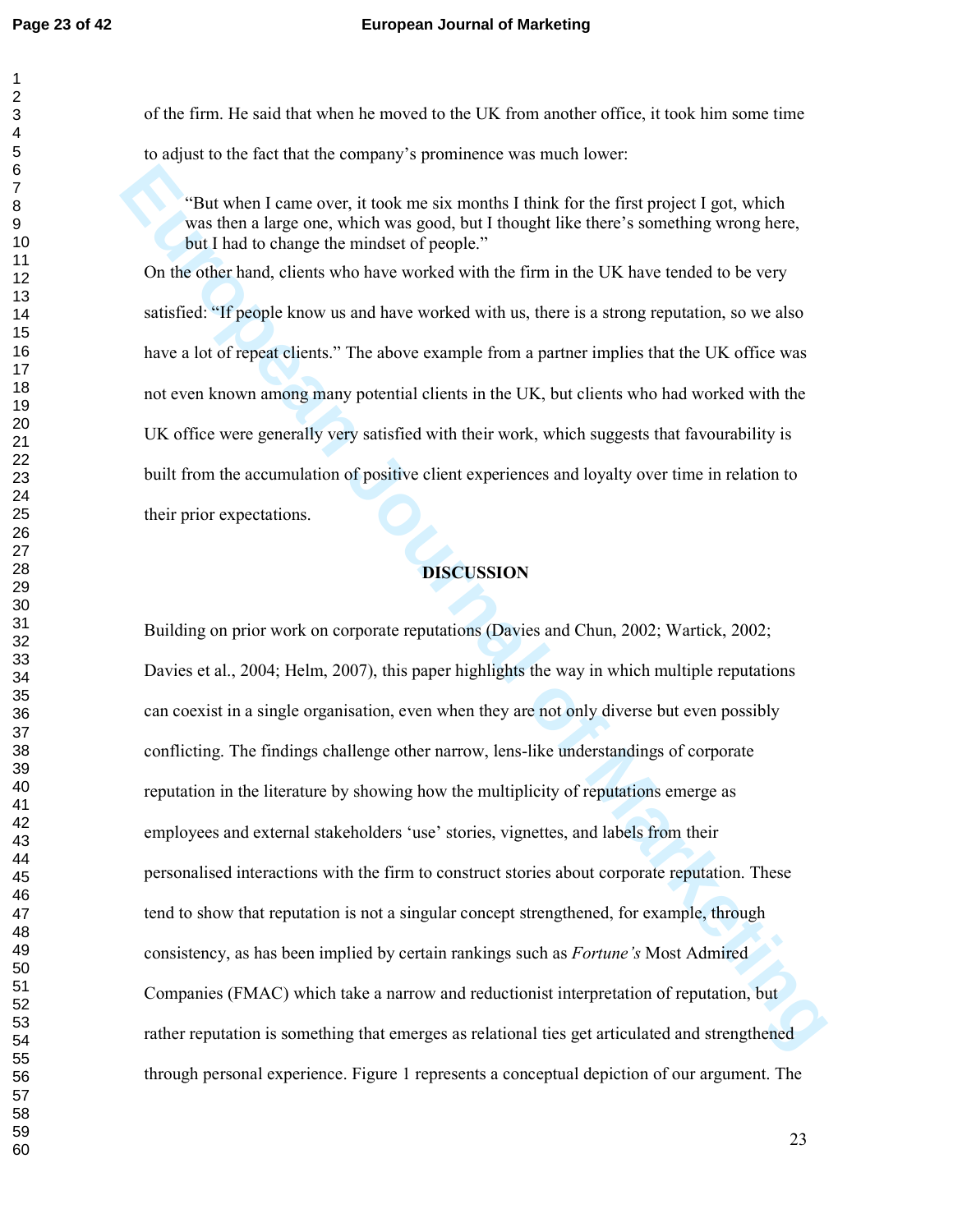left-hand side of the prism represents sources of reputation for an organisation, such as the organisation's performance (something), its activities (someone), and geographical context (someplace). The right hand side of the prism represents multiple, diverse perceptions of the organisation, which are salient for different internal and external stakeholders. These reputations are depicted as spectra from a prism, and are therefore not overlapping but rather constituted from the relationship between the individual and the organisation.

# [**Figure 1 about here]**

Taken together, we now explain how our findings and conceptual model extend existing theory and literature on corporate reputation in at least three ways.

#### **Multi-faceted reputations** *within* **a category**

(somisplace). The right hand side of the prism represents multiple, diverse perceptions of the organisation, which are saitent for different internal and external stackeholders. These reputations are depicted as spectra fr The first contribution from the data showed how actors initially constructed a set of labels for the firm as being 'pragmatic', 'down-to-earth' and providing 'implementable' solutions for clients. Adopting a trait-based perspective to reputation is not surprising since many professional service firms seek this reputation (Morris and Empson, 1998) especially for their service quality (Walsh and Beatty, 2007). Yet our data revealed that even as the firm developed this reputation, it *simultaneously* had a conflicting reputation related to its creativity capability. Our interest here was not whether this reputation was 'good' or 'bad' per se, but whether these diverse interpretations or 'slants' of reputation could co-exist without rendering the initial reputation (of pragmatism) void. This ability to sustain multiple, competing slants is what we intend to invoke through the prism metaphor (see Figure 1). Whereas a lens concentrates light into an image, prisms refract light into multiple spectra that are equally valid but mutually exclusive. This multiplicity is sustainable because of the physical relationship between the light beam and the prism that enables each spectrum to be a self-contained whole. In the same way, our findings show how organisations can sustain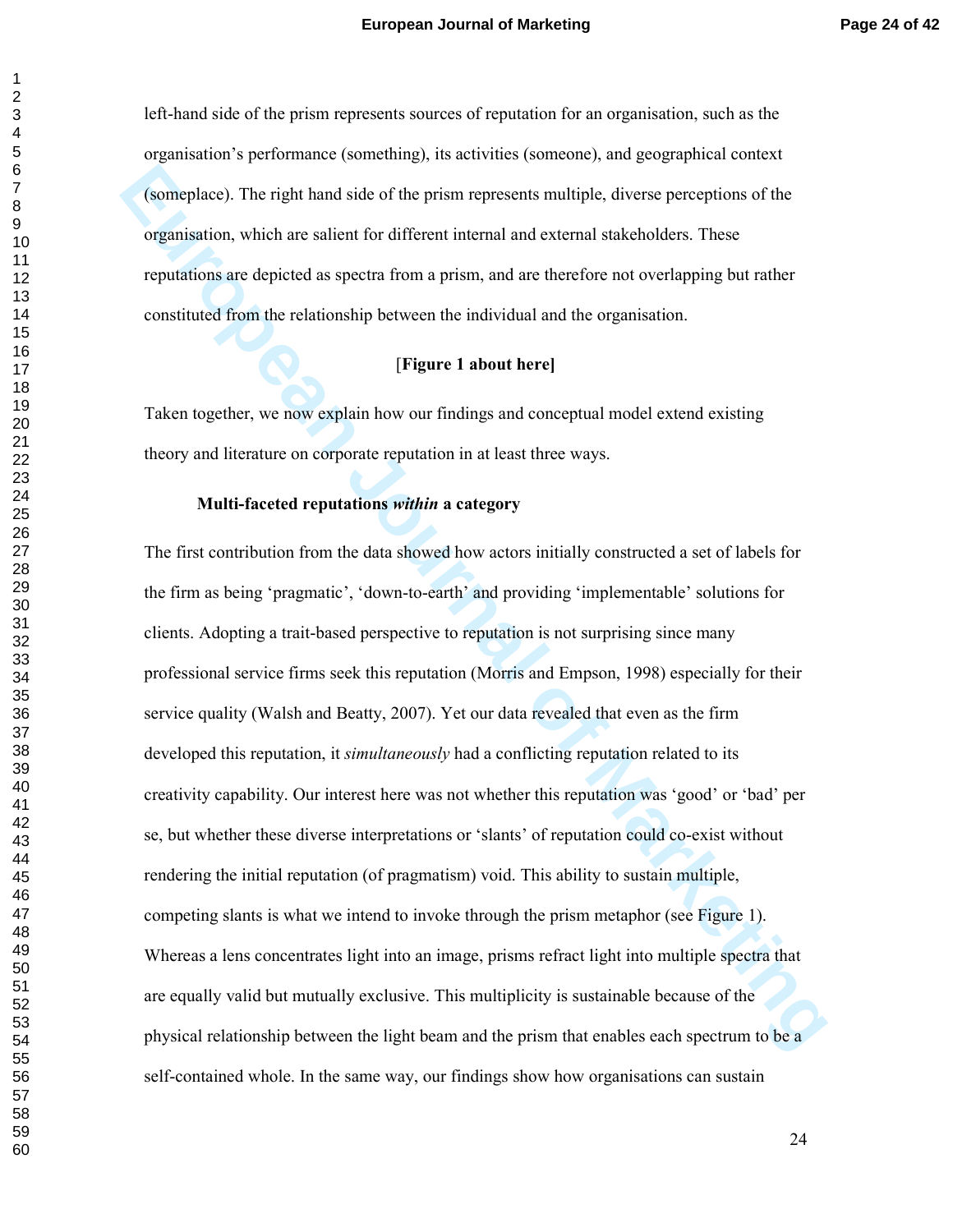#### **Page 25 of 42 European Journal of Marketing**

multiple reputations that may be diverse and even contradictory, but are sustained through the relationship the respondent has with the firm. In doing so, we challenge a common assumption in much of the reputation literature that consensus or validation of shared experiences is central to reputation.

assumption in much of the reputation literature that consensus or validation of shared<br>experiences is central to reputation.<br>
Prior studies on emporate reputation have recognized that multiple state-holders can construct<br> Prior studies on corporate reputation have recognized that multiple stakeholders can construct reputations (e.g. Walsh and Beatty 2007). However, our findings take this further by showing how the *divergence* between these multiple reputations is sustained. Specifically, an important mechanism in our findings is the relational ties that individuals form with firms at the exclusion of others. Thus, reputation is not collectively negotiated but is individually constructed and sustained. This is important as it suggests that negative reputations among some stakeholders need not always be managed if other stakeholder groups who are more salient for the organisation form different, positive meaning constructions. Therefore, whilst some scholars have talked about the inertness of reputation or its 'reputational stickiness' (Greenwood et al., 2005), our findings suggest that this may not be problematic. Rather than amend their reputation, organisations may simply be able to form different ones as they attract new important stakeholders interacting with their products and/or services (Olmedo-Cifuentes et al., 2014).

#### **Multi-faceted reputations** *across* **categories**

A second contribution of the paper is to show how multiple narrative constructions can coexist within a single reputational category (such as a dimension) and we demonstrate how multiple reputations can emerge between categories. For example, we show how Novel Insights sustained different reputations based on stakeholders and geographies. With variation by stakeholder, our findings highlighted differences between internal and external actors; while our findings on geography showed that the same firm could sustain different reputations in the UK and China without perceptual contradictions emerging. This is important as it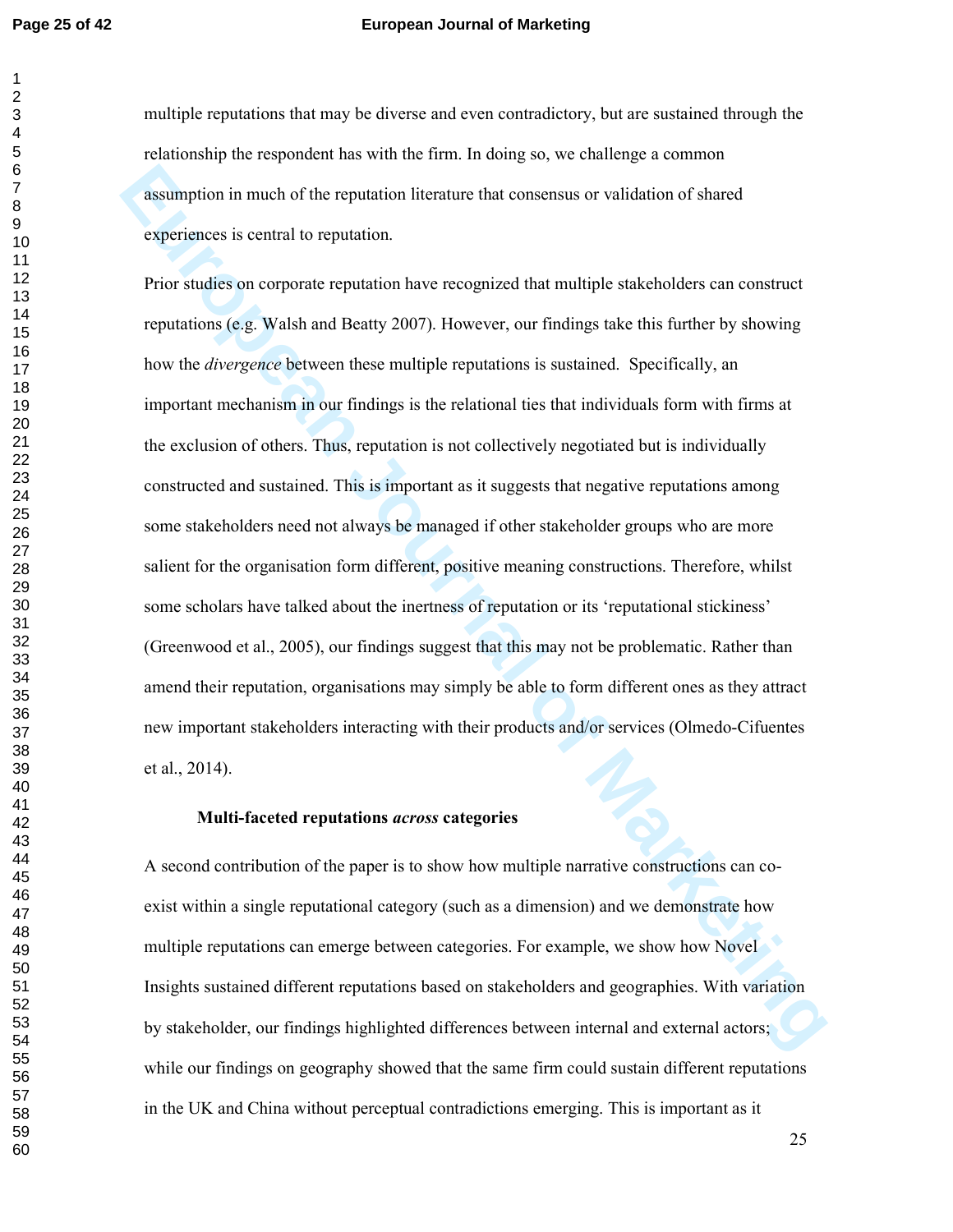products and services to clients at the local level can add risk by creating too much variation<br>and ambiguity about a firm's core comprenences across geographic markets. Our findings<br>suggest a modification to this notion. extends existing definitions of reputation and shows how conflicting narratives can be managed. The existing literature assumes that the decision by firms to pursue multiple products and services to clients at the local level can add risk by creating too much variation and ambiguity about a firm's core competencies across geographic markets. Our findings suggest a modification to this notion. In terms of stakeholders, for example, our data showed at a surface level that the distinct differences within and between stakeholder groups were sustainable. Thus, rather than adopting a singularly narrow definition of reputation among a finite group of stakeholders (Carter and Deephouse, 1999), we suggest this lens-like approach may be insufficient to explore all the nuances of corporate reputation and it is problematic to term this as reputation because it is reductionist in its representation and scope. Instead, we propose a prism-like approach to reputation that incorporates multiple, diverse and sustained perceptions of an organisation, which are salient for different internal and external stakeholders and mutually exclusive. These are based on significant and varied relationships and experiences of stakeholders with the organisation (see Table 1).

 At a more fine-grained level, we found marked differences in the reputation of the firm among employees when they were asked to reflect on their perceptions of the firm before they started working as employees (external stakeholders) compared to their perceptions at the time of the fieldwork when they were employed in the organisation (internal stakeholders), which suggest misalignment between actual and conceived identities (Balmer and Greyser, 2002). In all cases, the reputation became less superficial as employees became aware of the firm's core values and expertise as well as its weaknesses compared to its competitors. This is important theoretically because existing literature tends to theorise reputation at an organisational level, rather than at the individual level (Fombrun and Gardberg, 2000; Walsh et al., 2009; Ali et al., 2015). By changing the level of analysis, our findings show that an individual's regard for the organisation's reputation may strengthen as time passes, thereby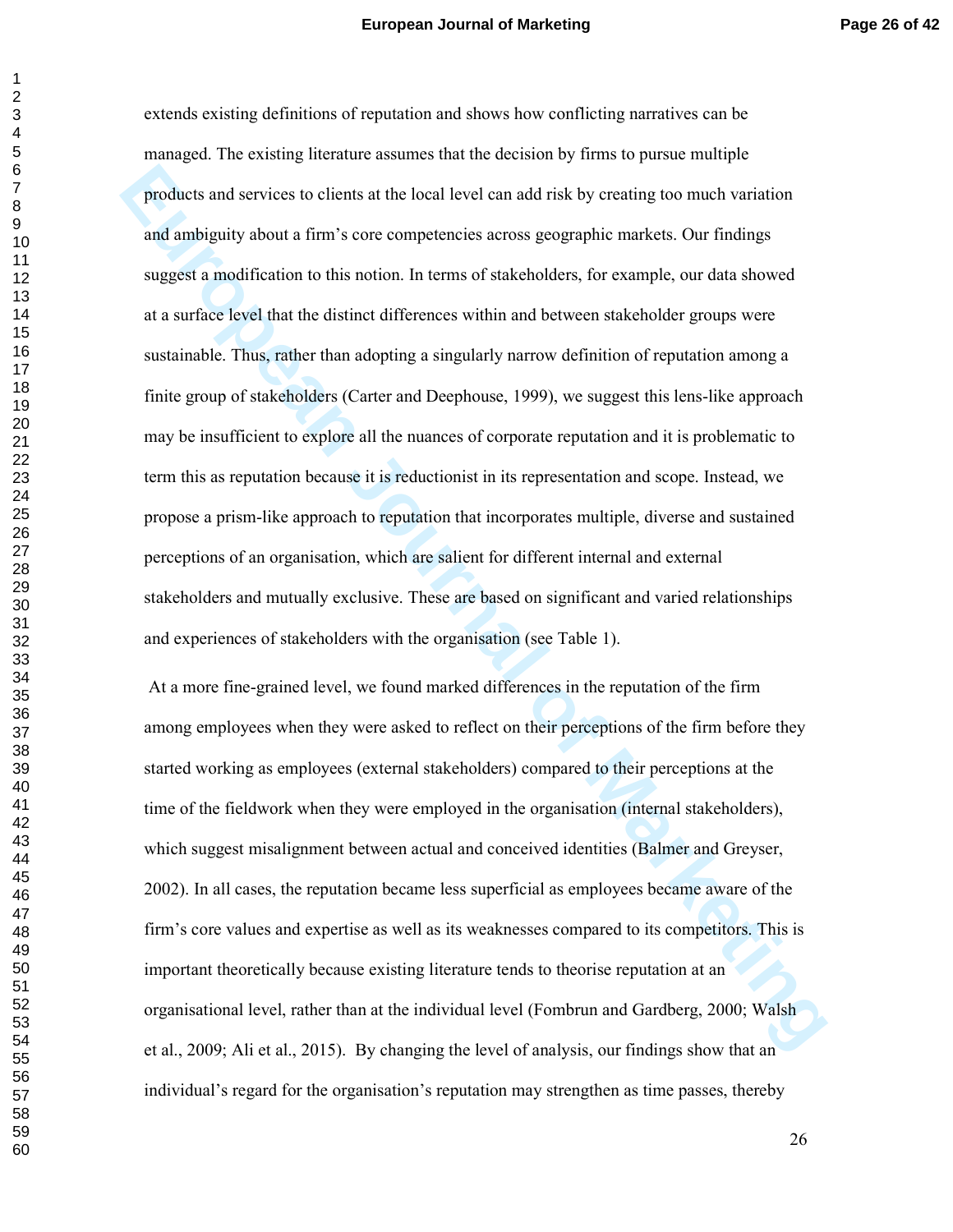#### **Page 27 of 42 European Journal of Marketing**

allowing them to construct a reputation through their individualised relationship with the firm and their own direct experience (Gotsi and Wilson, 2001).

# **Geography and corporate reputation**

**European Constraine Constraine Constraine Constraine Constrainers** Our findings Our flind exaction is to bring a geographic focus to corporate reputation. Our findings steps steps that internal and external actors can com Our third contribution is to bring a geographic focus to corporate reputation. Our findings suggest that internal and external actors can come to different understandings of corporate reputation in various geographic contexts or form competing views of the organisation, yet demonstrably these can still satisfy the requirements for 'corporate reputation'. For example, the Chinese office of Novel Insights was considered as a 'rising star' and 'number three' within the organisation, whereas the UK office was seen as one of the firm's 'Achilles heels' and near the bottom of the organisation's office hierarchy in terms of reputation. This is a significant insight because these findings go beyond the argument elsewhere in the literature that geographical context is important to study and affects stakeholder perceptions of companies (Bartikowksi et al., 2011; Soleimani et al., 2014; Ali et a., 2015). We extend this literature not only showing how the reputation of an organisational partnership varies both internally and externally by geography, but also why: namely, because of the distinct relationship that the individual has with the organisation. For instance, while there were marked differences in perceptions that employees had of the Chinese offices compared to the UK offices, there were also nuances within these countries. In China, for example, the Shanghai and Beijing offices worked very closely with each other and considered both offices as one 'China' office, whereas other Chinese offices such as Hong Kong was structured under China within the firm, but they were perceived as somewhat distinct from the Shanghai and Beijing offices. We draw on Walker's (2010: 369) notion of the 'issue specific' nature of reputation – that is, the focus of different stakeholders is predicated upon criteria embedded in a country - and extend this to the issues facing individuals within the organisation. In our study, we were able to examine variations between multiple offices within a country. In the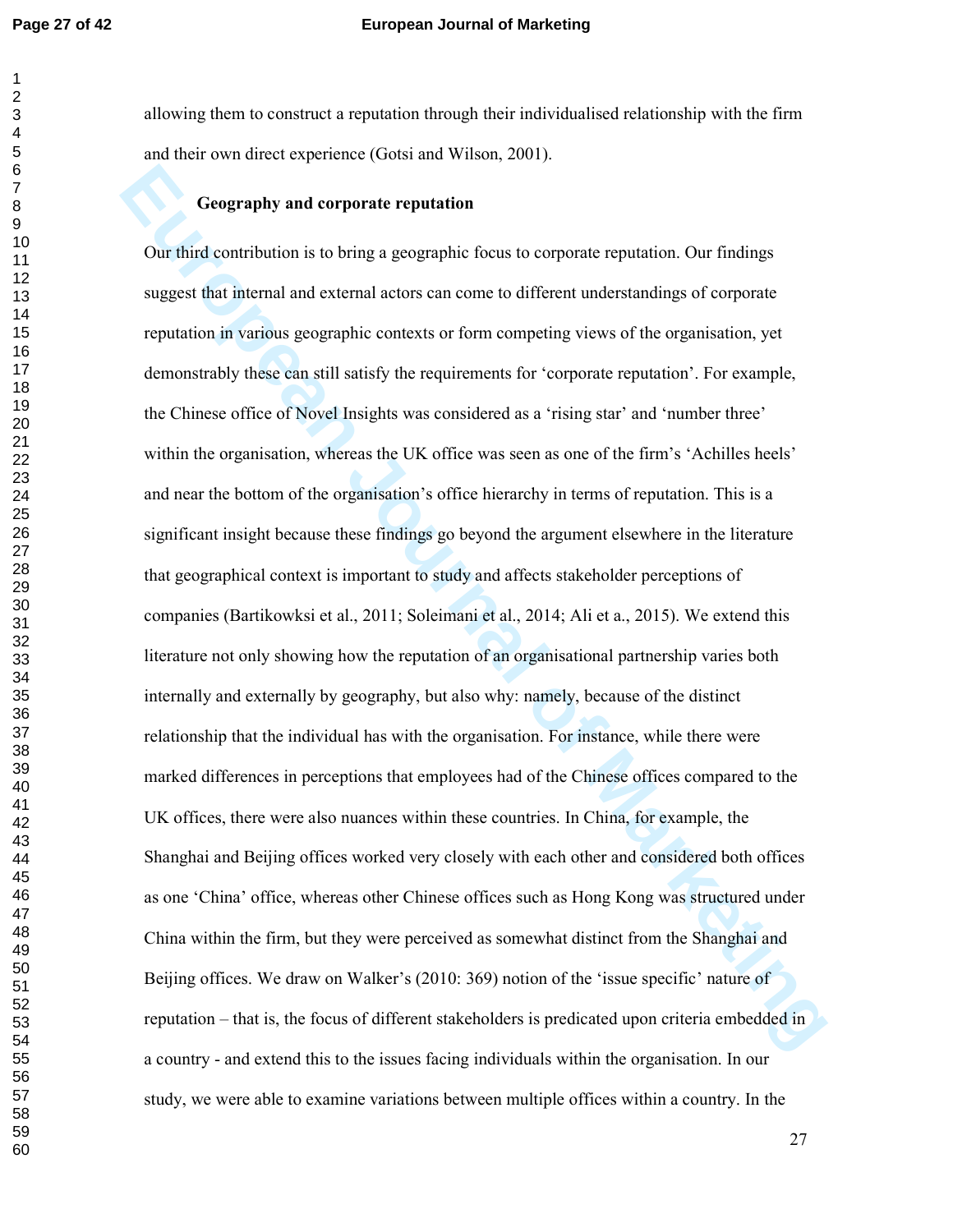case of our China study, for example, some although not all of employees in these offices tended towards a uniform reputation of the organisation. This is important since it shows that the narrative constructions that underpin multi-reputations are not limited to an organisation's competitive positions within a geographic market, but are attenuated to the local context of interpreters. Thus, while reputation might stem from common narratives within the macrostructure, this need not be regarded deterministically but is rather particular to the perspectives and interpretations of individual reputational judgements. Empirically, our study also extends the geographical variety and reach with which corporate reputation has been examined to date.

#### **LIMITATIONS AND CONCLUSIONS**

The narrative constructions that underpin multi-reputations are not limited to an organisation's<br>
competitive positions within a geographic market, but are attenuated to the local context of<br>
interpreters. Thus, while repu Our argument challenges assumptions in the corporate reputation literature and in management practice that centre on singular reputation for organisations. While we recognise the intuitive appeal for marketing and public relations of this assumption, as has been evidenced by the explosion of league tables, ratings and rankings, we also wish to highlight some of the complexities that this approach masks. One issue alluded to but not pursued further in this paper is the extent to which certain issues are more important in framing corporate reputation than others. A suggestion in our findings was that 'quality' served as a relatively important driver for corporate reputation, especially during the global financial crisis. However, it is not clear why this issue might prove more important than other issues, such as discounting, ethical service, or historical performance. This attends to a broader conceptual question about the interdependences between related concepts in the reputation literature such as prominence, favourability and quality (Lange et al., 2011; Rindova et al., 2005, 2007). Further research is needed to understand why certain issues are important, and how individual level variation relates to reputation as an organisational-level construct.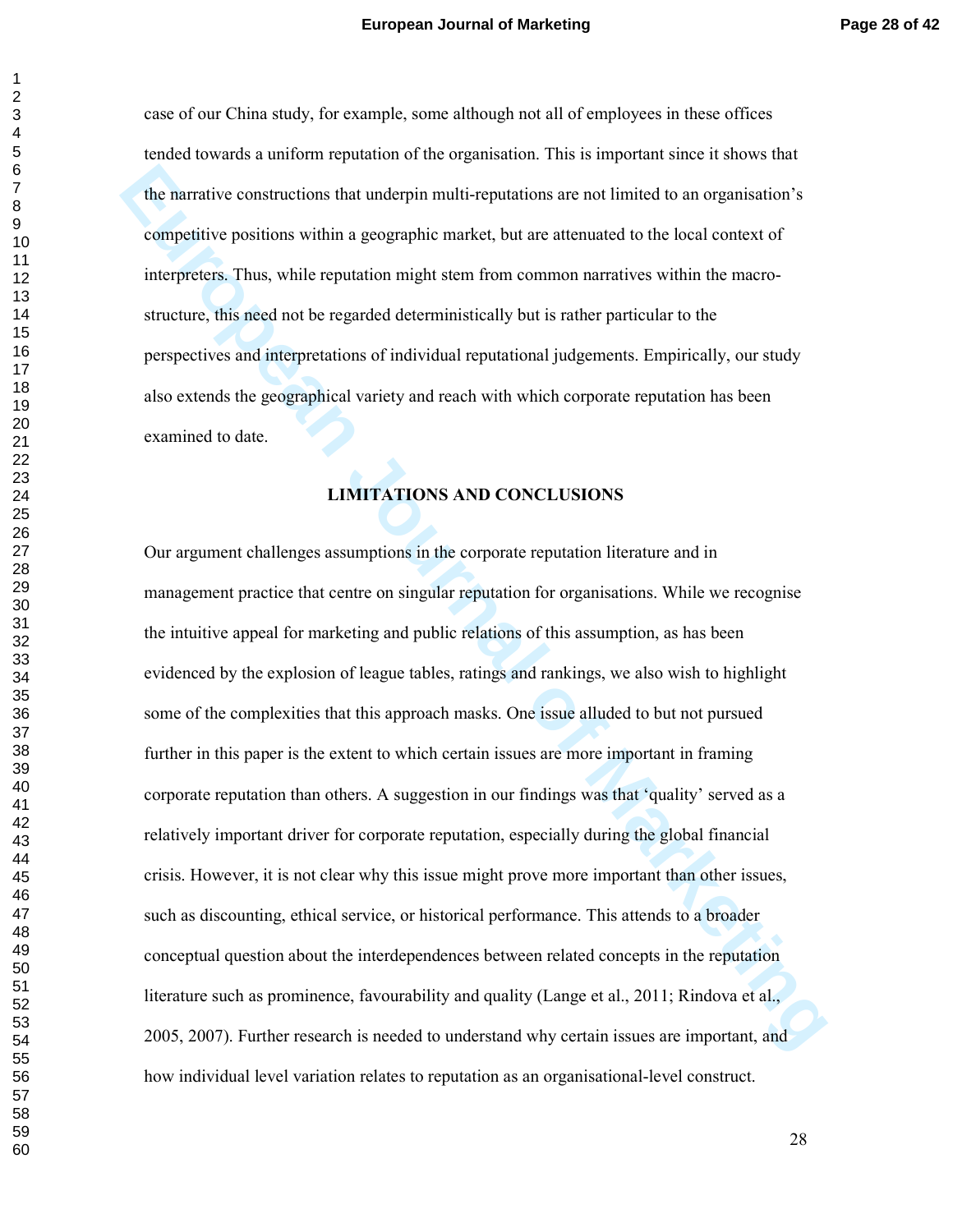#### **Page 29 of 42 European Journal of Marketing**

Empirically, this may mean that future studies examine a broader group of stakeholders beyond customers, shareholders and employees.

Second, we have a limited understanding about how reputation influences labour market<br>mobility. For example, employees join (and leave) firms due to their intangible value and<br>corporate reputational advantage (Harvey and M Second, we have a limited understanding about how reputation influences labour market mobility. For example, employees join (and leave) firms due to their intangible value and corporate reputational advantage (Harvey and Morris, 2012). Our findings show that certain offices imported labour while other offices exported partner expertise as a means of redistributing their reputation between offices. This implies that certain prestigious offices and celebrity actors have a disproportionate ability to build reputations. Again, our evidence is limited to a single large qualitative study, but future contributions may examine the literature on celebrity firms and celebrity CEOs (see Hayward et al., 2004; Wade et al., 2006; Rindova et al., 2006; Pfarrer et al., 2010), as well as cross-boundary knowledge flows (Tortoriello and Krackhardt, 2010). At issue here is when, how and why corporate reputations influence labour mobility as a way of quantifying the intangible 'value' associated with reputational benefits.

Finally, the data indicate perceptions change over time among employees. However, richer longitudinal research is needed to explore what internal and external factors drive reputation to change over time, both from the perspective of internal and external stakeholders. For example, it is not clear what the interplay is between internal and external stakeholders as well as between intermediary actors who sit on the fringes of the two groups such as investors, clients and alumni. In other words, how far may reputations change externally to internally (e.g. from outsiders to employees) and internally to externally (e.g. from employees to outsiders)? Herein lies a limitation with the generalisability of our findings and while we seek to make a conceptual contribution to concepts in the corporate reputation literature using rich qualitative data, we are aware than these findings need to be complemented by larger,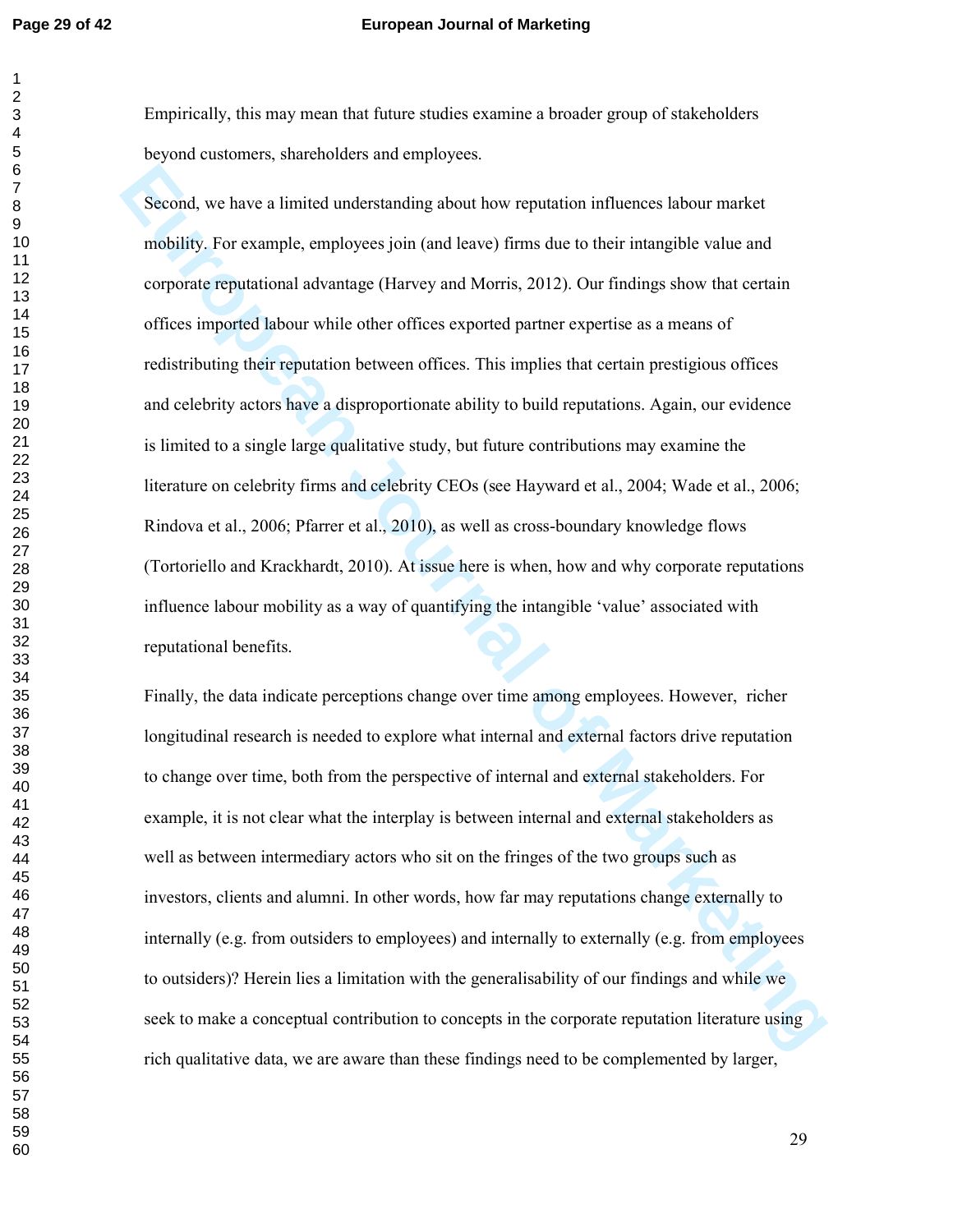quantitative datasets, such as FMAC, the RepTrak™ Pulse and other valuable surveys of corporate reputation.

#### **MANAGERIAL RELEVANCE**

Our research has shown that corporate reputation may vary markedly depending on the corporation, dimensions, stakeholder and geography in question. First, with dimensions we found that the firm sometimes made claims about expertise (e.g. creativity), which employees and clients did not believe in. This highlights the importance of ensuring alignment between a firm's corporate identity (how it presents itself, particularly from the perspective of senior managers) and its reputation (how internal and external stakeholders perceive it). Any significant dissonance between CI and reputation will ultimately lack credibility among different groups. Therefore, CI needs to be created both top-down and bottom-up, with regular identity reviews to ensure alignment.

**EURON MANAGERIAL RELEVANCE**<br> **EURON TEST ON THE CONSIDENT CONSIDERATIVE CONSIDERATIVE CONSIDENTIFY CONSIDENT**<br> **EURON OF THE CONSIDERATIVE CONSIDERATIVE CONSIDERATIVE CONSIDERATIVE CONSIDERATIVE CONSIDERATIVE CONSIDERATIV** Second, we found that the reputation of the subject organisation was significantly different when individuals were external stakeholders, either potential employees or alumni, compared to when they were employees. This suggests that organisations need to recognise that their reputations may be different among stakeholders and they should tailor their communication programmes to these groups. One managerial implication of this is that senior executives may be best placed to create and preserve corporate reputation through early engagement with staff, rather than focusing only on organisational-level activities. Employees, for example, have the ability to engage with both potential and former employees and therefore should be deployed strategically for managing the firm's reputation among these different stakeholders. Third, our results show how the distribution of talent between offices can help to build reputation in new markets and align reputation between offices. The managerial challenge, however, is ensuring uniformity and avoiding asymmetrical standards across geographic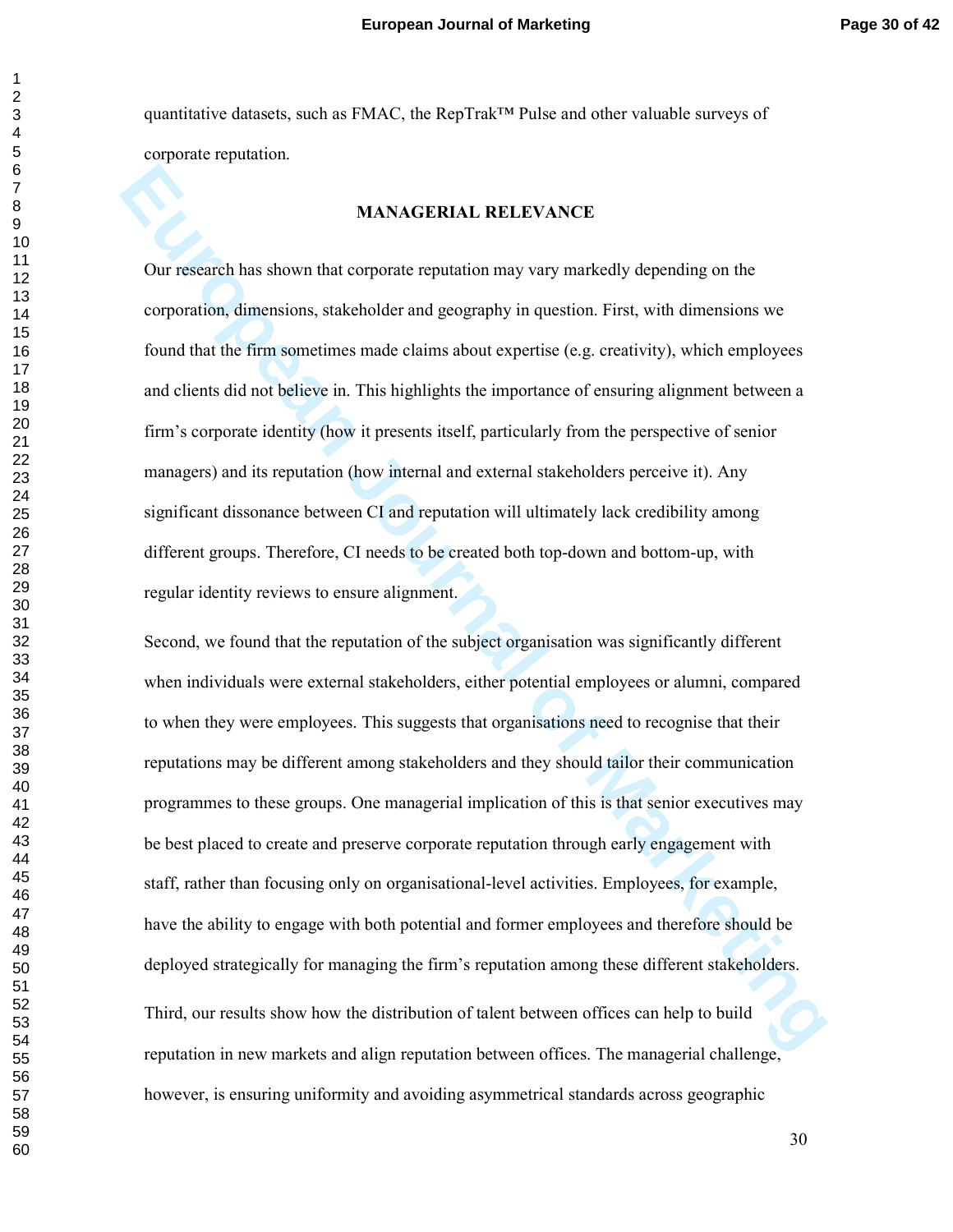#### **Page 31 of 42 European Journal of Marketing**

locations as this creates tensions between offices and sends mixed signals to external stakeholders about the firm's reputation. This does not necessarily mean that the firm's reputation is the same across geographic markets, but it does mean that there is consistency in the quality of products and services offered and how they are perceived. We argue that this is likely to be particularly salient for organisations seeking to build their reputations and achieve an elite status when expectations among internal and external stakeholders are markedly higher compared to less reputable organisations.

**Europhiation** is the same across geographic markets, but it does mean that there is consistency in<br>the quality of products and services offered and low they are perceived. We argue that this is<br>likely to be particularly s Finally, corporate reputation is a more composite construct than hitherto portrayed in the literature. It has been described as a 'meta-construct' that emphasises the perceptions of various stakeholders (Lange et al., 2011). Extending this concept to incorporate multiple reputations means that organisations need to do more than build and position their reputations in relation to their competitors (Fombrun, 1996, 2012), but also relative to other internal offices, departments and practice areas within global organisations because internal unevenness in reputation seems to signal externally reputational asymmetry. Given this, there is a danger of relying exclusively on popular annual surveys in making reputational judgments. Although such surveys are valuable for providing a broad overview, it is important to understand the limitations such as their emphasis on the perceptions of a particular stakeholder group, or on a certain geographic location, as well as the methods used to collect data.

#### **REFERENCES**

Abratt, R. and Kleyn, N. (2012). Corporate identity, corporate branding and corporate reputations: Reconciliation and integration. *European Journal of Marketing*, 46(7/8): 1048- 1063.

Albert, S. and Whetten, D. (1985). Organizational Identity. In *Organizational Behavior*. JAI Press, Greenwich, CT, pp. 263-295.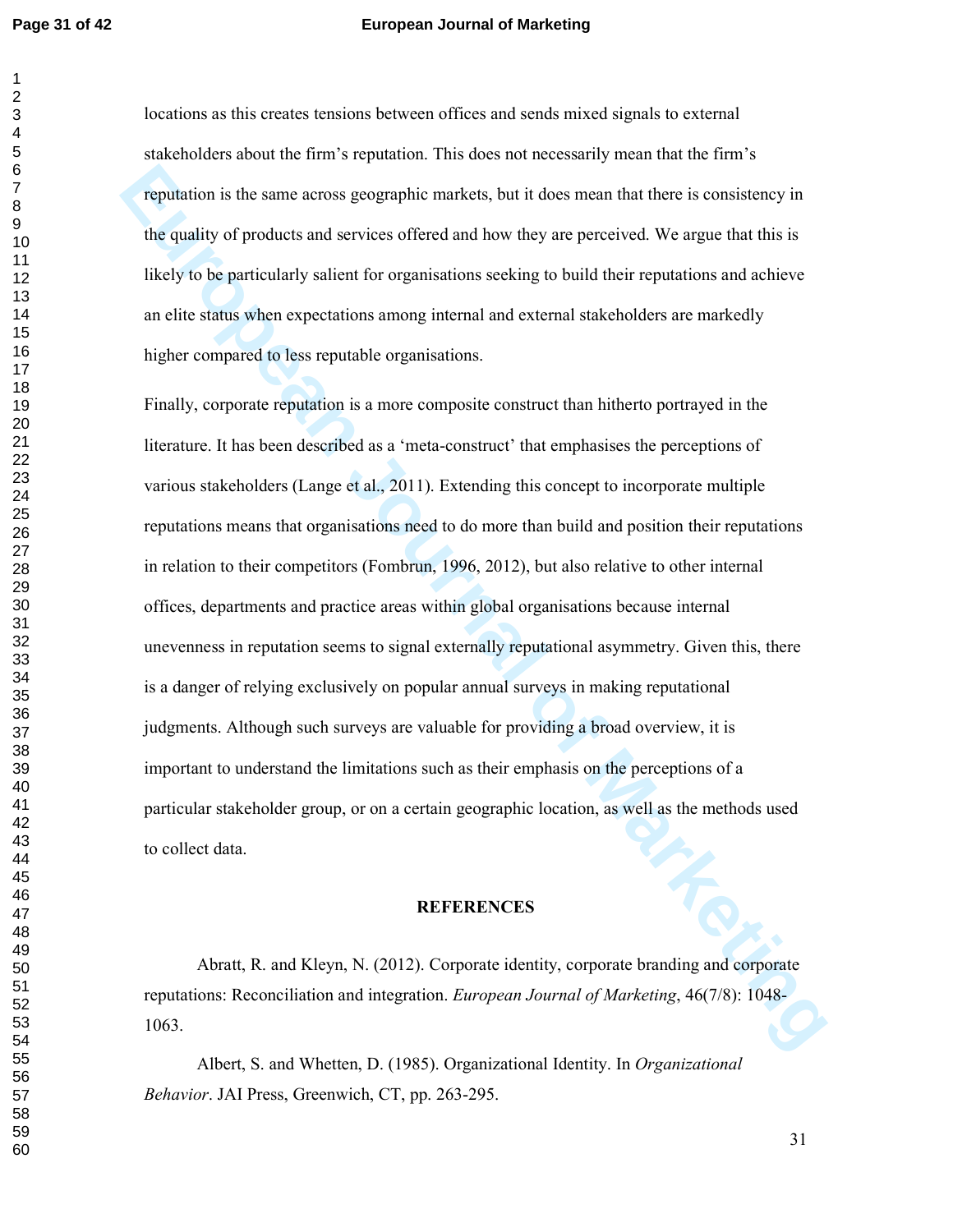Ali, R., Lynch, R. and Melewar, T.C. (2015). The moderating influences on the relationship of corporate reputation with its antecedents and consequences: a meta-analytic review. Journal of Business Research, 68(5): 1105-1117.

Anand, N., Gardner, H.K. and Morris, T. (2007). Knowledge-Based Innovation: Emergence and Embedding of New Practice Areas in Management Consulting Firms. *Academy of Management Review*, 50(2): pp. 406-428.

Balmer, J.M. (2001). Corporate identity, corporate branding and corporate marketingseeing through the fog. *European Journal of Marketing*, 35(3/4): 248-291.

Balmer, J.M. and Greyser, S.A. (2002). Managing the Multiple Identities of the Corporation. *California Management Review*, 44(3): 72-86.

Balmer, J.M. and Greyser, S.A. (2006). Corporate marketing: integrating corporate identity, corporate branding, corporate communications, corporate image and corporate reputation. *European Journal of Marketing*, 40(7/8), 730-741.

Balmer, J.M. (2008). Identity based views of the corporation: Insights from corporate identity, organisational identity, social identity, visual identity, corporate brand identity and corporate image. *European Journal of Marketing*, 42(9/10): 879-906.

Barnett, M.L., Jermier, J.M. and Lafferty, B.A. (2006). Corporate reputation: The definitional landscape. *Corporate Reputation Review*, 9(1): 26-38.

Bartikowski, B., Walsh, G., & Beatty, S. E. (2011). Culture and age as moderators in the corporate reputation and loyalty relationship. *Journal of Business Research*, 64(9): 966- 972.

**EUROPE MARKET (SECT 117.** Analytics, The Marketing, T. (2007). Knowledge-Based Innovation.<br>
Anand, N., Gaudenty, BIN: and Morris, T. (2007). Knowledge-Based Innovation.<br> *Eurodrey of Marketeria Review*; 50(2): pp. 406-428 Berglund, J. and Werr, A. (2000). The invincible character of management consulting rhetoric: How one blends incommensurates while keeping them apart. *Organization*, 7(4): 633-655.

Bernstein, D. (1984). *Company Image and Reality: A Critique of Corporate Communications.* Holt, Rinehart and Winston, The Advertising Association, Eastbourne.

Blombäck, A. and Brunninge, O. (2009). Corporate identity manifested through historical references, *Corporate Communications: An International Journal*, 14(4): 404-419.

Bromley, D.B. (1993). *Reputation, Image and Impression Management*. Chichester: John Wiley & Sons.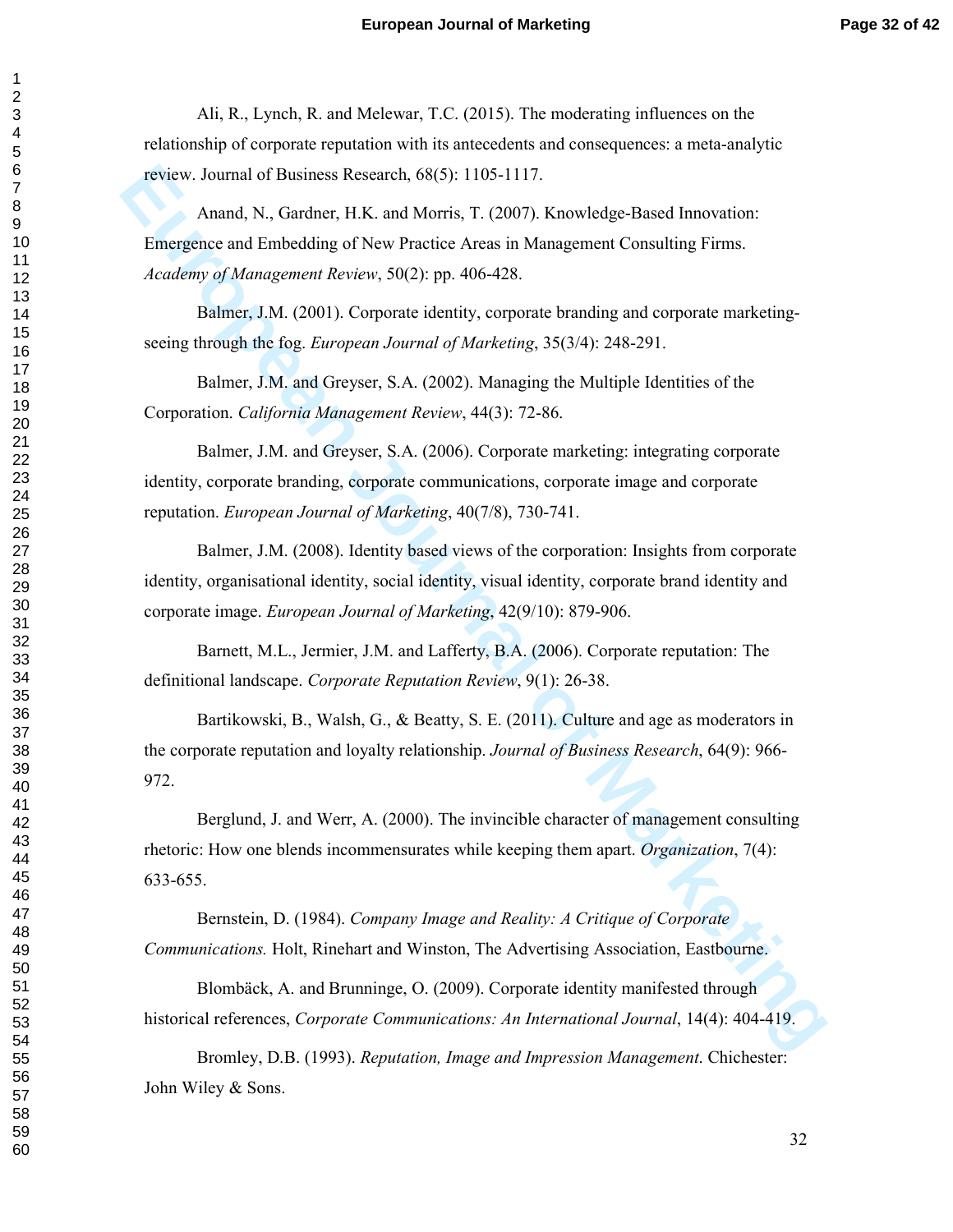#### **Page 33 of 42 European Journal of Marketing**

Brown, B. and Perry, S. (1994). Removing the financial performance halo from Fortune's "Most Admired" companies. *Academy of Management Journal*, 37(5): 1347-1359.

Brown, T.J., Dacin, P.A., Pratt, M.G. and Whetten, D.A. (2006). Identity, Intended Image, Construed Image, and Reputation: An Interdisciplinary Framework and Suggested Terminology. *Journal of Academy of Marketing Science*, 34(2): 99-106.

Carter, S.M. and Deephouse, D.L. (1999). Tough talk and soothing speech: managing reputations for being tough and for being good. *Corporate Reputation Review*, 2(4), 308–332.

Chun, R. (2005). Corporate reputation: Meaning and Measurement. *International Journal of Management Reviews*, 7(2): 91-109.

Cornelissen, J.P., Haslam, S.A. and Balmer, J.M.T (2007). Social Identity, Organizational Identity and Corporate Identity: Towards an Integrated Understanding of Processes, Patternings and Products. *British Journal of Management*, 18: S1-S16.

Davies, G. and Chun, R. (2002). Gaps between the internal and external perceptions of the corporate brand. *Corporate Reputation Review*, 5(2-3): 144-158.

Davies, G., Chun, R., Vinhas da Silva, R. and Roper, S. (2004). A Corporate Character Scale to Assess Employee and Customer Views of Organization Reputation. *Corporate Reputation Review*, 7(2): 125-146.

De Chernatony, L., Harris, F. and Dall'Olmo Riley, F. (2000). Added value: its nature, roles and sustainability. *European Journal of Marketing*, 34(1/2): 39-56.

Donaldson, T. and Preston, L.E. (1995). The stakeholder theory of the corporation: Concepts, evidence, and implications. *Academy of Management Review*, 20(1): 65-91.

Dutton, J.E. and Dukerich, J.M. (1991) Keeping an eye on the mirror: Image and identity in organizational adaptation, *Academy of Management Journal*, 34 (3): 517-554.

Brown, T.J., Dascin, P.A., Pratt, M.G. and Whetten, D.A. (2006). Identity, Intended<br>Image, Construed Image, and Reputation. An Interdisciplinary Framework and Suggested<br>Terminology. Journal of Academy of Marketing Scenece, Empson, L. (2001), Fear of exploitation and fear of contamination: Impediments to knowledge transfer in mergers between professional service firms. *Human Relations*, 54(7): 839-862.

Fang, L. H. (2005), 'Investment Bank Reputation and the Price and Quality of Underwriting Services.' *The Journal of Finance*, 60(6): 2729–2761.

Ferguson, P.D., Deephouse, D.L. and Ferguson, W.L. (2000) 'Do strategic groups differ in reputation?', *Strategic Management Journal*, 21(12): 1105–1215.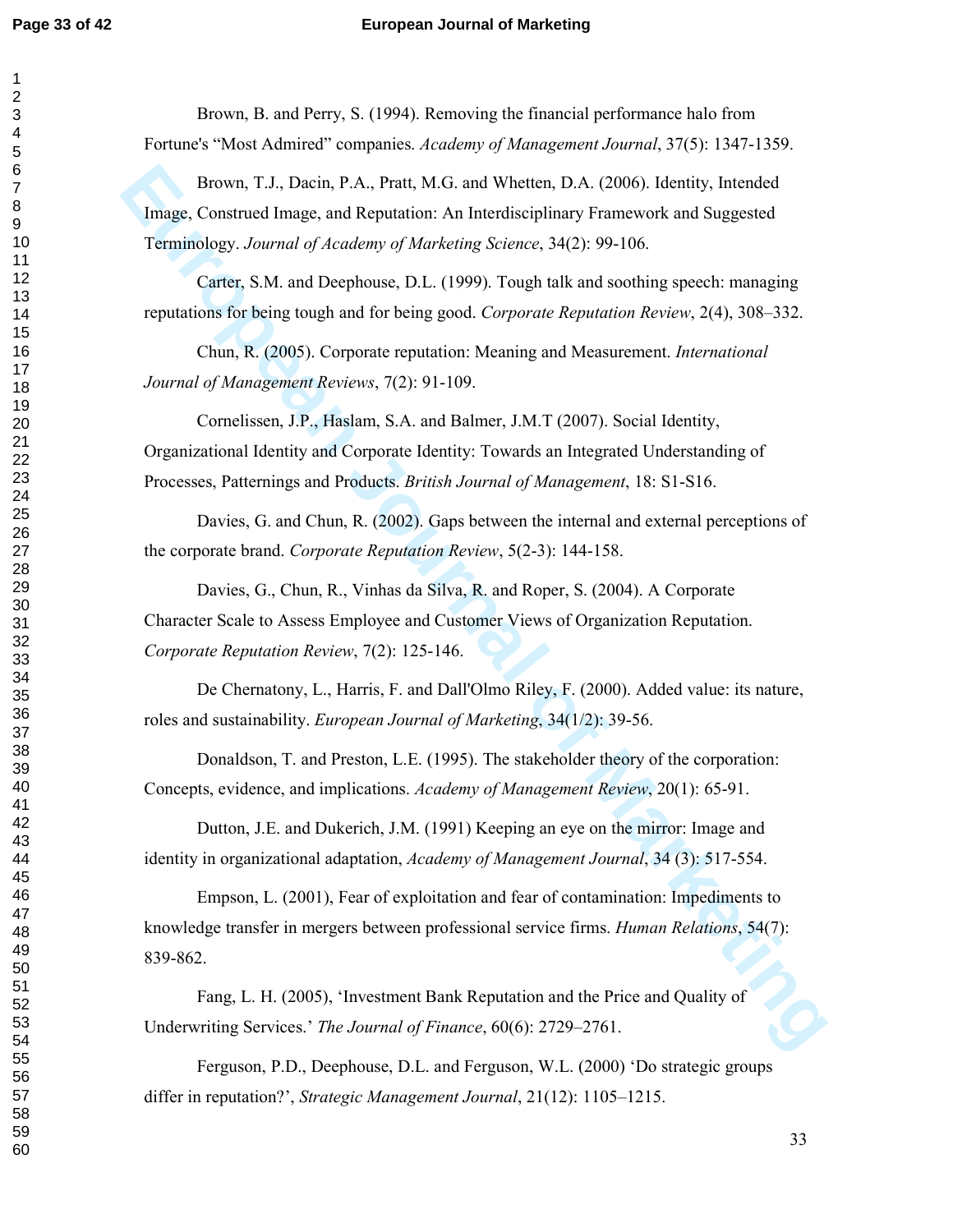Fombrun, C.J. and Shanley, M. (1990). What's in a name? Reputation building and corporate strategy. *Academy of Management Journal*, 33(2): 233-258.

Fombrun, C.J. (1996). *Reputation. Realizing Value from the Corporate Image*. Boston, Massachusetts: Harvard Business School Press.

Fombrun, C.J. and Van Riel, C. (1997). The Reputational Landscape. *Corporate Reputation Review*, 1(1/2): 5-13.

Fombrun, C.J. Gardberg, N.A. and Sever, J.M. (2000). The reputation quotient: A multi-stakeholder measure of corporate reputation. *Journal of Brand Management*, 7(4): 241- 255.

Fombrun, C.J. (2012). The building blocks of corporate reputation: definitions, antecedents, consequences. In *The Oxford Handbook of Corporate Reputation* (Eds. Barnett, M.L. and Pollock, T.G.), 94-113.

Fombrun, C.J. (1996). *Reputation*. *Realizing Value from the Corporate Image*. Boston,<br>
Massachusetts: Harvard Business School Press.<br> **European Journal 1**, and Van Kiel, C. (1997). The Reputational 1 and<br>scape. *Corporat* Foreman, P.O., Whetten, D.A. and Mackey, A. (2012) An identity-based view of reputation, image, and legitimacy: Clarifications and distinctions among related constructs. In: Barnett ML and Pollock TG (eds) *The Oxford Handbook of Corporate Reputation*. Oxford: Oxford University Press, 179-200.

Fryxell, G.E. and Wang, J. (1994). The Fortune Corporate 'Reputation' Index: Reputation for What? *Journal of Management*, 20(1), 1-14.

Gioia, D.A., Patvardhan, S.D., Hamilton, A.L. and Corley, K.G. (2013). Organizational identity formation and change. *Academy of Management Annals*, 7(1): 123- 193.

Glückler, J., and Armbrüster, T. (2003). Bridging uncertainty in management consulting: The mechanisms of trust and networked reputation. *Organization Studies*, 24(2): 269-297.

Gotsi, M. and Wilson, A.M. (2001) 'Corporate reputation: seeking a definition.' *Corporate Communications: An International Journal*, 6(1): 24-30.

Greenwood, R., Hinings, C.R. and Brown, J. (1994). 'Merging Professional Service Firms.' *Organization Science*, 5(2): 239-257.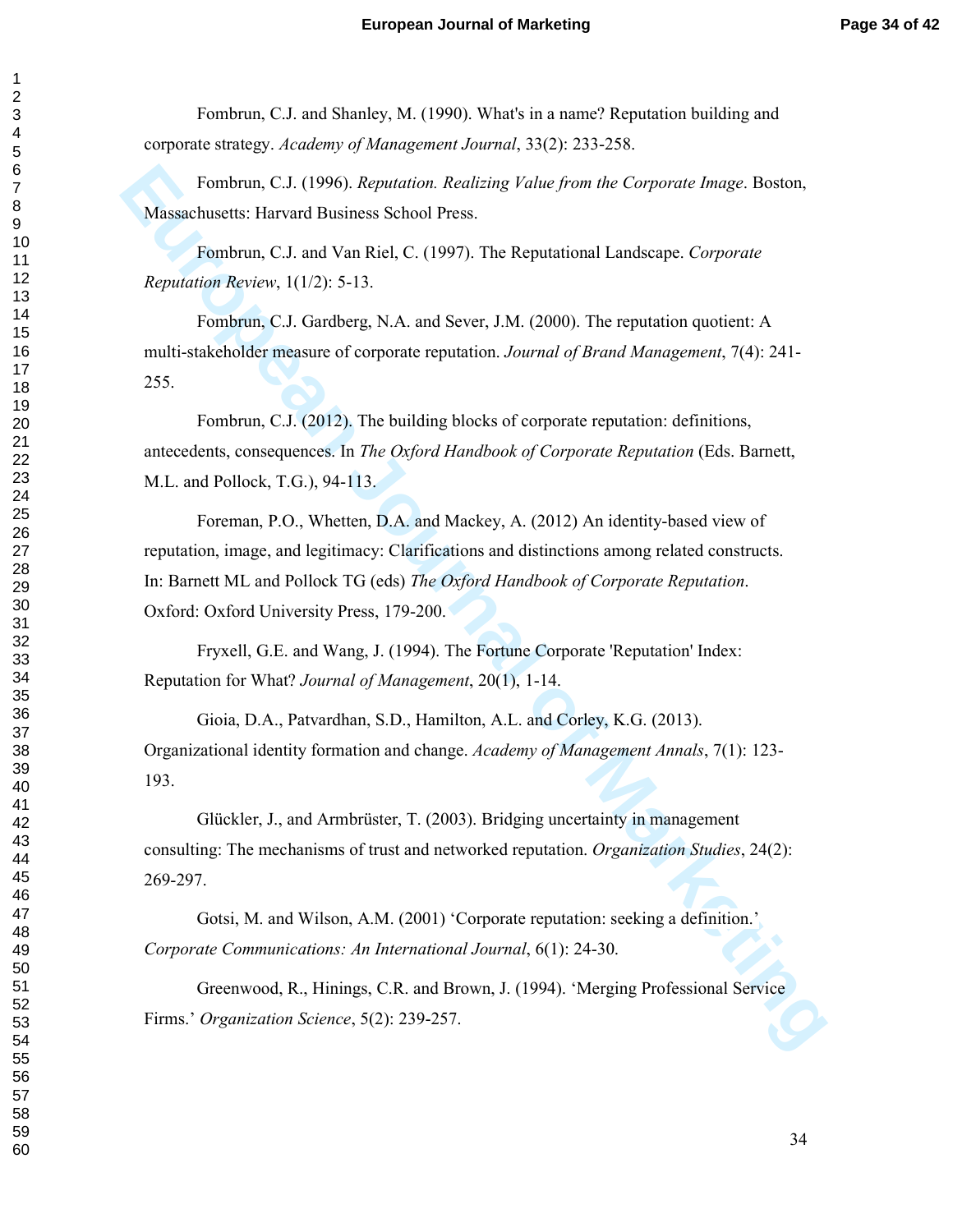#### **Page 35 of 42 European Journal of Marketing**

Greenwood, R., Li, S. X., Prakesh, R. and Deephouse. D. L. (2005). 'Reputation, Diversification, and Organizational Explanations of Performance in Professional Service Firms.' *Organization Science*, 16(6): 661-673.

Harvey, W.S. and Morris, T. (2012). A labor of love? Understanding reputation formation within the labour market. In Barnett, M.L. and Pollock, T.G. (eds.) The Oxford Handbook of Corporate Reputation. Oxford University Press, Oxford, 341-360.

Harvey, W.S., Morris, T. and Müller Santos, M. (2016). Reputation and identity conflict in management consulting. *Human Relations* [Online First].

Hatch, M.J. and Schultz, M. (1997) Relations between organisational culture, identity and image. *European Journal of Marketing*, 31(5): 356–65.

Hatch, M.J. and Schultz, M. (2002). The dynamics of organizational identity*. Human Relations*, 55(8): 989-1018.

Hayward, M.L., Rindova, V.P., and Pollock, T.G. (2004). Believing one's own press: The causes and consequences of CEO celebrity. Strategic Management Journal, 25(7): 637- 653.

Hawabhay, B.B., Abratt, R. and Peters, M. (2009). The role of corporate communications in developing a corporate brand image and reputation in Mauritius. *Corporate Reputation Review*, 12(1): 3-20.

Helm, S. (2007). 'One reputation or many? Comparing stakeholders' perceptions of corporate reputation.' *Corporate Communications: An International Journal*, 12(3): 238-254.

Ind, N. (1997). *The Corporate Brand*. Basingstoke: Palgrave Macmillan.

Kitchen, P.J. and Schultz, D.E. Eds (2001). *Raising the Corporate Umbrella*, Basingstoke: Palgrave Macmillan.

Films.' Organization Science, 16(6). 661-673.<br>
I Ilarvey, W.S. and Mortis, T. (2012). A labor of love? Understanding reputation<br>
Itanwish within the labour market. In Barcott, M.L. and Pollock, T.G. (eds.) The Oxford<br>
Itan Kitchen, P. J., Tourky, M., Dean, D., and Shaalan, A. S. (2013). 'Corporate Identity Antecedents and Components: Toward a Theoretical Framework'. *Corporate Reputation Review*, 16(4): 263-284.

Kiriakidou, O. and Millward, L. J. (2000). Corporate identity: external reality or internal fit? *Corporate Communications: An International Journal*, 5(1): 49-58.

Lange, D., Lee, P. M., and Dai, Y. (2011). 'Organizational Reputation: A Review', *Journal of Management*, 37(1): 153-185.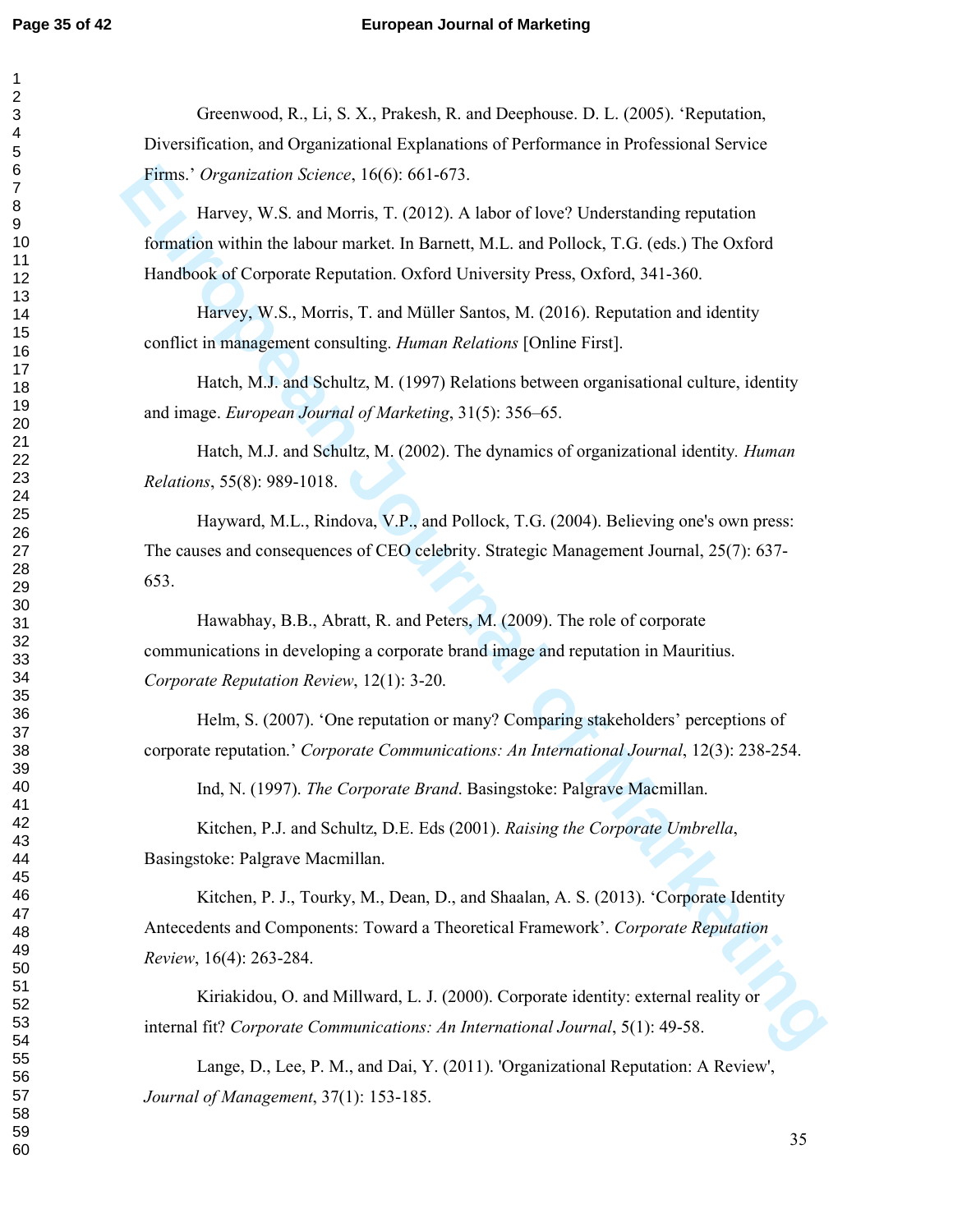Lincoln, Y.S. and Guba, E.G. (1985) *Naturalistic Inquiry*. Sage, Beverly Hills, CA.

Mahon, J.F. (2002). 'Corporate reputation research agenda using strategy and stakeholder literature', *Business & Society*, 41(4): 415-445.

Melewar, T.C. (2003). Determinants of the corporate identity construct: a review of the literature. *Journal of Marketing Communications*, 9(4): 195-220.

Melewar, T.C. and Karaosmanoglu, E. (2006). Seven dimensions of corporate identity: A categorisation from the practitioners' perspectives. *European Journal of Marketing*, 40(7/8): 846-869.

Morris, T. and Empson, L. (1998). Organisation and expertise: An exploration of knowledge bases and the management of accounting and consulting firms. *Accounting, Organizations and Society*, 23(5): 609-624.

Nag, R., Corley, K.G. and Gioia, D.A. (2007). The intersection of organizational identity, knowledge, and practice: Attempting strategic change via knowledge grafting. *Academy of Management Journal*, 50(4): 821–847.

Olmedo-Cifuentes, I., Martínez-León, I. M. and Davies, G. (2014). Managing internal stakeholders' views of corporate reputation. Service Business, 8(1): 83-111.

Pfarrer, M.D., Pollock, T.G. and Rindova, V.P. (2010). A tale of two assets: the effects of firm reputation and celebrity on earnings surprises and investors' reactions. *Academy of Management Journal*, 53(5): 1131-1152.

stakeholder literature', *Business & Society*, 41(4): 415-445.<br>
Melewar, T.C. (2003). Determinants of the corporate identity construct: a review of<br>
the literature. *Journal of Marketing Communications*, 9(4): 195-220.<br>
Me Rindova, V.P., Williamson, I.O. Petkova, A. P. and Sever, J. M. (2005). Being Good or Being Known: An Empirical Examination of the Dimensions, Antecedents, and Consequences of Organizational Reputation. *Academy of Management Journal*, 48(6): 1033- 1049.

Rindova, V.P., Pollock, T.G., Hayward, M.L.A. (2006). 'Celebrity Firms: the social construction of market popularity.' *Academy of Management Review*, 31(1): 50-71.

Rindova, V.P., Petkova, A.P. and Kotha, S. (2007). Standing out: How new firms in emerging markets build reputation in the media. *Strategic Organization*, 5(1): 31-70.

Schwaiger, M. (2004). Components and parameters of corporate reputation – an empirical study. Schmalenbach Business Review, 56: 46-71.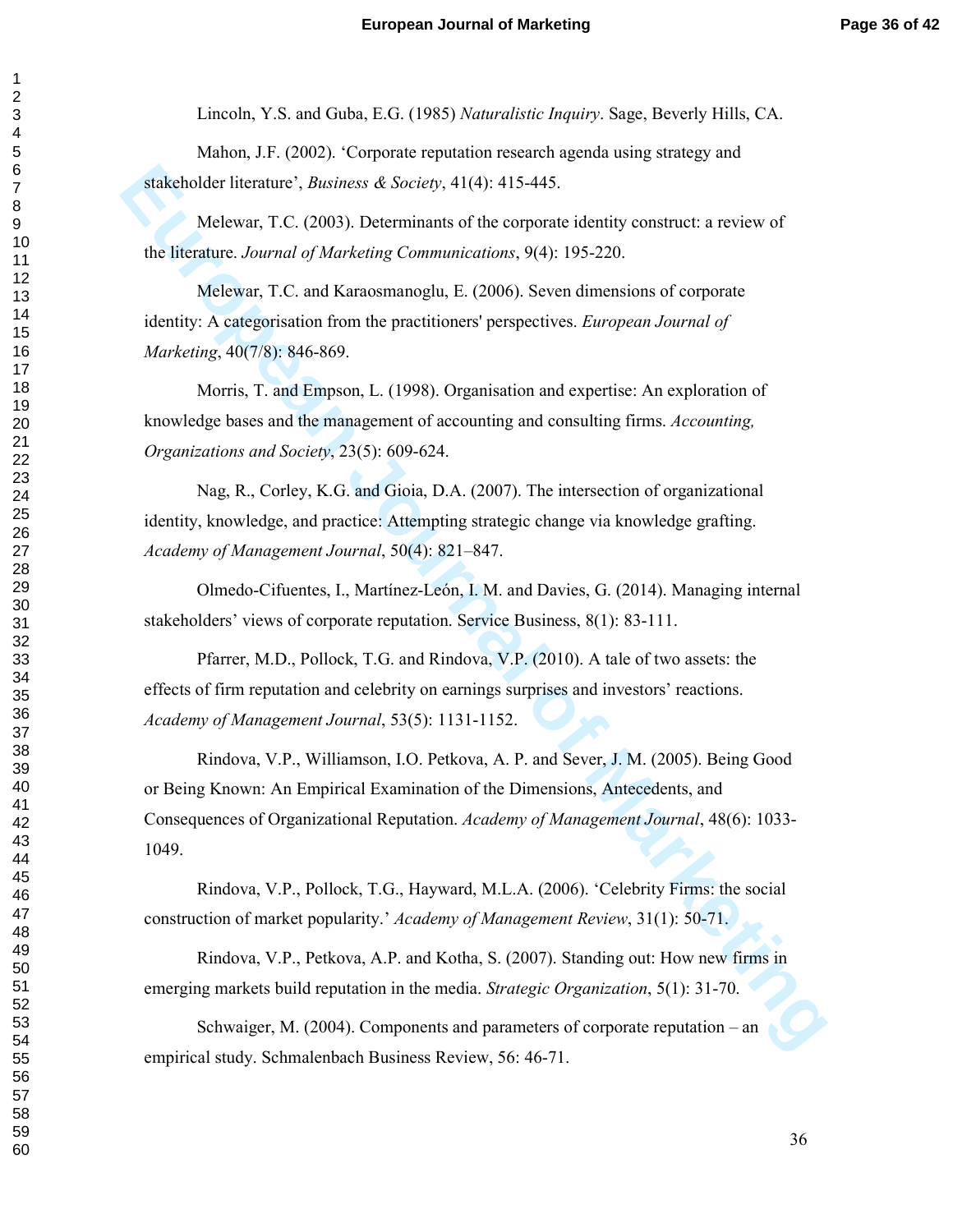#### **Page 37 of 42 European Journal of Marketing**

Soleimani, A., Schneper, W.D. and Newburry, W. (2014). 'The Impact of Stakeholder Power on Corporate Reputation: A Cross-Country Corporate Governance Perspective', *Organization Science,* 25(4): 991-1008.

Stuart, H. (2002). Employee identification with the corporate identity - Issues and implications. *International Studies of Management & Organization*, 32(3): 28-44.

Sturdy, A., Clark, T., Fincham, R. and Handley, K. (2009). Between innovation and legitimation-boundaries and knowledge flow in management consultancy. *Organization*, 16(5): 627-653.

Suddaby, R. and Greenwood, R. (2005). Rhetorical strategies of legitimacy. *Administrative Science Quarterly*, 50(1): 35-67.

*Organization Science,* 25(4), 991-1008.<br>
Stuart, II. (2002). Employee identification with the corporate identity - Issues and<br>
Implications. *Moreontoonal Stuaties of Management & Organization*, 32(3). 28-44.<br>
Study, A., Suvatjis, J.Y., de Chernatony, L. and Halikias, J. (2012) Assessing the six-station corporate identity model: a polymorphic model. *Journal of Product and Brand Management*, 21(3): 153-166.

Tortoriello, M. and Krackhardt, D. (2010). Activating cross-boundary knowledge: the role of Simmelian ties in the generation of innovations. *Academy of Management Journal*, 53(1): 167-181.

Tsui, A.S. (2007). 'From homogenization to pluralism: international management research in the Academy and beyond.' *Academy of Management Journal*, 50(6): 1353-1364.

Verbos, A. K., Gerard, J. A., Forshey, P. R., Harding, C. S. and Miller, J. S. (2007). The positive ethical organization: Enacting a living code of ethics and ethical organizational identity. *Journal of Business Ethics*, 76(1): 17-33.

Verčič, A.T. and Verčič, D. (2007) Reputation as Matching Identities and Images: Extending Davies and Chun's (2002) Research on Gaps between the Internal and External Perceptions of the Corporate Brand. Journal of Marketing Communications, 13(4): 277-290

Von Nordenflycht, A. (2010). What is a professional service firm? Toward a theory and taxonomy of knowledge-intensive firms. *Academy of Management Review*, 35(1), 155- 174.

Wade, J.B., Porac, J.F., Pollock, T.G., and Graffin, S.D. (2006). The burden of celebrity: the impact of CEO certification contests on CEO pay and performance. Academy of Management Journal, 49(4): 643-660.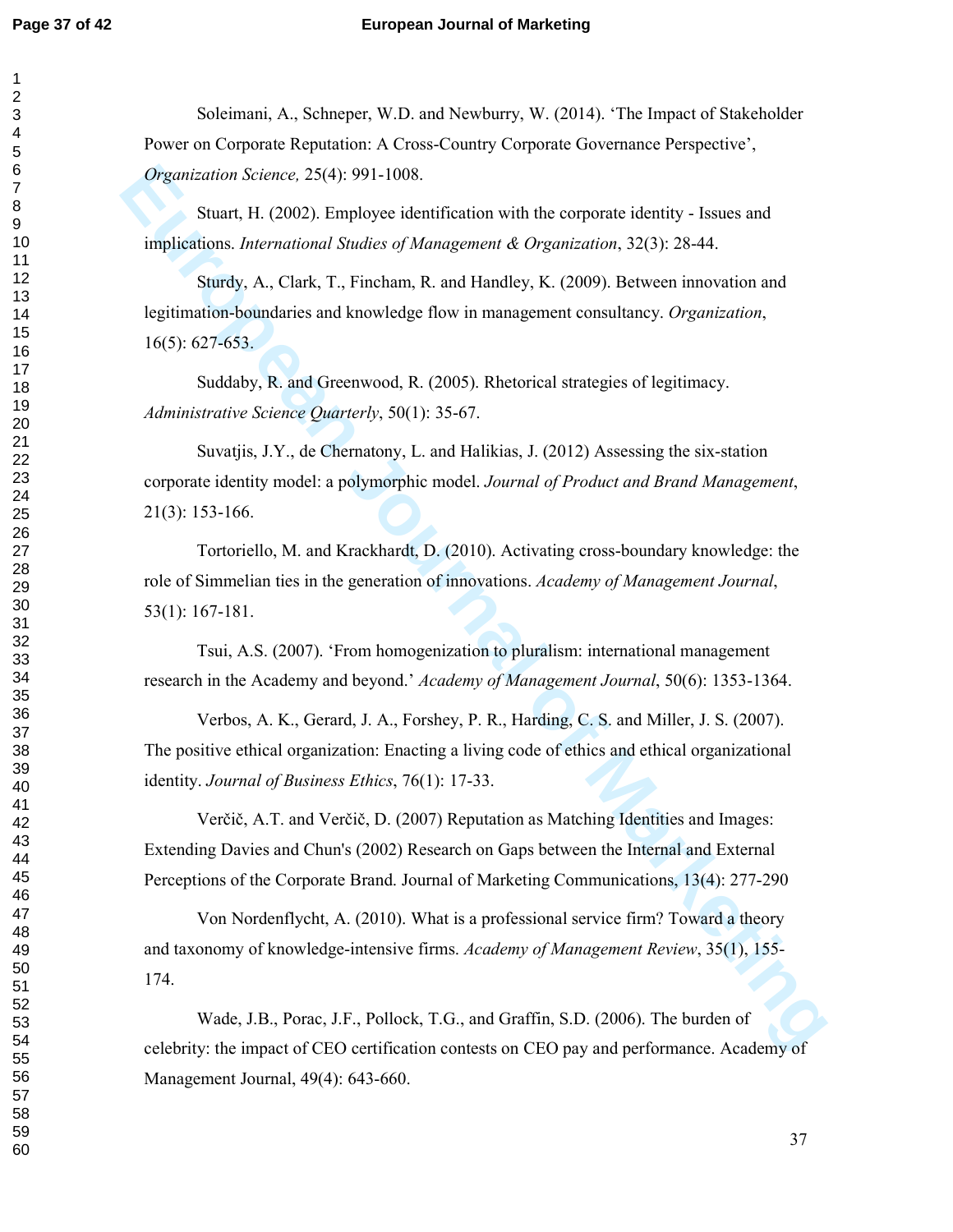Walker, K. (2010). A systematic review of the corporate reputation literature: Definition, measurement, and theory. *Corporate Reputation Review*, 12(4): 357-387.

Walsh, G. and Wiedmann, K.P. (2004). A conceptualization of corporate reputation in Germany: An evaluation and extension of the RQ. *Corporate Reputation Review*, 6(4): 304- 312.

Walsh, G. and Beatty, S.E. (2007). Customer-based corporate reputation of a service firm: scale development and validation. *Journal of the Academy Marketing Science*, 35(1): 127–143

Walsh, G., Mitchell, V.W., Jackson, P.R. and Beatty, S.E. (2009). Examining the antecedents and consequences of corporate reputation: a customer perspective. *British Journal of Management*, 20(2): 187-203.

Wartick, S.L. (2002). Measuring corporate reputation: definition and data. *Business and Society*, 41(4): 371–392.

Whetten, D. (1997). Theory development and the study of corporate reputation. *Corporate Reputation Review*, 1(1/2): 26-34.

Wilson, R. (1983). Auditing: Perspectives from multi-person decision theory. *Accounting Review*, 58(2): 305-318.

Yin, R.K. (2009). *Case Study Research. Design and Methods* (4<sup>th</sup> edition). Sage Ltd., London.

**PRAPATRITION**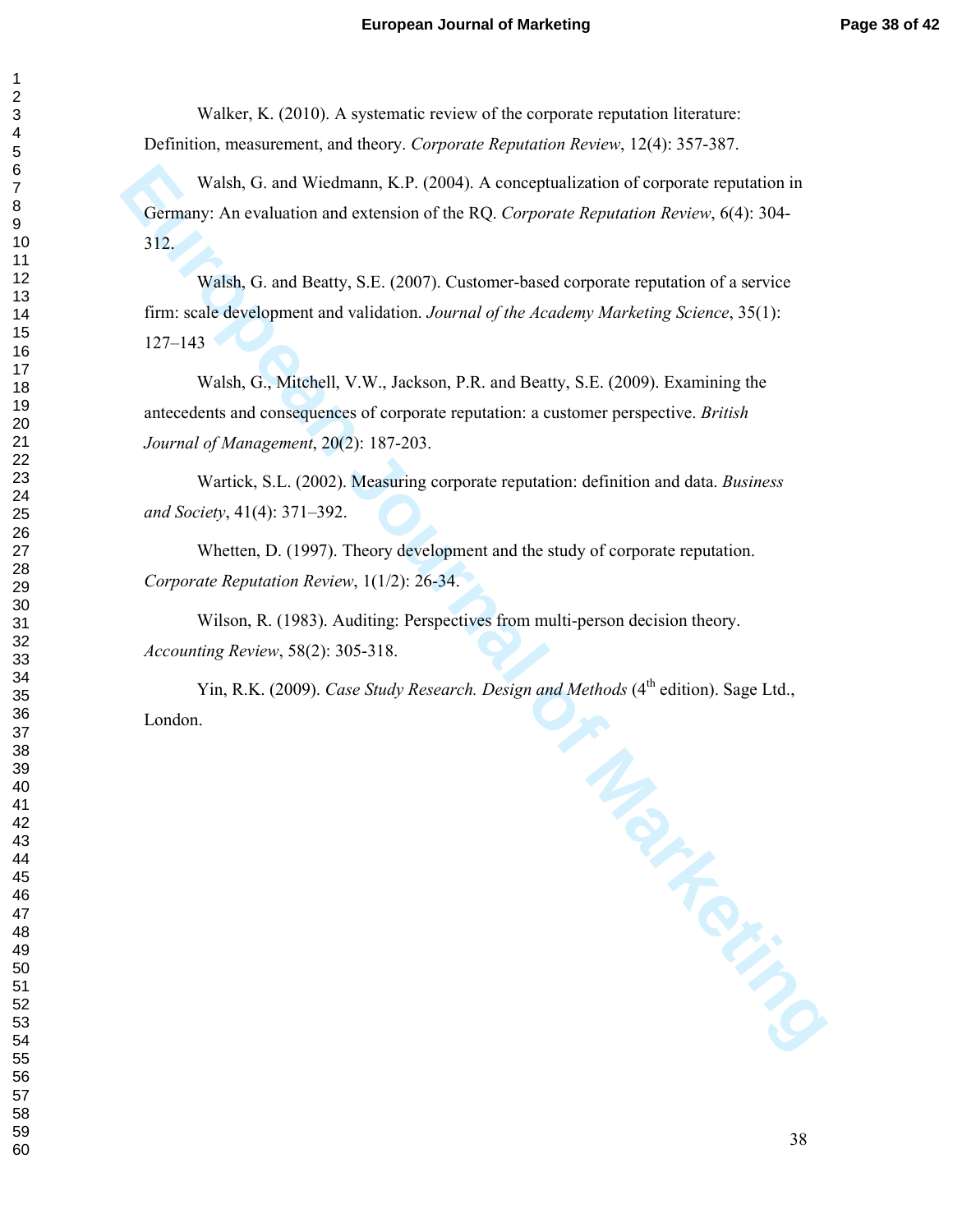# **TABLE 1: DEFINITIONS OF KEY TERMS**

| <b>Term</b>          | <b>Definition</b>                                      | <b>References</b>                 |
|----------------------|--------------------------------------------------------|-----------------------------------|
| Corporate            | What the organization 'is', including its intrinsic    | (Balmer and Greyser, 2002;        |
| identity             | characteristics that make it unique, credible,         | Cornelissen and Elving, 2003;     |
|                      | memorable, specific, coherent, and ultimately          | Melewar, 2003; Brown et al.,      |
|                      | supported among a broad group of stakeholders.         | 2006; Balmer and Greyser, 2006;   |
|                      | Such a strategic approach is often initiated by senior | Blombäck and Brunninge, 2009;     |
|                      | managers.                                              | Kitchen et al., 2013)             |
| Organisational       | Collective shared perception, feeling, thinking and    | (Albert and Whetten, 1995; Hatch  |
|                      | understanding of an organisation's distinctive         |                                   |
| identity             |                                                        | and Schultz, 1997, 2002;          |
|                      | characteristics and values among organisational        | Cornelissen et al., 2007; Nag et  |
|                      | members. It emphasises what is central, enduring and   | al., 2007; Gioia et al., 2013;    |
|                      | distinctive to an organisation or its key units of     | Harvey et al., 2016)              |
|                      | analysis.                                              |                                   |
| Image                | The external perception of an organisation by an       | (Bernstein, 1984; Empson, 2001;   |
|                      | individual, group or collection of groups at a one-off | Balmer and Greyser, 2002; Hatch   |
|                      | period of time based on their experiences, knowledge   | and Scultz, 2002; Verčič and      |
|                      | and perceptions of the organisation.                   | Verčič, 2007)                     |
| <b>Reputation as</b> | The aggregated perception of an organisation by a      | (Gotsi and Wilson, 2001; Barnett  |
| a single lens        | narrow stakeholder group, based on a set of            | et al., 2006; Walker, 2010;       |
|                      | reputation dimensions in a finite geographic location  | Fombrun, 2012)                    |
|                      | and timeframe. This is perceived as relatively stable: |                                   |
|                      |                                                        |                                   |
|                      | "A relatively stable, issue specific aggregate         |                                   |
|                      | perceptual representation of a company's past          |                                   |
|                      | actions and future prospects compared against some     |                                   |
|                      |                                                        |                                   |
|                      | standard" (Walker, 2010, p.370).                       |                                   |
|                      | It combines into a shared, collective assessment:      |                                   |
|                      | "A corporate reputation is a collective assessment of  |                                   |
|                      | a company's attractiveness to a specific group of      |                                   |
|                      | stakeholders relative to a reference group of          |                                   |
|                      | companies with which the company competes for          |                                   |
|                      | resources" (Fombrun, 2012, p. 100).                    |                                   |
| <b>Reputation as</b> | The multiple, diverse and sustained perceptions of an  | (Whetten, 1997; Ferguson et al.,  |
| a prism              | organisation, which are salient in particular ways for | 2000; Davies et al., 2004; Harvey |
|                      |                                                        |                                   |
|                      | different internal and external stakeholders, and      | et al., 2016)                     |
|                      | mutually exclusive. These are based on significant     |                                   |
|                      | and varied relationships and experiences of            |                                   |
|                      | stakeholders with the organisation.                    |                                   |
|                      |                                                        |                                   |
|                      |                                                        |                                   |
|                      |                                                        |                                   |
|                      |                                                        |                                   |
|                      |                                                        |                                   |
|                      |                                                        |                                   |
|                      |                                                        |                                   |
|                      |                                                        |                                   |
|                      |                                                        |                                   |
|                      |                                                        |                                   |
|                      |                                                        |                                   |
|                      |                                                        |                                   |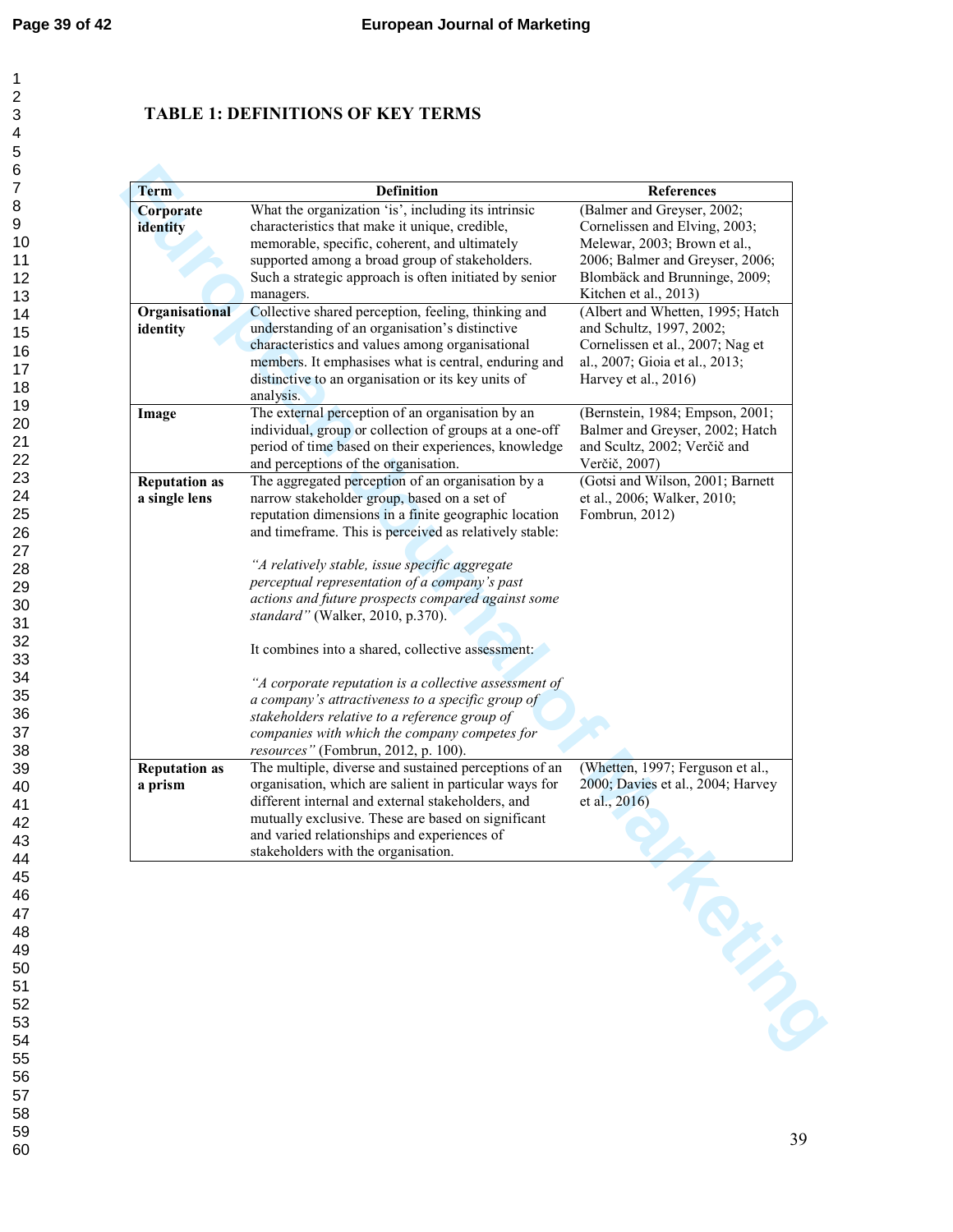# **TABLE 2: CODING TABLE**

| <b>First order codes</b>                                                                                                                                                                                                                                                                                                                                                  | <b>Second order</b><br>themes                                                       | <b>Categories</b>                            | Data sources                                                                                                            |
|---------------------------------------------------------------------------------------------------------------------------------------------------------------------------------------------------------------------------------------------------------------------------------------------------------------------------------------------------------------------------|-------------------------------------------------------------------------------------|----------------------------------------------|-------------------------------------------------------------------------------------------------------------------------|
| Down-to-earth<br>Realistic solutions<br>Alternative approach to other consultancies<br>Strategic thinking and implementation<br>Thought leadership in sectors<br>Restructuring work<br>Promise of tangible solutions<br>Access to extensive network<br>Corporate value of entrepreneurship                                                                                | Pragmatic<br>Creative<br>Entrepreneurial<br>Strategic                               | Reputation for<br>something<br>(dimensions)  | Interviews<br>Focus groups<br>Company archives<br>Business media<br>(Factiva)<br>Non-participant<br>observations        |
| Strong ties with industry and academia<br>Building competition between partners<br>Work closely with clients<br>Positive feedback from clients<br>Co-production with clients<br>Cost-cutting for clients<br>Prominent private and government projects<br>Measured outcomes and concrete results<br>Difficult to distinguish from competitors<br>Narrow focus of expertise | Strong ties with<br>clients<br>Positive internal<br>reputation<br>Uneven reputation | Reputation with<br>someone<br>(stakeholders) | <b>Interviews</b><br>Focus groups<br>Company archive<br>Non-participant<br>observations<br>Workshops<br>Fieldwork diary |
| Strong presence in Europe<br>Uncertain value of European identity<br>Non-American<br>Deployment of senior employees<br>Strategic mobility of talent between offices<br>Building competition between partners<br>Small presence in the UK<br>Fast growth and presence in China                                                                                             | Country reputation<br>Partner and team<br>reputation<br>European                    | Reputation in<br>someplace<br>(geography)    | <b>Interviews</b><br>Focus groups<br>Company archives<br>Non-participant<br>observations<br>Workshops                   |

**PAGE AND MARKING**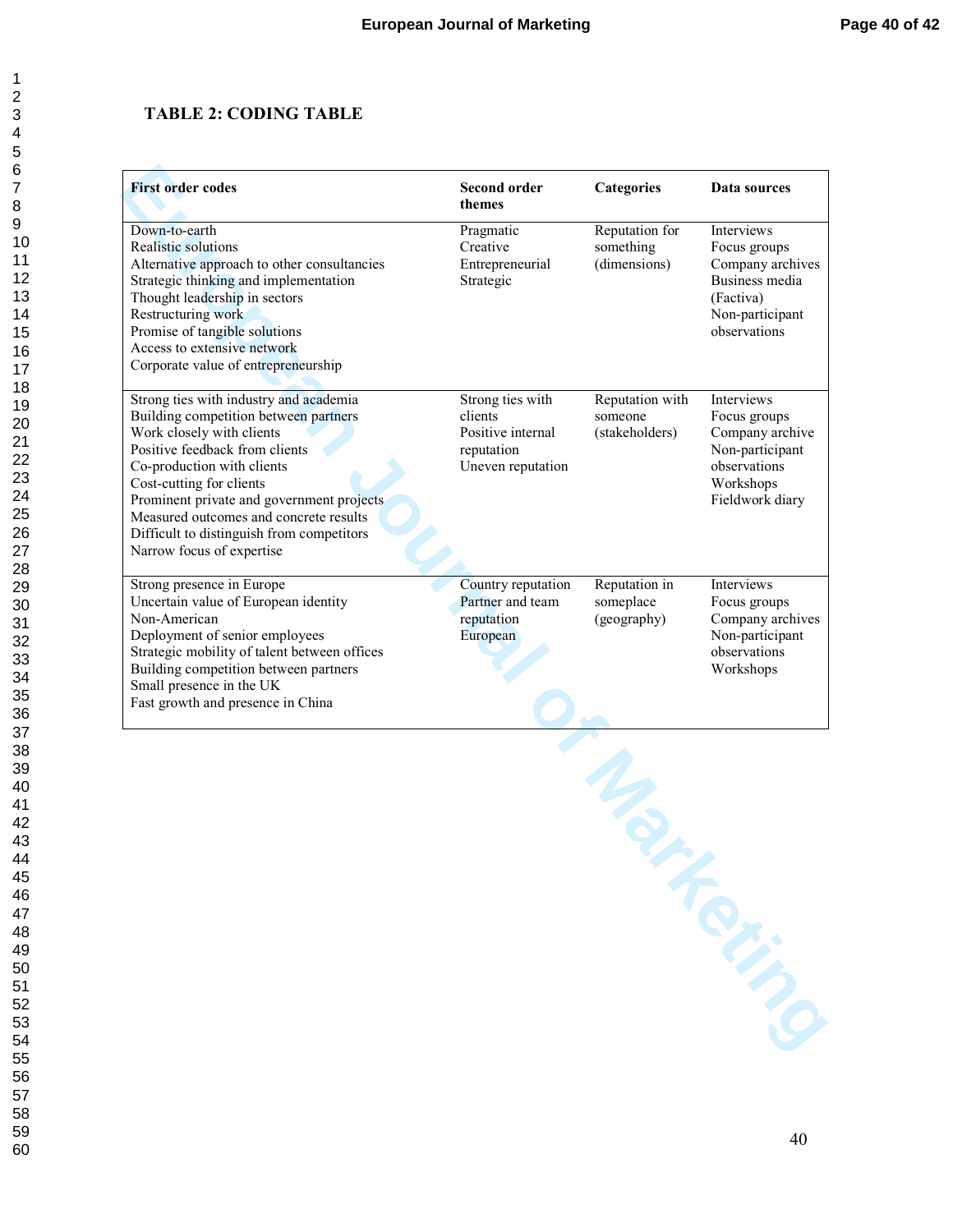# **TABLE 3: SUPPLEMENTARY DATA SUPPORTING OUR CONSTRUCTS FOR MULTIPLE REPUTATIONS**

| <b>Dimensions</b>                                | Pragmatic and less creative                                                                                                                                                                                                                                                                                                                                                                                    |
|--------------------------------------------------|----------------------------------------------------------------------------------------------------------------------------------------------------------------------------------------------------------------------------------------------------------------------------------------------------------------------------------------------------------------------------------------------------------------|
| Reputation for<br>something                      | "The strength is that the company is very much results-driven, goal-oriented" (Strategy<br>Director, Global Manufacturer, China).                                                                                                                                                                                                                                                                              |
|                                                  | "They are seen as the more pragmatic consultants out there" (Head of Global<br>Conglomerate, China).                                                                                                                                                                                                                                                                                                           |
|                                                  | "They're more practical in their approach, they're more grounded, they don't try to come<br>up with solutions that are too clever by half and will show the client up $-$ they actually try<br>and solve the problem" (Founder and CEO of an Executive Search Firm, UK).                                                                                                                                       |
|                                                  | "We are known for a hands-on approach, not being as analytical maybe such as others,<br>and being pragmatic, being out-of-the-box thinkers, not being creative" (Consultant,<br>Eastern Europe).                                                                                                                                                                                                               |
| <b>Stakeholder</b><br>Reputation with<br>someone | <b>Senior-level positions</b><br>"That's certainly something that's come across quite clearly from a lot of people, that the<br>quality of [Novel Insights] work is very much down-to-earth, about implementation,<br>pragmatic" (Managing Partner of Novel Insights, UK).                                                                                                                                     |
|                                                  | "[Novel Insights] is much more into implementing projects, being a coach and a partner<br>for the client and helping the client" (Founder and CEO of a specialist consulting firm,<br>Germany).                                                                                                                                                                                                                |
|                                                  | <b>Middle-level positions</b>                                                                                                                                                                                                                                                                                                                                                                                  |
|                                                  | "We stand for close cooperation with clients, tailor made. We don't copy and paste"<br>(Project Manager of Novel Insights, Eastern Europe).                                                                                                                                                                                                                                                                    |
|                                                  | "But the weakness would probably be I think that, in terms of the strategic level, and also<br>professional level, I think that [ Novel Insights] is still lower than, you know, some<br>other international brands" (Director of a Global Manufacturer, China).                                                                                                                                               |
|                                                  | <b>Junior-level positions</b><br>"I don't think that, at least among my friends from university, we had a very strong<br>reputation for being the most strategic, the most creative, the most diversified consultancy<br>firm. I don't think we do. We have a more straightforward, concrete, operational<br>reputation" (Junior Consultant of Novel Insights, Austria).                                       |
|                                                  | "I would say, from my experiences, it's the restructuring that sort of was what the<br>company was founded on, and it's what we are still recognised today as being a strong<br>restructuring focused company" (Consultant of Novel Insights, UK).                                                                                                                                                             |
| Geography                                        | China                                                                                                                                                                                                                                                                                                                                                                                                          |
| Reputation in<br>someplace                       | "So if I give my business card to someone, it will range from, "[Novel Insights], what?" to<br>"Oh, I know this company – this is a good company." Of course, sometimes people don't<br>say, you know, they don't like it, but the range is very broad, okay, of reaction when you<br>issue the card, which is a bit sometimes annoying because the range is too broad" (Partner<br>of Novel Insights, China). |
|                                                  | "We are not so aggressive like other American consulting firms. We are down-to-earth.<br>We like to know what clients really want and will deliver according to their exact needs,<br>and so that we win a lot of local clients in even the second and third tier Chinese cities"<br>(Consultant of Novel Insights, China).                                                                                    |
|                                                  | UK                                                                                                                                                                                                                                                                                                                                                                                                             |
|                                                  | "I think we are strong in achieving change, so engaging with people. That's because we<br>work alongside management, so we support management. So I think we are strong in<br>building up trust and giving confidence, managing difficult situations, and in really<br>becoming a partner" (Partner of Novel Insights, UK).                                                                                    |
|                                                  | "My conception of their reputation was that they were an international firm, but more<br>focused in Europe and in Asia than in the US" (Senior Consultant of Novel Insights, UK).                                                                                                                                                                                                                              |